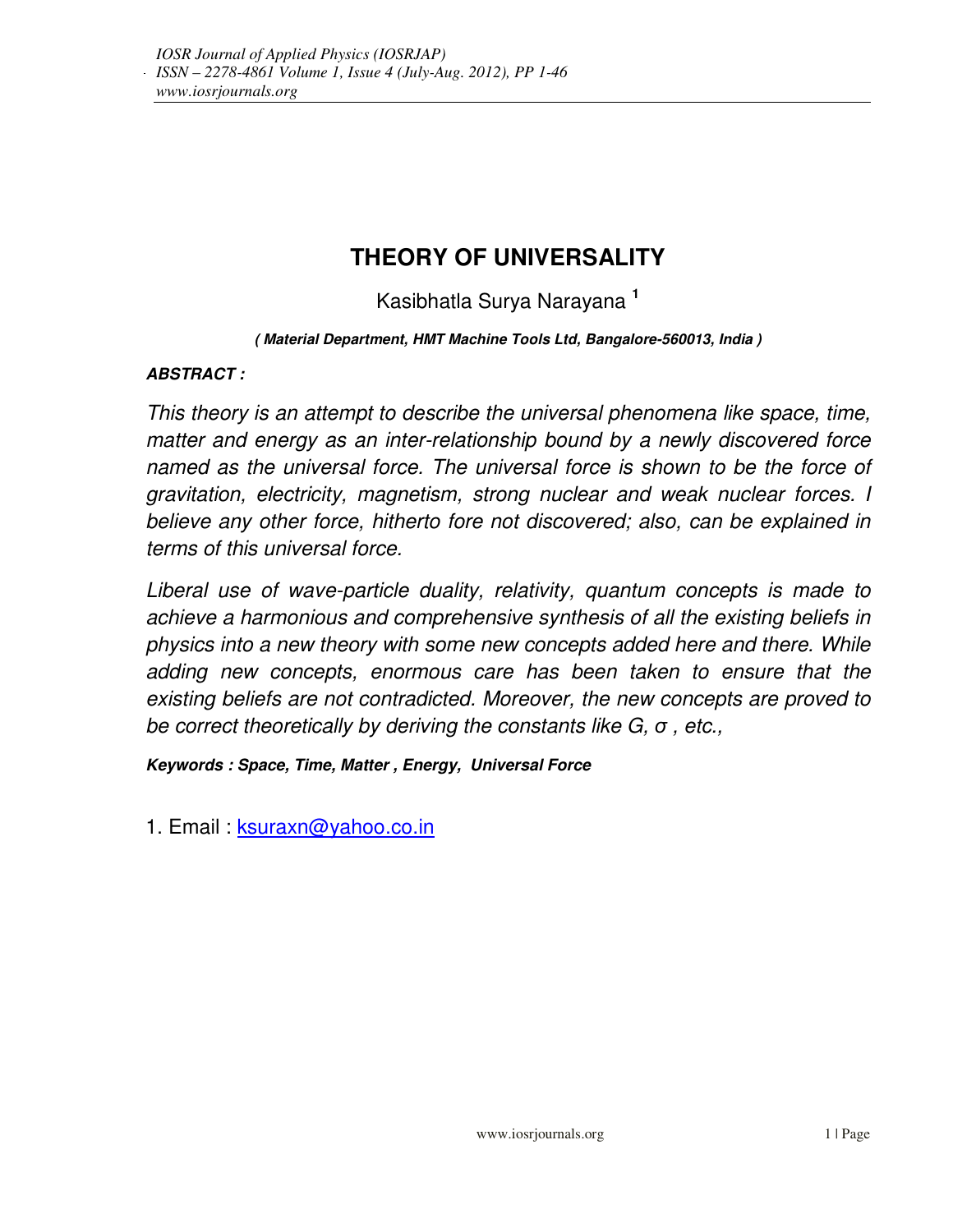## **CONTENTS**

- **1. INTRODUCTION**
- **2. POSTULATES**
- **3. INDENTATIONS AND EQUATIONS**
- **4. PROOF**
- **5. CONCLUSIONS**
- **6. ANNEXURE I**
- **7. ANNEXURE II**
- **8. ANNEXURE III**
- **9. ACKNOWLEDGEMENT**
- **10. REFERENCES**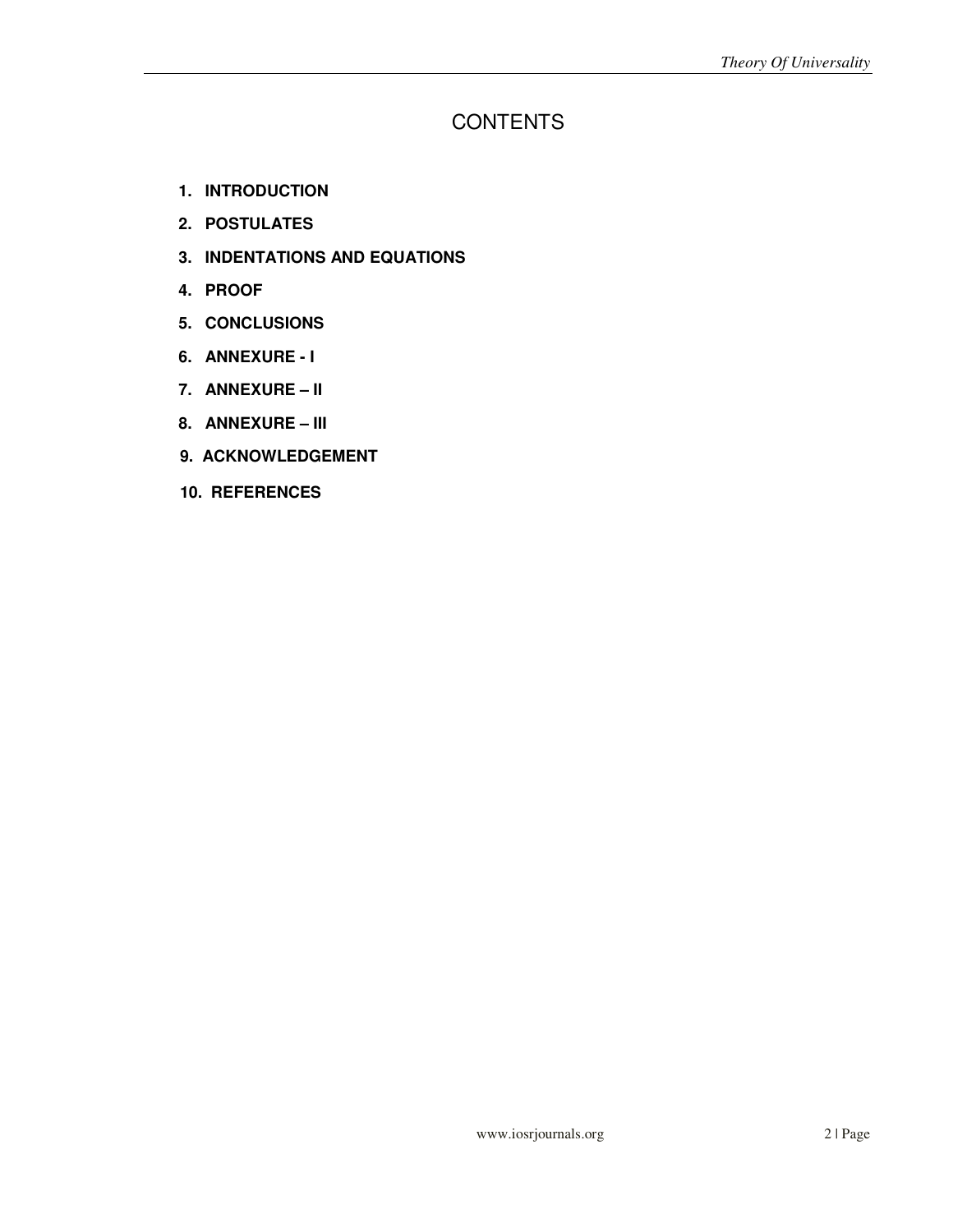# I. INTRODUCTION

# UNIVERSE & UNIVERSALITY

From time immemorial, the struggle to understand the phenomena surrounding us, has been our chief occupation, second only to the struggle to survive. After successfully surviving the predators and harmful wild creatures, we have started building secure measures for food, cloth and shelter. Nevertheless, the natural calamities like floods, fire, earthquakes, and disease continue to wreak havoc with all the life and human life in particular. Death and disease could not be overcome fully by all the scientific measures invented so far.

We have started exploring our immediate environment in an attempt to understand the natural phenomena surrounding us. This attempt to understand is only to build safety and survival from the onslaught of the Nature's fury and to harness Nature's forces to the benefit of humankind. In the process, various gods and goddesses are proposed to be the cause of various phenomena. Sometimes, sacrifices are offered to gain the favor of the deities and worship also is done to please the gods and goddesses. For example, many rituals are done to get timely rain and to reap a good harvest. Worship is done for timely sunrise also. Slowly, we have realized the Sun and the Moon follow a regular pattern of rise and set whether a worship is done or not, and whether a sacrifice is made or not. We also, came to know that the celestial bodies behave in a regular pattern. Hence, the proposal came that the Earth was the centre of the world and the celestial bodies went around the Earth according to this pattern. Later investigations revealed that the Earth and the planets are spherical bodies which went around the Sun. Further, it was revealed by Newton's gravity and confirmed by Einstein's' relativity that gravity is indeed the major force acting among the celestial objects including our solar system.

Moreover, we have generalized the natural phenomena in the form of laws; because, they seem to follow the same behavior wherever and whenever we observe. Based on this observation, certain theories are proposed as the explanation for the behavior of the phenomena on the Earth and with regard to the celestial objects. A theory is a set of assumptions and rules, which describes the way the celestial bodies behave including the Earth on which we live. If the predictions made by the theory are observed in practice and also, if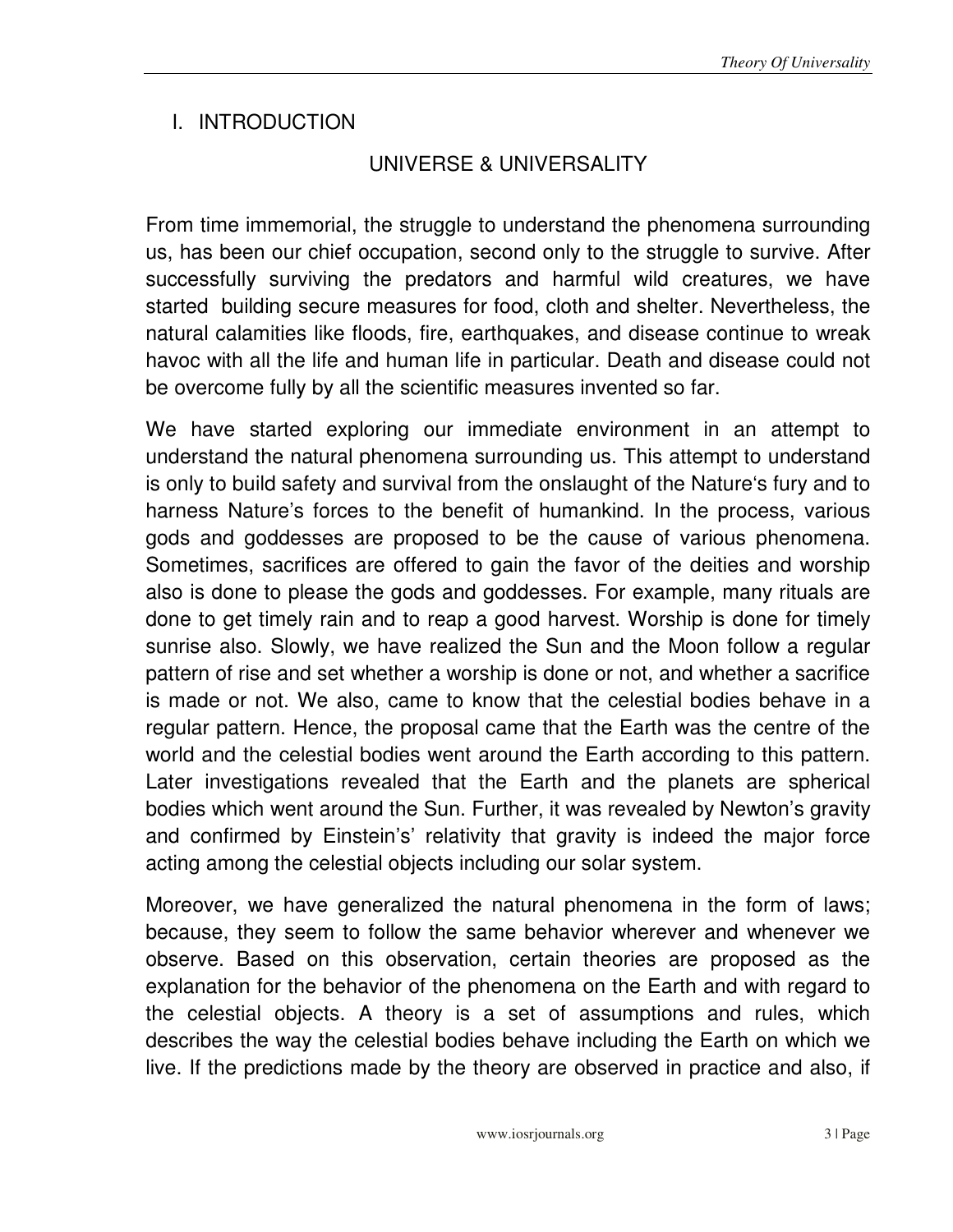the theory can answer all the related questions, then, that theory is deemed as valid and used for further understanding of the universe.

As time progresses, better and more refined theories of the universal behavior are put forth for accurate, complete and comprehensive understanding of the universe we live in. Our ultimate goal is a total understanding of the universe. With the help of such understanding we can protect our life along with Solar System and Milky Way Galaxy against a possible, natural, cosmic calamity. So far, our assumption about the universe is that the laws which are valid on the Earth and the Solar System are also universally valid. This universality of the laws is at the basic core of the 'Theory of Universality' developed by the author

.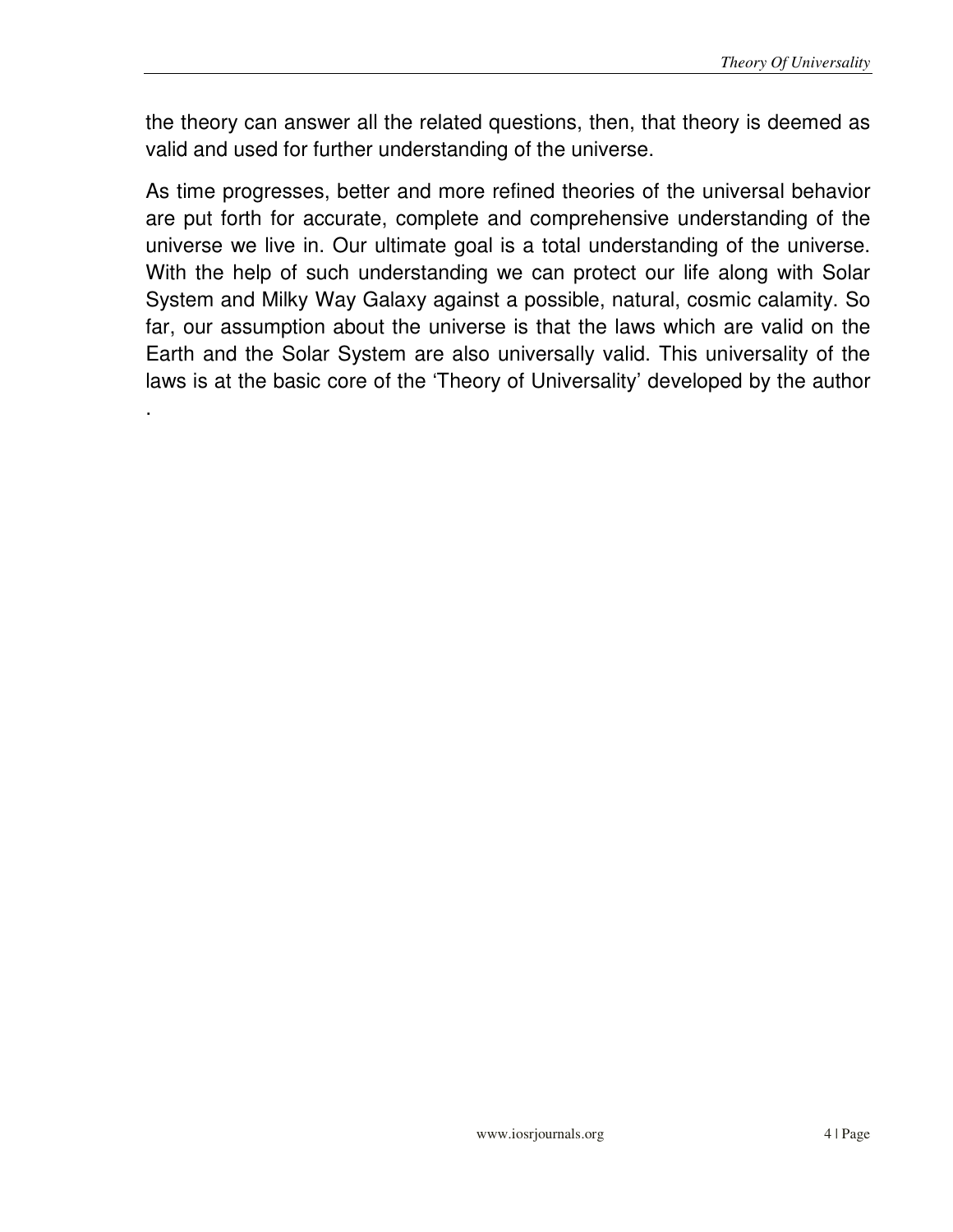#### **THEORY OF UNIVERSALIT**

This theory is an attempt to describe the universal phenomena, the interrelationships among the four fundamental quantities space, time, matter and energy with a precise and accurate mathematical quantification of the relationships. In the process, a force, named as universal force pervading the universe; and, which in turn manifests as every other force locally or universally present is also described. That is to say there is only one force, the universal force. Every/any other force is a manifestation of universal force.

Liberal use of Einstein's relativity, deBroglie's wave particle duality. Planck's quantum radiation is used to synthesize all the existing beliefs into a harmonious and comprehensive **" Theory of Universality ".**

#### II. POSTULATES

- 1. Space is the medium using which light travels.
- 2. Speed of light is the critical attainable speed in our universe.
- 3. The universe when the projection of time  $(4<sup>th</sup>$  dimension) is taken on a three dimensional medium, is like the two-dimensional sheet (shadow) model of a three - dimensional object in 2-dimensions.
- 4. Nothing in the universe can be fully destroyed.
- 5. Space, Time, Matter and Energy are inter-related. They exist together in anywhere and everywhere in the universe. None of the four fundamental quantities like space, time, matter and energy is uniquely existent in the universe.
- 6. There exists a very powerful force to be named as the universal force, because of which other forces like gravitation, electromagnetism, strong and weak nuclear forces manifest.
- 7. The universal force condenses space into matter.
- 8. Every physical law has some inertia of existence which is quantifiable in space-time-matter-energy frame of the universe.
- 9. Any physical law can be created and preserved with a certain inertia in space-time-matter-energy frame.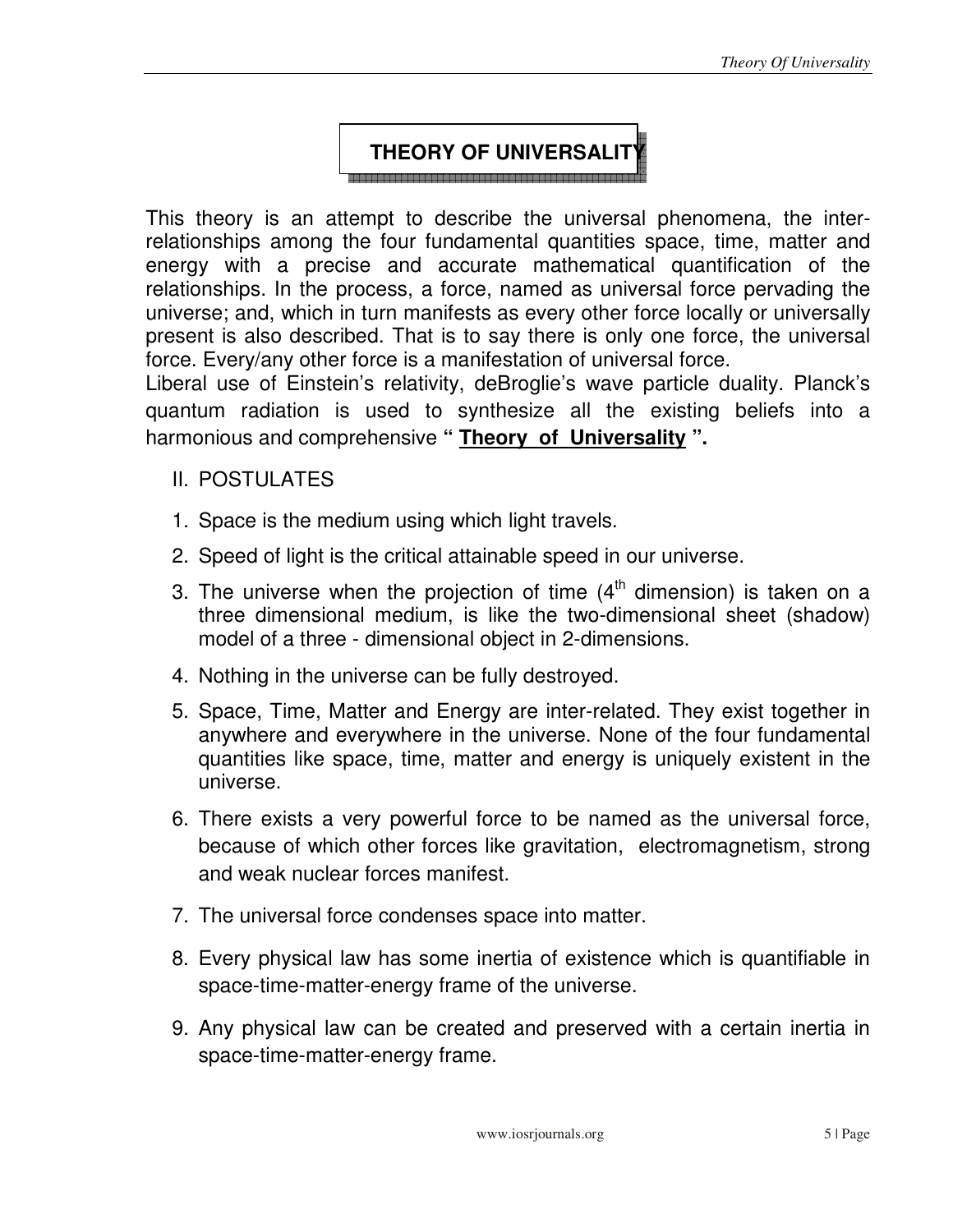10. The truth of the universe keeps changing depending on where, how and at what time the observation for a certain truth is made with an inclination to reach experimental proof of theoretical conjectures.

In all, there are ten vital formulae; six of them describe the relationship among space, time, matter and energy; four of them describe the relationship between universal force and space, time, matter and energy.

# III. INDENTATIONS AND EQUATIONS

Assume that there is a particle of mass m, Compton wave length  $\ell$ ; let, the energy stored in it be E. Assume, the universal force utilized in creating the particle is F. Here, let me assert that the universal force which created the particle also bestows on it a time of ' t ' , t is the time of inertia of existence the particle will have during which its changes become nil. Any change anywhere in the universe manifests as time. The time inertia (also called laziness of the particle) between two successive changes is ' t '. Then the 10 (ten) formulae giving the relationship among space, time, matter and energy and F are as follows:

Where  $h =$  Planck's constant ;  $c =$  speed of light Derivation of the equations:

1.  $E = m c<sup>2</sup>$  is the popularly already- known equation of energy-mass equivalence of Einstein's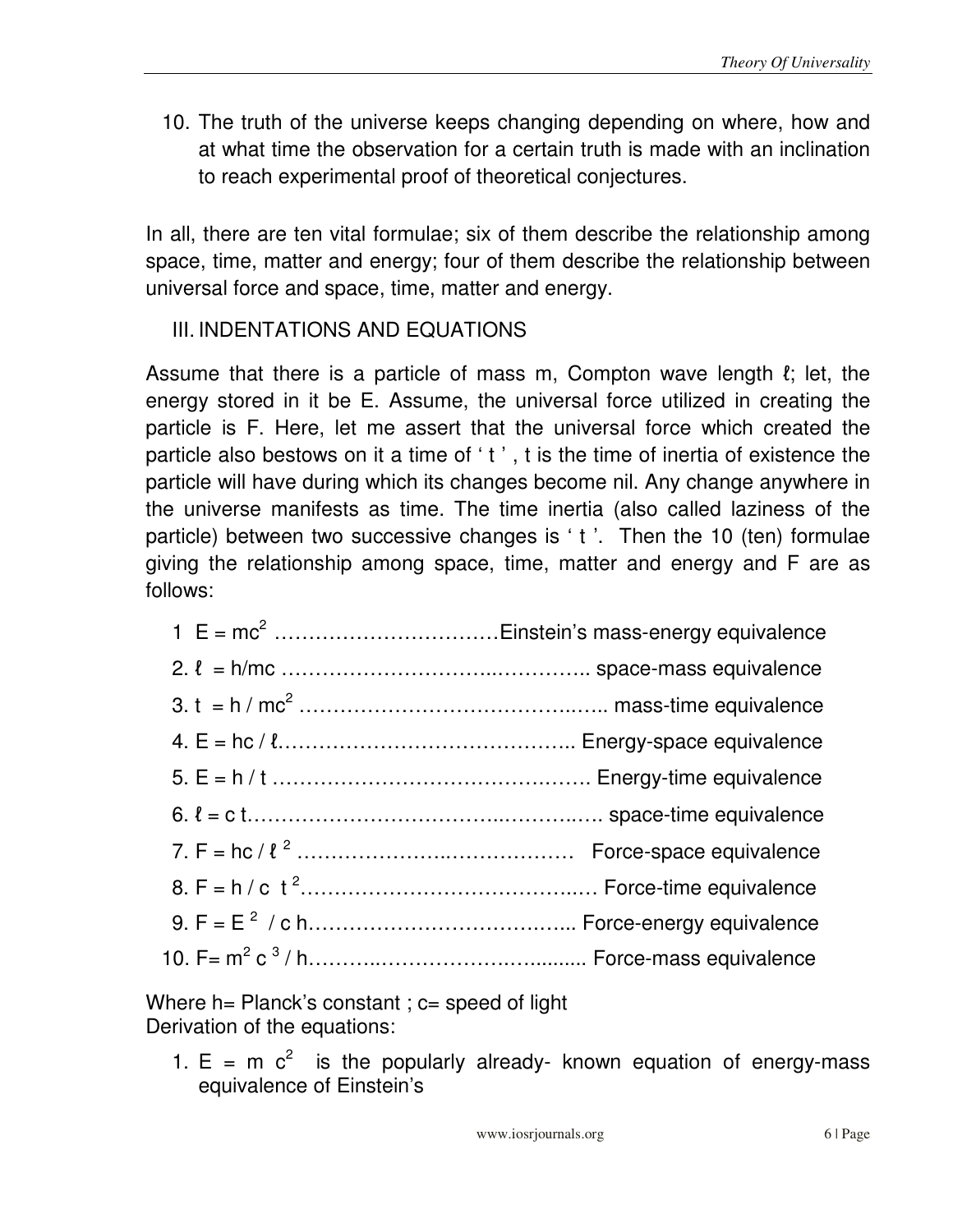

Space, is like a sheet in the  $4<sup>th</sup>$  dimension of time, That is, assuming we have entered the  $4<sup>th</sup>$  dimension of time, and, we are able to perceive past, present, and future as one; then, the 3 dimensional space, would look like 2-dimensional shadow in the time frame. The universal force F condenses space into matter. Suppose the energy spent / created in creating a particle of mass m is E. Suppose, the Compton wave length of the particle is  $\ell$ , with a time inertia (also called laziness of the particle) of t. The mass - space vibration within the particle moves at a speed c, speed of light, to achieve simultaneity every where. Then, by wave - particle duality (of Louis d' Broglie):

- $\ell = h / m c$  this is true in case of proton.
- $m =$  rest mass of neutron or proton = 1.674 X 10  $^{-27}$
- h = Planck's constant =  $6.626$  X 10<sup>-34</sup>
- $\ell$  = proton Compton wavelength works out to be 1.319 X 10<sup>-15</sup>

by above equation of  $\ell = h / m$  c; which agrees with the experimental value of 1.321441 X 10  $^{-15}$ --- proved ! (all in MKS units). Similarly, in the case of an electron;  $\ell = h / m$  c.

 $m = 9.109 \times 10^{-31}$  c= 3 X 10  $^{8}$  h = 6.626 X 10  $^{-34}$ 

l works out to be 2.424 X 10<sup>-12</sup> which is Compton wavelength of an electron which agrees with experimental result of 2.4263107 X 10 $^{-12}$  – proved !

So, the equation  $\ell = h/m$  c; where  $\ell$  is Compton wavelength; m is the rest mass is true in the case of proton / electron.

3. 
$$
t = h / m c^2
$$

By Planck's principle of Quantum radiation of energy; this very particle behaves like an energy packet of wavelength  $\ell$  ( $\ell$  is the Compton wave length) and time t.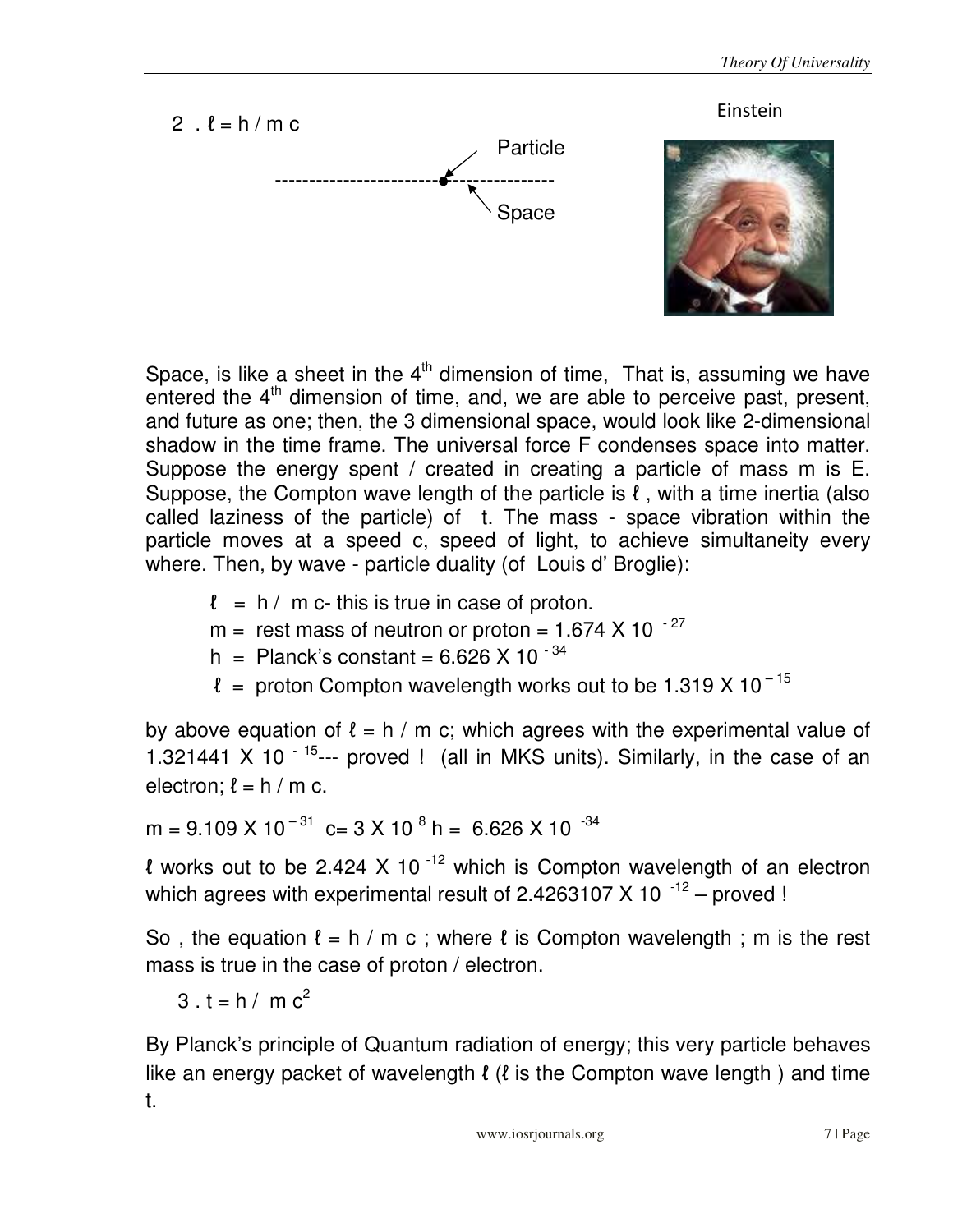$E = m c<sup>2</sup> = h v = h / t \implies t = h / m c<sup>2</sup>$ 

This implies that for an electron  $m = 9.109 X 10^{-31}$  kg;

t= 8.081 X 10 $^{-21}$  ( all in MKS units everywhere) is the laziness or time inertia. This means that between two successive changes to an electron; there must necessarily be a period of 8.081 X 10 $^{-21}$  seconds. After which period only, a change can be enforced on an electron. So, it is impossible to change an electron in position or pace or state faster than this. If so, it will no longer be electron.

- 4.  $E = h c / l$ . We already know that  $E = h v$  (Planck's theory). But,  $v = c / l$ l, v is the frequency of the energy packet contained in the particle.  $\rightarrow$  E  $= h c/l$
- 5. E = h / t, This is simple; because, E = h v; and  $v = 1/t \rightarrow E = h/t$ .

 Note: it is assumed that a particle of time inertia t., will also behave like a wave of cycle time 't'., when converted into energy E. therefore,  $E =$  $h / t$ .

6.  $\ell$  = c t. Now, the particle has mass 'm' in all directions of observation, and points of observation within the particle. This is possible only when the mass-space vibration within the particle moves at the speed of light (to ensure simultaneity) of wavelength ℓ.(compton wave length)

 $l / t = c$   $\rightarrow l = c$  t

7. F = h c /  $l^2$  – when universal force F ; acts on the particle to create a particle of Compton wave length  $\ell$ ; the energy spent / created is;

 $F. \ell = h \vee h \circ f \ell \rightarrow F = h \circ f \ell^2$ 

A force of universal force =  $3.395$  X 10<sup> $-2$ </sup> Newtons is spent in creating the particle electron.

8.  $F = h / c t^2$ . It is assumed that the time inertia of a particle is the same as its cycle time when converted into energy-wave. This means  $l = c t$ ; applied to the equation – 7 gives:

$$
F = h c / l^2 = h c / c^2 t^2 = h / c t^2
$$
.  $\rightarrow F = h / c t^2$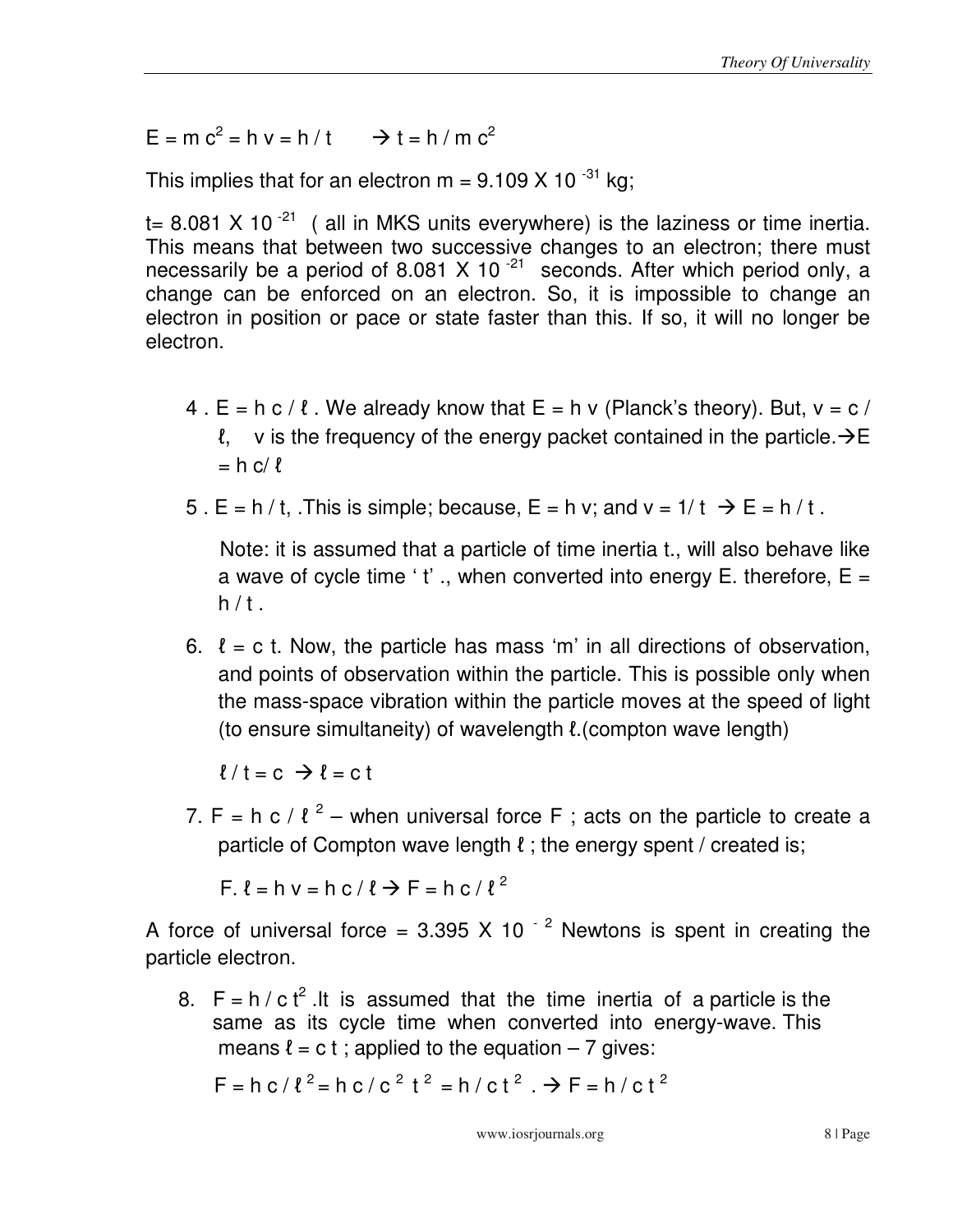- 9. F =  $E^2$  / c h. Energy spent in creating a particle of compton wave length  $\ell$ , from the basics of physics is  $E = F$ .  $\ell$ . Therefore,  $F = E^2 / ch$
- 10. F =  $\text{m}^2 \text{c}^3 / \text{h}$ . from equation -9, we have F =  $\text{E}^2 / \text{c}$  h. We know that, E = m c<sup>2</sup>. therefore, F = m<sup>2</sup> c<sup>3</sup>/h.

IV. PROOF

Proof that my theory is correct and valid follows. I will theoretically derive the value of 'G' (gravitational constant) and show that this coincides with experimental value.

Consider the gravitational constant as G, and take the gravitational force between the Sun and Earth as F. We know that

$$
F = \frac{GM_1 M_2}{R^2}
$$
  
where  $M_1$  = mass of Sun  
 $M_2$  = mass of Earth  
 $R$  = mean distance between the Earth and the Sun

But, according to my theory of universality, the universal force exerts a force of  $m^2$  c<sup>3</sup>/h for the particle. In the case of Sun, this universal force of the various atoms is compensated by various layers of the particles within the Sun; except the upper – most layer. In the case of upper-most layer half of the tension created by the universal force on space appears as gravitation towards the outer space away from the Sun, the other half is turned inwards…… and is duly compensated within. No. of atoms (mostly Hydrogen) on the outermost layer of Sun is

$$
\frac{4 \pi R_1^2}{4 \pi r_1^2}
$$
 : where the R<sub>1</sub> is the outermost layer's radius on Sun and r<sub>1</sub> is the mean free path of the Hydrogen atom on the Sun's surface

The comprehensive force released by this on the outer space away from the sun is :

 $4 \pi R^2$   $m^2 c^3$  $\frac{1}{4}$   $\frac{1}{2}$   $\frac{1}{2}$   $\frac{1}{2}$   $\frac{1}{2}$  : the factor 1/2 appears because the other half is turned within. Therefore, the gravitational force exerted by the Sun is :  $4 \pi R_1^2$  $4\pi r_1^2$  $m<sup>2</sup> c<sup>3</sup>$  $\frac{m}{h}$  .

www.iosrjournals.org 9 | Page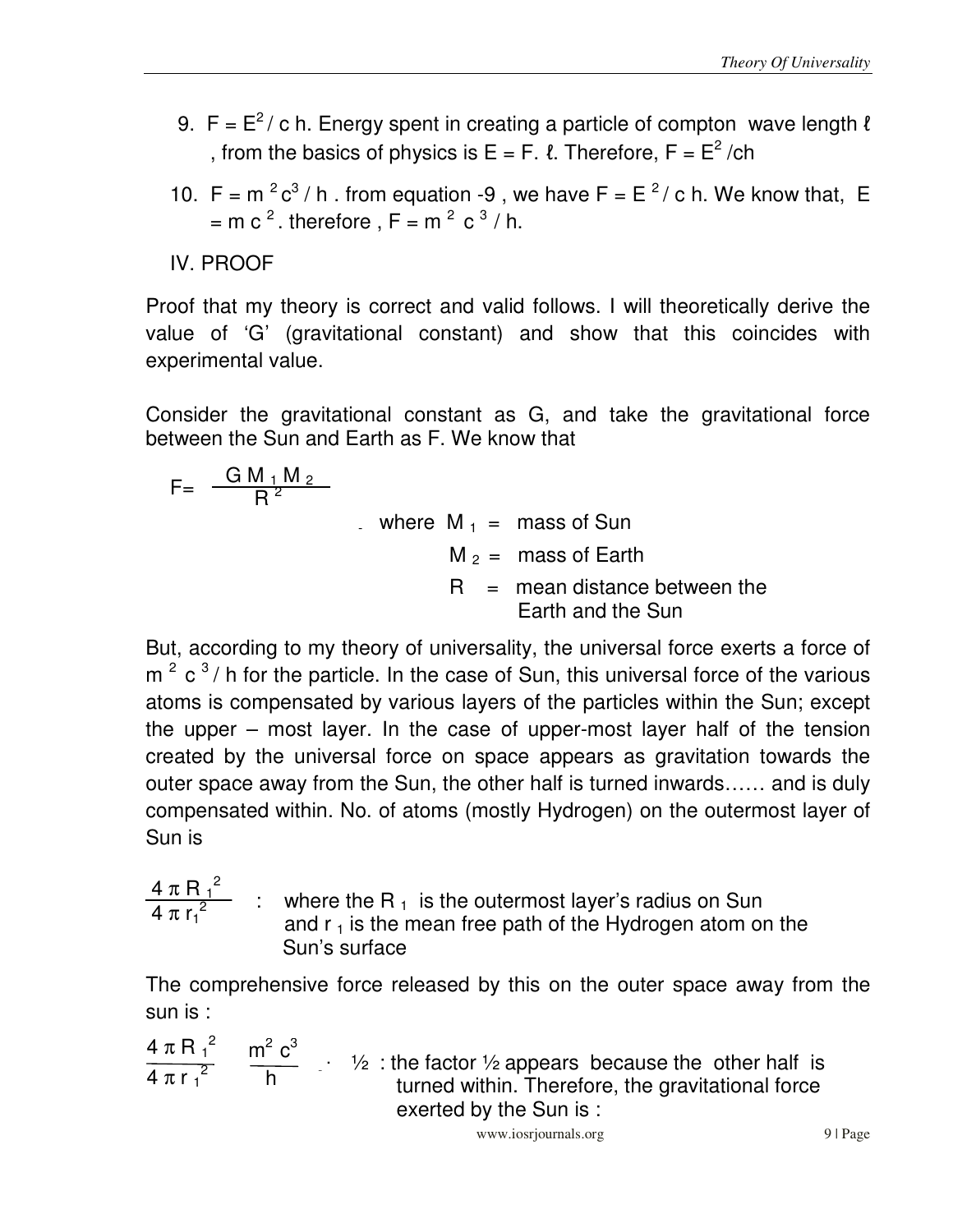$$
\frac{1}{2} \cdot \frac{4 \pi R_1^2}{4 \pi r_1^2} \cdot \frac{m^2 c^3}{h}
$$

The force experienced by the Earth due to the force emanating from the Sun is

$$
\frac{4 \pi R_2^2}{4 \pi R^2}
$$
  
fraction of the total force  $\Rightarrow$  F = G.  $\frac{M_1 M_2}{R^2} = \frac{1}{2}$ .  $\frac{4 \pi R_1^2}{4 \pi r_1^2}$ .  $\frac{m^2 c^3}{h} \cdot \frac{4 \pi R_2^2}{4 \pi R^2}$ 

Where R  $_2$  is the radius of the Earth; R is mean distance between the Sun and the Earth . The fraction only is experienced because that is the area covered by the Earth. If the total area of  $4 \pi R^2$  from the sphere encompassing the Earth is considered. Again , half of this is not considered because, this is fully experienced by the Earth and therefore, this is the gravitational force exerted by the Sun and experienced by the Earth from the Sun. ( Actually, volume and density should be taken. As an approximation area is taken)

Note: all values are taken in MKS units everywhere.

$$
\Rightarrow G = \frac{R^2}{M_1M_2} \cdot \frac{1}{2} \cdot \frac{4\pi R_2^2}{4\pi R^2} \cdot \frac{m^2 c^3}{h} \cdot \frac{4\pi R_1^2}{4 \pi r_1^2} \cdot \frac{(\text{A})}{}
$$

 $r_1$  = mean tree path of the Hydrogen atom on the Sun's surface @ nearly 6000° K. Mean free path of air @ 288° K = 6.6317 X 10<sup>-8</sup> . So, for Hydrogen atom approximately at temperature of 6000 $^{\circ}$  K.

r<sub>1</sub> = 6.6317 X 10<sup>-8</sup> X 
$$
\frac{6000}{288}
$$
 X  $\frac{28.986}{1}$  = 4.14481 X 10<sup>-5</sup> metres

 ( 28.986 is the average air weight : 1 is Hydrogen atomic weight on Sun's surface  $@$  6000 $^{\circ}$  K. Hydrogen in that environment is in atomic state and not in molecular state. It is assumed that mean free path is directly proportional to the temperature and inversely proportional to the atomic weight.) .

In the derivation of the gravitational constant G, the factor 1 was taken for the universal force on the outer space atoms of Hydrogen on SUN ; because, this factor 1= atomic weight of Hydrogen atom for proton was taken in the derivation of the mean free path for Hydrogen atom on the sun's surface ( atmosphere)  $@$  6000 $°$  K, because the Hydrogen is in atomic state and not in molecular state.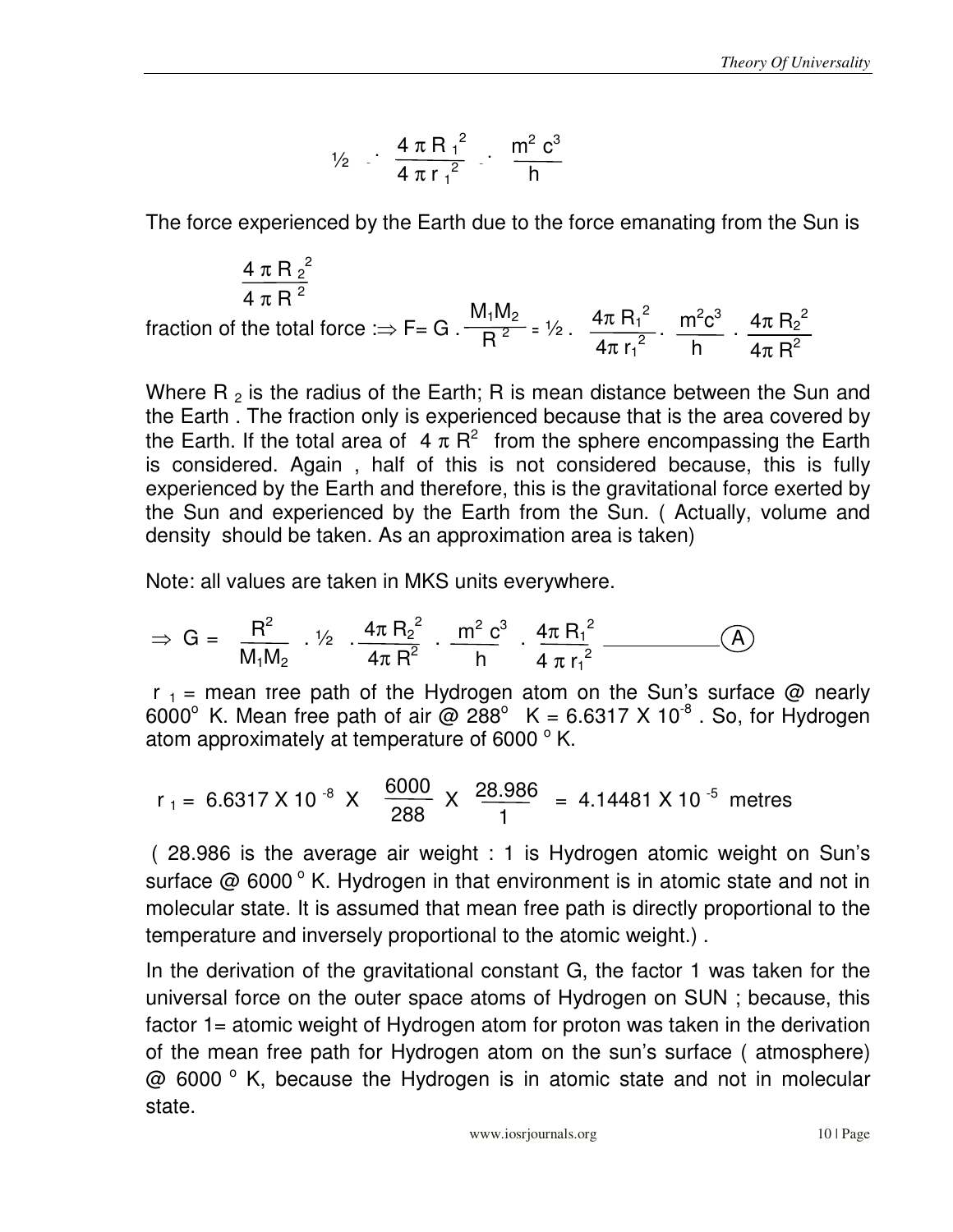- $r_{1}$  = mean free path of Hydrogen on sun's Surface = 4.14481 X 10  $^{-5}$
- $R_2$  = Radius of Earth = 6.371 X 10<sup>6</sup>
- $R_1 =$  Radius of Sun = 6.960 X 10 <sup>8</sup>
- m = mass of the proton =  $1.674$  X 10<sup>-27</sup>
- c = Speed of light =  $3 \times 10^{-8}$
- h = Planck's constant =6.626 X 10  $34$
- $M_1$  = Mass of Sun = 1.99 X 10<sup>30</sup>
- $M_2$  = Mass o f Earth = 5.977 X 10<sup>24</sup>

Substituting the above values for  $r_1$ , R<sub>2</sub>, R<sub>1</sub>, m, c, h, M<sub>1</sub>, M<sub>2</sub> in

equation  $(A)$  above;

we get  $G = 5.871 X 10^{-11}$ 

which agrees with the experimental value of  $6.673 \times 10^{-11}$  .

The slight discrepancy can be due to the various assumptions and approximations and the too simple an approach taken for evaluating the mean free path of Hydrogen atom on the Sun's surface.

Hence , my theory is proved to be right !

Derivation of Stephen's constant : (MKS Units)

To prove my theory is right and valid once again :

Consider the total force emanating from the sun is

$$
F = \frac{1}{2} \cdot \frac{R_1^2}{r_1^2} \cdot \frac{m^2 c^3}{h}
$$

according to my theory.

Where  $r_1 = 4.144181 \times 10^{-5}$  is the mean free path of Hydrogen on Sun's atmosphere.

But , according to my force – energy equivalence ,

$$
F = E2/ch \Rightarrow E = \sqrt{Fch \Rightarrow E} = \sqrt{\frac{1}{2} \frac{R_1^2}{r_1^2} \frac{m^2 c^3}{h}} \quad ch = \frac{1}{\sqrt{2}} \cdot \frac{R_1}{r_1} \quad mc^2
$$

: because of this energy outpouring away from the Sun ; the maximum power emanating from the Sun is  $E/t_p$  where t<sub>p</sub> is the time inertia (or laziness of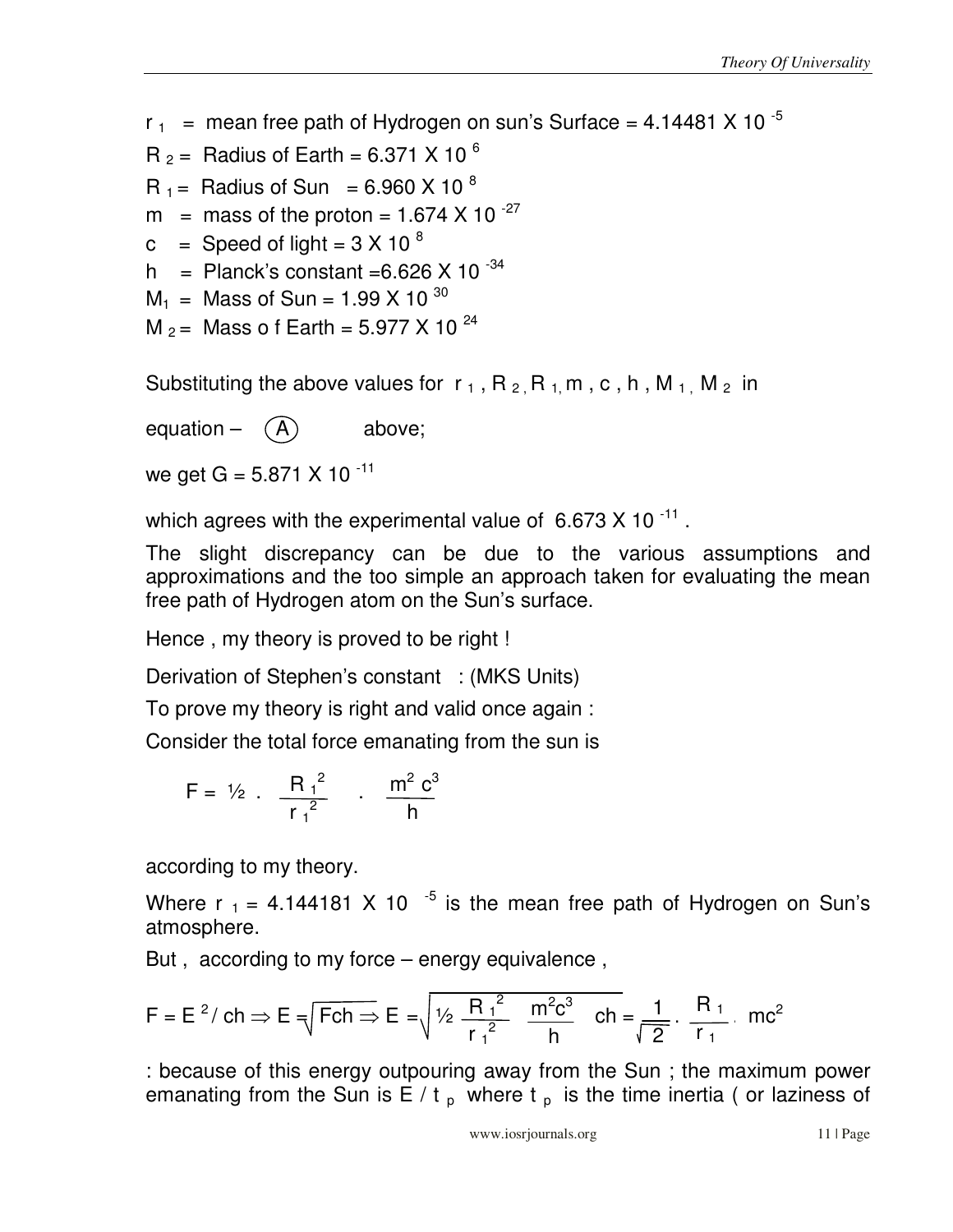proton).  $t_{p}$  is the minimum time required for releasing energy by Sun's outermost Hydrogen surface. Therefore, maximum power released by the sun is ,

$$
P = E/t_p = \frac{1}{\sqrt{2}}
$$
.  $\frac{R_1}{r_1}$ .  $\frac{mc^2}{t_p}$ 

where t  $_p = h / m c^2$  according to my theory.

Hence P = 
$$
\frac{1}{\sqrt{2}}
$$
.  $\frac{R_1}{r_1}$ .  $\frac{m^2 c^4}{h}$  — (B)

But, according to Stefan-Boltzmann law of radiation : the total energy , E , of all wave lengths radiated per second per square meter by a full radiator at temperature T to surroundings at temperature T<sub>o</sub> is given by  $\mathsf{E}=\sigma(\mathsf{T}^4$  -  $\mathsf{T}^4_{\circ}$ ) where  $\sigma$  is Stefan's constant. The maximum power released by Sun (considered as full radiator ) at any time is  $\sigma(T^4-T^4)X4 \pi R_1^2$  and  $C$ where  $4 \pi R_1^2$  is the total surface area of Sun. Now,  $T_0 = 0^0$  K (approximately)

Therefore, from (B) & (C) 
$$
\sigma = \frac{1}{4 \pi T^4} \cdot \frac{1}{\sqrt{2}} \cdot \frac{1}{r_1 R_1} \frac{m^2 c^4}{h}
$$

Substituting values for T, R<sub>1</sub>, r<sub>1</sub>, m, c, h; we get

 $\sigma = 5.314$  X 10  $^{-8}$  ; which agrees with the experimental value of  $\sigma = 5.66969 \times 10^{-8}$ , hence, my theory is RIGHT.

The slight discrepancy can be due to the approximations made in T,  $T_0$ ,  $r_1$ 

Values used are :

 $T =$  Surface temperature of Sun = 6000  $^{\circ}$  K

 $T_0$  = Temperature of surroundings (approximately ) 0 <sup>0</sup>K

m = mass of proton/ neutron ( rest mass ) =  $1.674 \times 10^{-27}$  kg

c = speed of light = 3 X 10<sup>8</sup> R<sub>1</sub> = radius of sun = 6.960 X 10<sup>8</sup>

 $r_1$  = mean free path of Hydrogen on sun's surface = 4.14481 X 10<sup>-5</sup>

h = Planck's constant =  $6.626 \times 10^{-34}$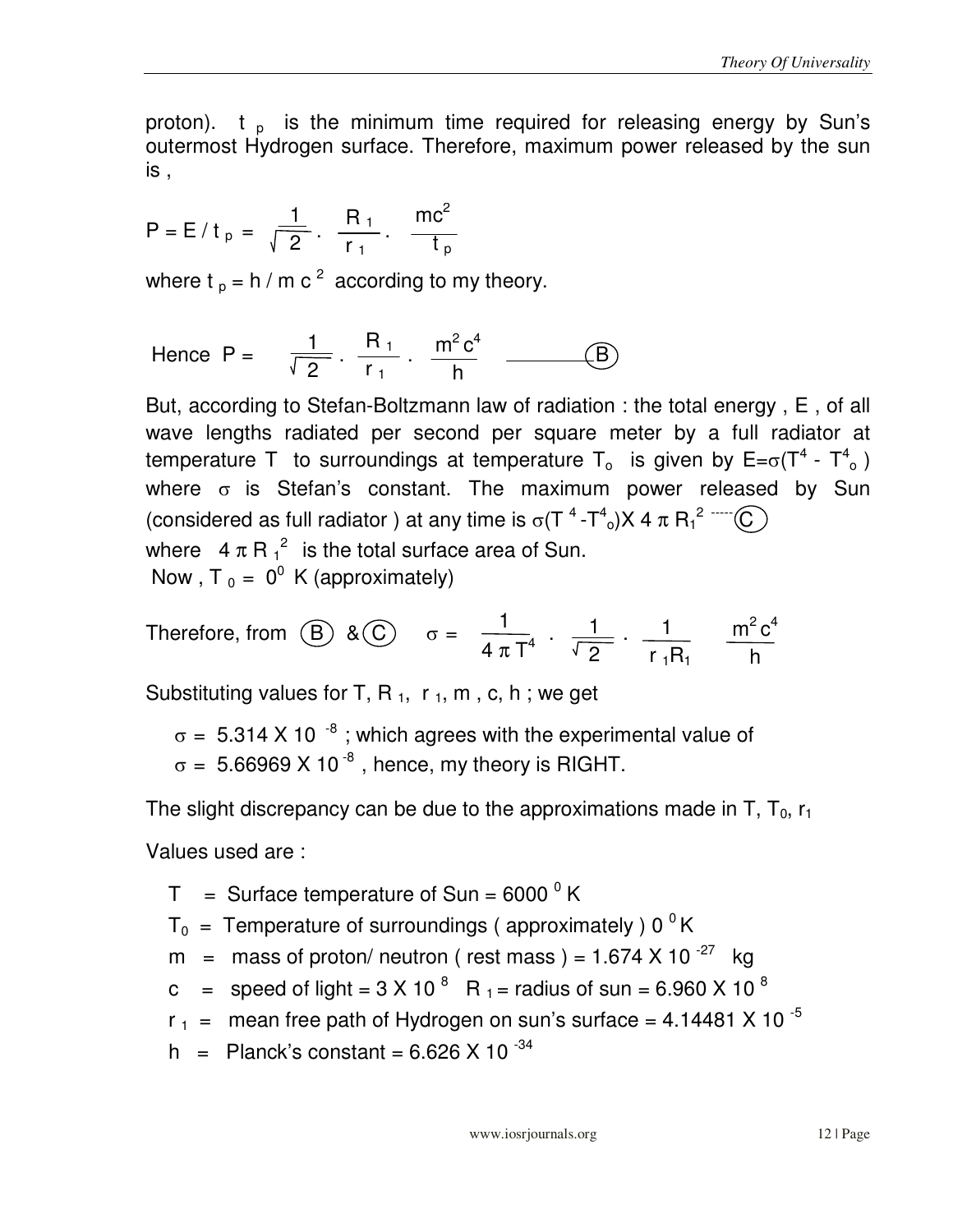Further Proof :

Here, follows further proof that my theory is right and valid . I will now theoretically derive the values of  $\epsilon_0$ ,  $\mu_0$  e and show that they coincide with the experimental results.

 $\epsilon_0$  = free space permitivity

- $\mu_{o}$  = free space permeability
- $e =$  elementary charge of electron/proton

First, derivation of  $\epsilon_0$ 

One more postulate in my theory:

Charge e, is same as mass  $m_e$  of electron on its classical radius r  $_e$ . Electron's Compton wavelength is the wavelength it behaves ( is observed) as a wave  $\ell_{e}$ . Electron behaves like a mass of m  $_e$  (rest mass), wavelength ( $\ell_e$ ) of Compton wavelength, laziness  $t_e = h/m_e c^2$  and an energy packet of  $m_e c^2$ , and a charge e all at the same time and also like a particle. That is e, m  $_{\rm e}$ , r  $_{\rm e}$ ,  $\ell_{\rm e}$ , E  $_{\rm e}$ are all synonymous at the same time. What you get is what you are observing for. Energy due to electronic charge =

$$
= \frac{e^2}{4 \pi \epsilon_0 \epsilon_r r_e} = m_e c^2 \text{ (mass-energy)}
$$

$$
\displaystyle \div \varepsilon_0 = \frac{1}{4 \ \pi} \quad \frac{e^2}{r_e} \quad \cdot \; \frac{1}{m_e c^2} = \; \frac{1}{4 \ \pi} \cdot \; \frac{(1.602 \times 10^{-19})^2}{2.817 \times 10^{-15}} \cdot \frac{1}{9.109 \times 10^{-31}} \cdot \; \frac{1}{9 \times 10^{16}}
$$

 $\epsilon_0$  = 8.842 X 10<sup>-12</sup> Fm<sup>-1</sup> ………… which agrees with experimental value of 8.854  $\,$  X 10  $^{-12}$  Fm  $^{-1}$  ......... PROVED !

Which again proves that the assumption in the postulate is true and valid.

Now, to derive the value of  $\mu_0$  (free space permeability ):

We know; by using Ampere's law; the force of electron and proton as elements of current is  $(\mu_0 e^2 c^2)/4 \pi r^2$ ; where r is the Hydrogen covalent radius; which means the mean distance between proton and electron ( ie., 28pm). According to my theory of universality, the force (universal force)

due to a particle of mass m is  $\frac{m^2 c}{n^2}$ 

$$
\frac{m^2 c^3}{h}
$$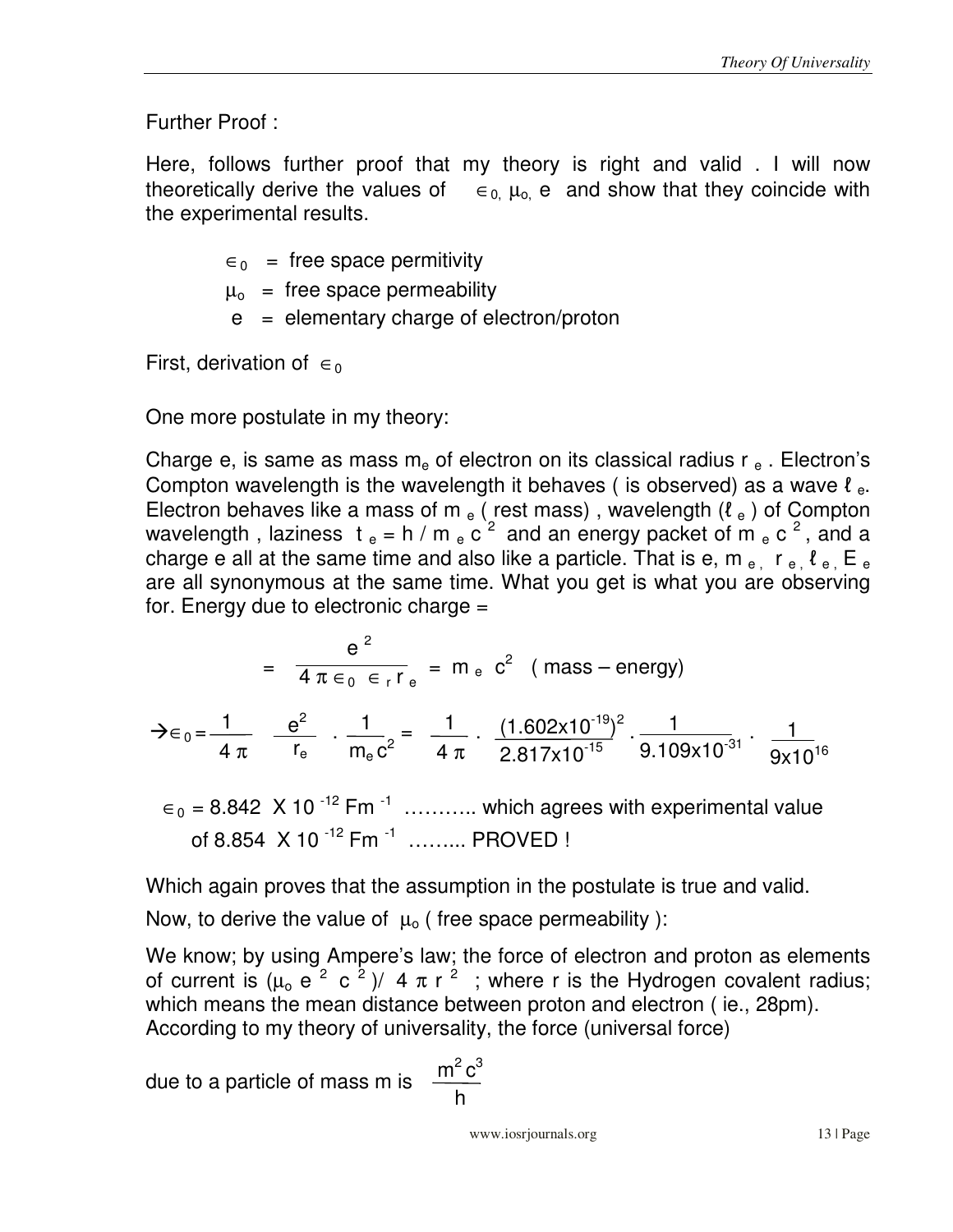the force due to proton in Hydrogen is  $(m)^2$  c<sup>3</sup>/ h from the nucleus; the force experienced by electron in the orbit would be

$$
\frac{m^2 c^3}{h} \quad (4/3 \pi r_e^3) / (4/3 \pi r^3)
$$

Where  $r_{e}$  is the classical radius of electron and r is the covalent radius of Hydrogen. Therefore,

$$
\frac{\mu_0 e^2 c^2}{4 \pi r^2} \qquad \frac{m^2 c^3}{h} \qquad \frac{r_e^3}{r^3}
$$

Substituting, the values for all except  $\mu_0$ ; we get,

 $\mu_0$  = 1.0637748 x 4  $\pi$  x 10<sup>-7</sup> MKS units.

Which agrees with the experimental value of  $4 \pi \times 10^{-7}$  for  $\mu_0$ 

And  $\mu$  <sub>r</sub> is approximately 1 ( one) for Hydrogen. Hence, my theory is once again proved to be right and valid. Note: the universal force due to electron is considered negligible. Hydrogen in ICAO atmosphere is considered, because only then  $\mu_r$  is 1. Value of e : Once again, consider the electronic charge  $$ energy ;

and equate it to mass-energy  $m_e c^2 = e^2 / (4 \pi \epsilon_0 r_e)$ According to my theory charge and mass are same at the same time Substitute  $\epsilon_0$  =8.854 X 10<sup>-12</sup> in MKS units and we get e = 1.603 X 10<sup>-19</sup>

Which agrees with experimental result of 1.602192 X 10<sup>-19</sup>. I have derived G,  $\sigma$ ,  $\epsilon_0$ ,  $\mu_0$ , using my theory and they have all agreed with experimental results. Hence, my theory is right and valid including the postulates made therein. In the derivation of  $\mu_0$  Electron's classical radius and volume is considered; because electron is taken as one continuous and cohesive particle ; in which case, area is not applicable.

Discoveries : ( PREDICTION – 1 ) :

1. I have made a discovery that the Earth is exerting a force on the sun which is nearly 20,000 billion times ( $2 \times 10^{13}$ ) the force which the Sun is exerting on the Earth. The force exerted by Sun on the Earth is manifesting mostly as gravitation.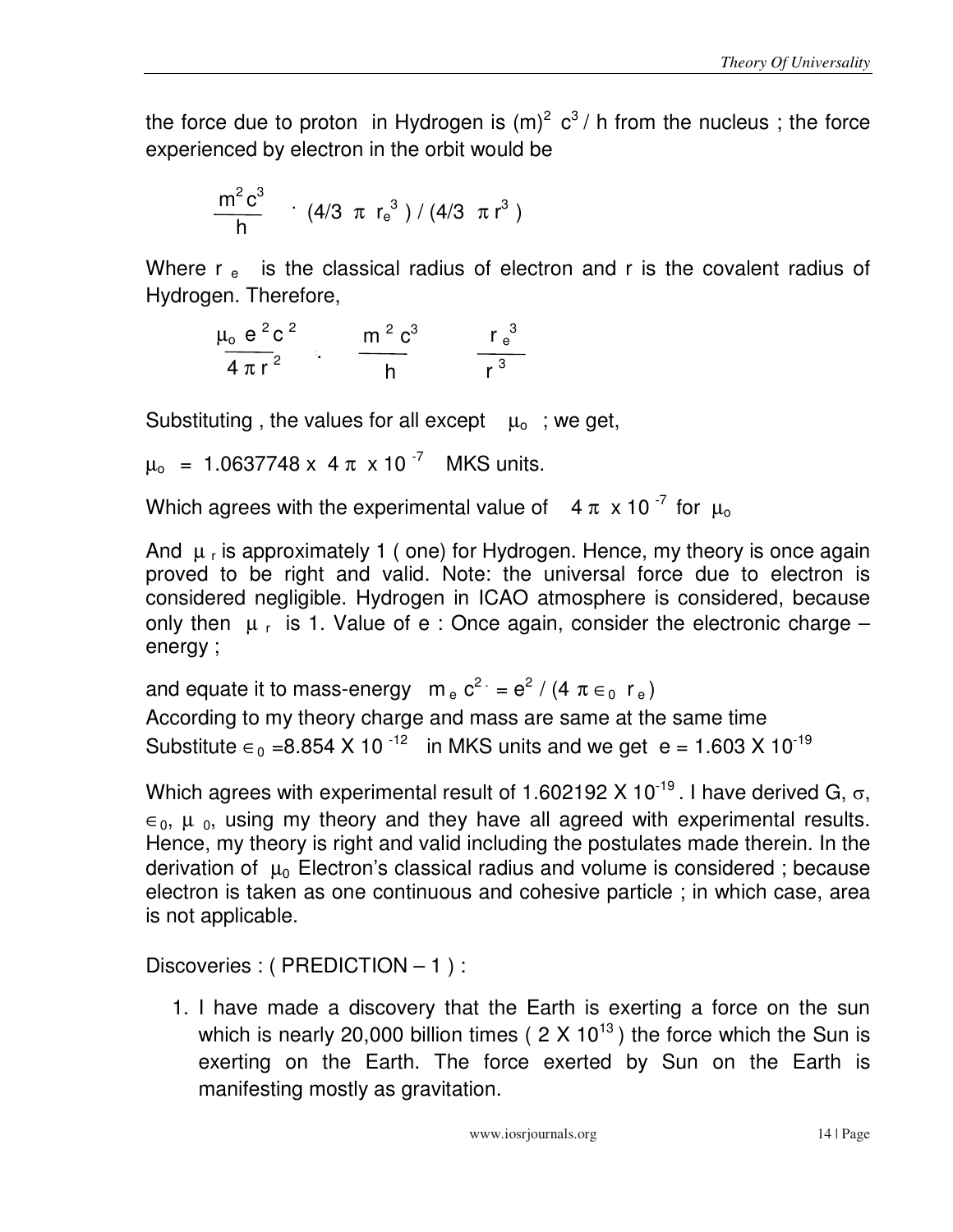Force emanating from Sun and exerted on the Earth

$$
F_1 = \frac{R_1^2}{r_1^2} \cdot \frac{m_1^2 c^3}{h} \cdot \frac{R_2^2}{R^2} \cdot \frac{1}{2}
$$

Similarly emanating from Earth and exerted on the Sun

$$
F_2 = \frac{R_2^2}{r_2^2} \cdot \frac{m_2^2 c^3}{h} \cdot \frac{R_1^2}{R^2} \cdot \frac{1}{2}
$$
  
(according to my theory).  

$$
\frac{F_2}{F_1} = \frac{m_2^2 r_1^2}{m_1^2 r_2^2}
$$
........(1)

 $m_1$  = elementary particle mass of Hydrogen on Sun's surface.  $= 1.674 \times 10^{-27}$  $r_1$  = mean- free path of Hydrogen on sun's surface = 4.14481 X 10<sup>-5</sup>

Regarding the Earth's surface sans the atmosphere,

Nearly 75% is water ; 25% is sand which is mostly silicon

Silicon density =  $2300$ ; water density =  $1000$ 

Average surface density  $= 1325$ 

Silicon molecular weight= 28.09

Water molecular weight  $= 18.02$ 

Average surface molecular radius  $r<sub>2</sub>$  is given by

$$
r_2^3 = \frac{(0.75 \times 18.02 + 28.09 \times 0.25) \times 1.674 \times 10^{-27}}{1325} \times \frac{3}{4\pi}
$$

 $r_{2}$  = 1.83 X 10<sup>-10</sup> (Approximate)

 $m_2/m_1 = 0.25 \times 28.09 + 0.75 \times 18.02 = 20.5375$ 

 $F_2 / F_1 = 2163.7258 \times 10^{10}$ 

Substituting  $m_1$ ,  $r_1$ ,  $m_2$ ,  $r_2$  in equation  $\dots\dots\dots\dots$  (1) above; we get

$$
F_2 / F_1 = 2163.7258 \times 10^{10}
$$

which is nearly 20,000 billion times ; or  $2 \times 10^{-13}$  times

The Earth exerts a force which is nearly 20,000 billion times ( the gravitational force of sun on the Earth ) on the sun. The sun is fusing with Hydrogen as the fuel. The enormous force ( nearly 20,000 billion times the sun's gravity on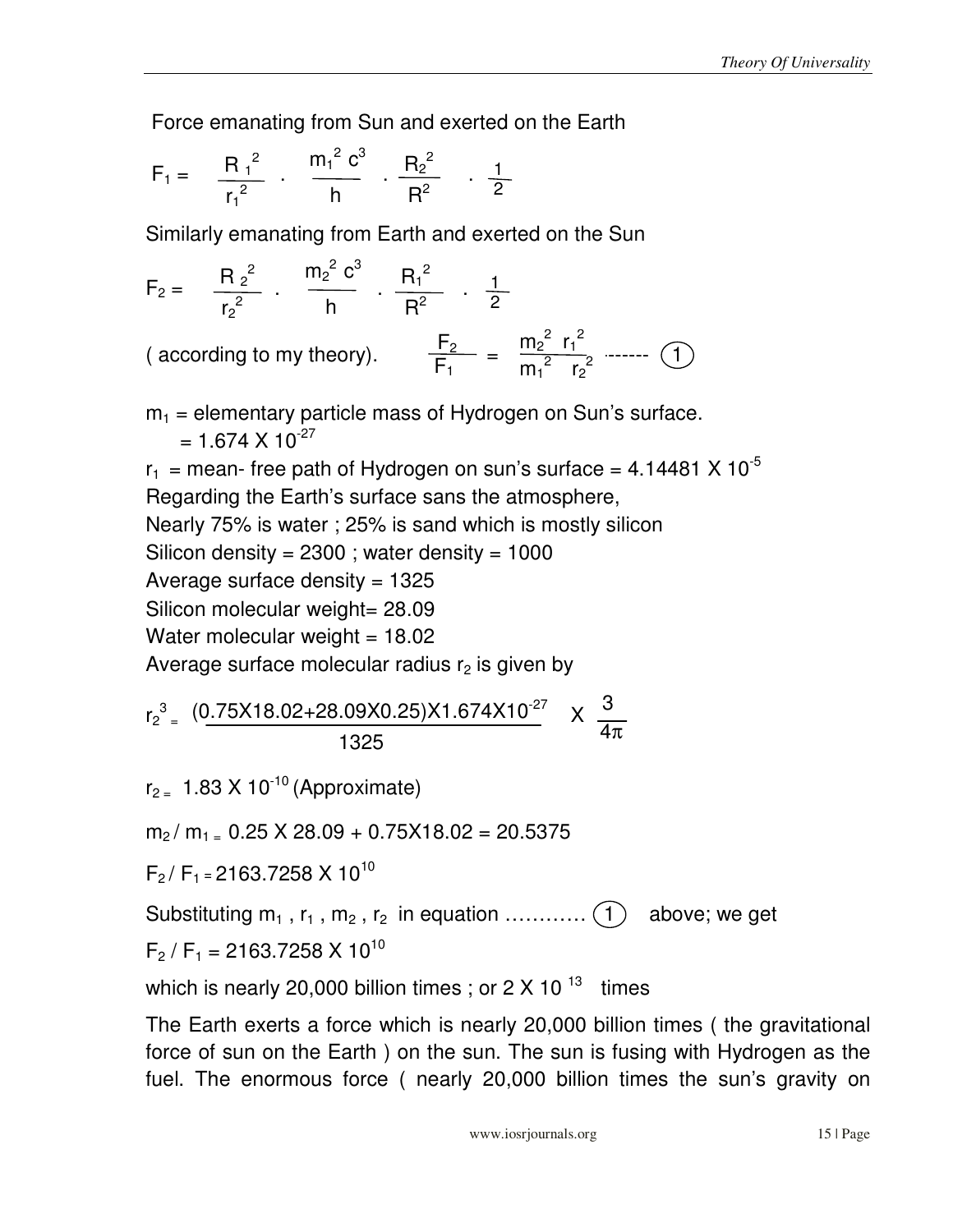earth), which the Earth is exerting on the Sun helps Hydrogen to fuse and helps sun to remain a shining star.

2 . Planets are drifting away from the sun . (REFER ANNEXURE – II)

The energy released by sun causes space of equivalent amount to be released at the same time. Because of this release of space , all planets are drifting away from the sun as given below.

$$
E = \frac{hc}{\ell} \Rightarrow \ell = \frac{hc}{E} = \frac{hc}{\sqrt{Fch}}
$$
; and v is the speed of drift of the space  

$$
\left(t_p = \frac{h}{mc^2}\right) \Rightarrow v = \frac{mc^3}{\sqrt{Fch}} = \frac{mc^3}{\frac{1}{\sqrt{2}} \cdot \frac{R_1}{R_1} \cdot mc^2} = \sqrt{2 \cdot \frac{r_1}{R_1}} c \Rightarrow v = \sqrt{2 \cdot \frac{r_1}{R_1}} c
$$

Where  $r_1$ , is the mean free path of Hydrogen atom on the surface of the sun and  $R_1$  is the radius of the sun . This is approximately 2.4382 X10<sup>-5</sup> m/sec.

Which is approximately 768 m / year.  $v = 768$  m/year. This is the rate of Compton wave length of space released radially at the solar– corona,(solar– corona is considered; because inside this Solar Corona, the atmosphere interferes with space released)

## V. CONCLUSIONS

- 1. The discrepancy in evaluating G &  $\sigma$  as compared to the experimental result is negligible.
- 2. It is possible to create any physical law and give it a certain amount of inertia in space – time – matter - energy frame.
- 3. It is possible to create planets , stars , satellites to the planets and it is equally possible to change and control the movement or momentum of any celestial body in the universe.
- 4. Reflection of light in a mirror is due to the nuclei gravity of the mirror. Incidentally, every neutron behaves like a black hole. The neutron gravity ( super gravity) bends light in a  $U -$  turn. There is a time mirror on the surface of neutron because of which; the reflection (image) looks equidistant from the mirror as the object.
- 5. Refraction of light is the bending of light by neutrons ( black holes ) within the atom .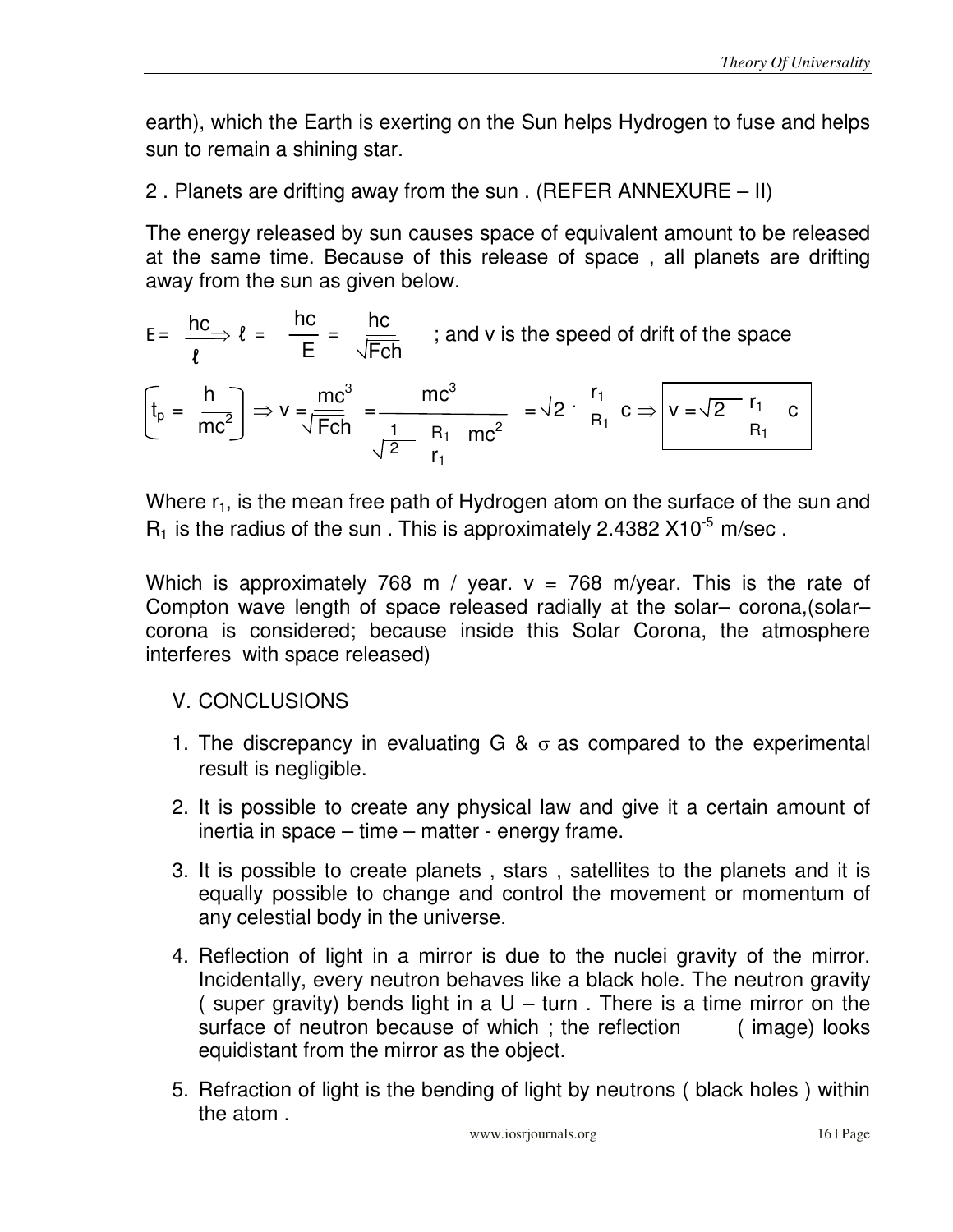- 6. The black hole surface acts like a time mirror showing future as past.
- 7. Gravity nullification can be achieved for gravity zero travel.
- 8. Every object in the universe displays time inertia ( also called laziness ) ; which is quantifiable as  $t = h / m c^2$
- 9. Intelligence = memory X thinking (a product), whenever either becomes zero ; Intelligence becomes nil .
- 10. There is extra-terrestrial intelligent life.
- 11. There is time crunch in the universe as in the case of lightning. The same event is described by light faster than sound. Sound is not only coming after lightning is seen; but, also the thunder is heard for longer time than the time lightning is seen.
- 12. The laziness of any physical body is  $t = h/mc^2$ ; the duration during which no change can be enforced on the particle or body in any manner whatsoever.
- 13. Thought ( impulsive thought ) is a gravity wave.
- 14. Cosmic waves can influence our intelligence, memory and thinking.
- 15. Earth moves or any celestial body moves in jerks and not in a continuous manner……. similar to Planck's hypothesis that energy moves in Quanta.
- 16. Any event is described by light, sound, and others over different durations of time.
- 17. Smell and taste travel like sound, energy, light etc.,
- 18. Thinking can be known in advance ( or at the same time ) if we can sense gravity waves.
- 19. We can achieve vehicle less travel other than walking, running, jumping, falling and crawling…Etc.,
- 20. We can predict certain events ( all, if required)
- 21. There is no perceptible boundary to the universe in space-time-matterenergy frame.
- 22. We can generate thinking in others along the pattern we desire using gravity waves.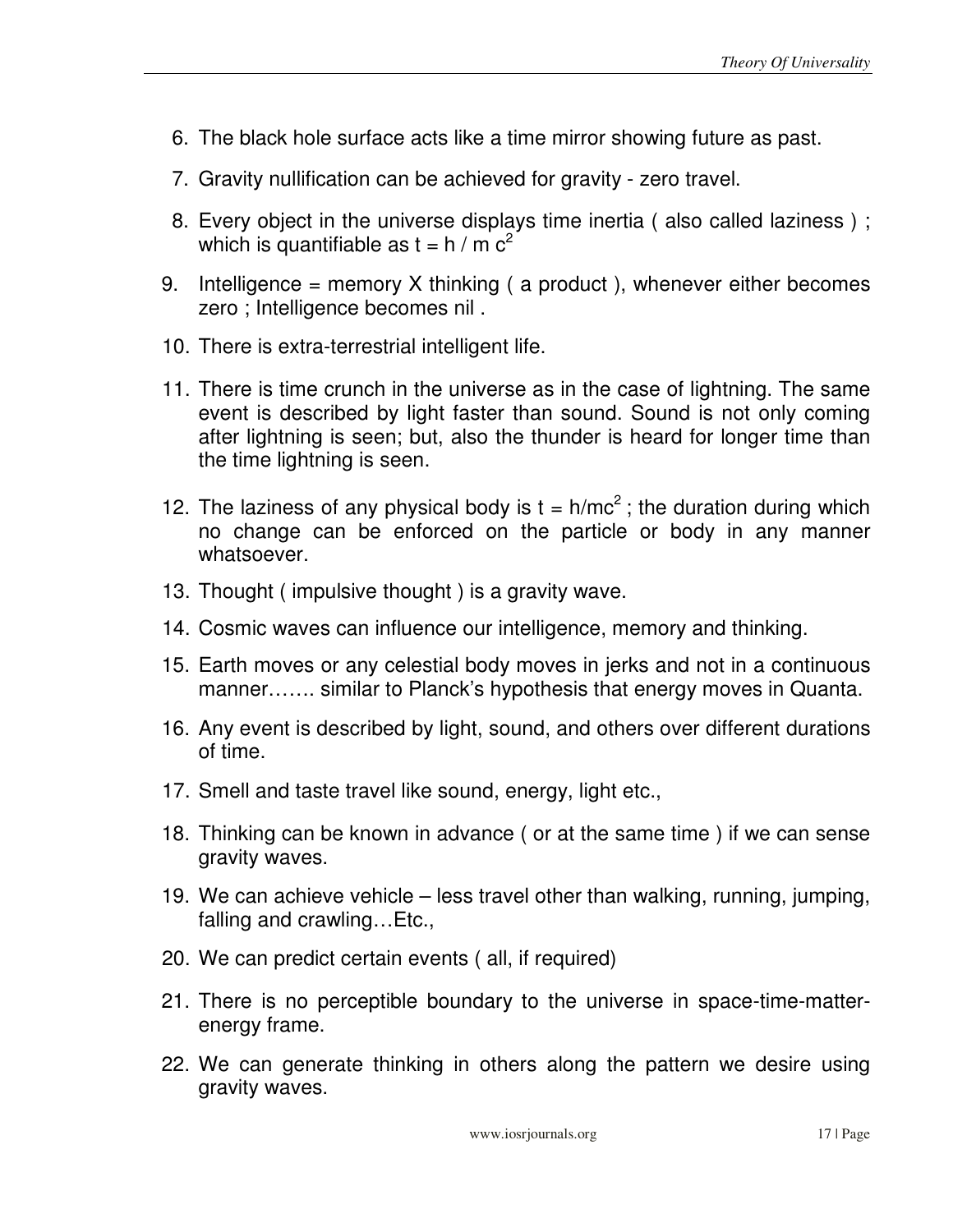- 23. Time moves in a circle called circle of time. Any single point on it is present ; when we move in time by perception of changes around us ; we go into past and future at the same time from present. Any change anywhere manifests as time.
- 24. Time and passage of time are same.
- 25. Absolute time is maintained by black hole.
- 26. There is no zero time except on black hole.
- 27. All forces are components of the universal force ; manifestation of universal force
- New Discovery: The Sun and the planets in our Solar System are going at a speed in the universe higher than the speed of light.

#### **Observations**

- 1. The Earth going round the Sun has a speed ( in an absolute sense ) higher than the speed of the Sun , whatever the speed of the Sun maybe. ( That is the Earth has its own speed plus the speed of the Solar System along with the speed of the Sun).
- 2. The starting mass of all celestial bodies is same.
- 3. A celestial body ( like the Earth ) going at a speed higher than the speed of the Sun has a mass less than the mass of the Sun. This is possible only if both are going at a speed higher than the speed of light as per equation.

$$
m = \frac{m_0}{\sqrt{1 - \frac{v^2}{c^2}}}
$$

Conclusion: This means that we are in  $a - v e$  World. The world of antimatter.

Incidentally there is a massive black hole in the Centre of the Universe around which the rest of the Universe is going around. The black hole is the window to the  $+ v e$  world.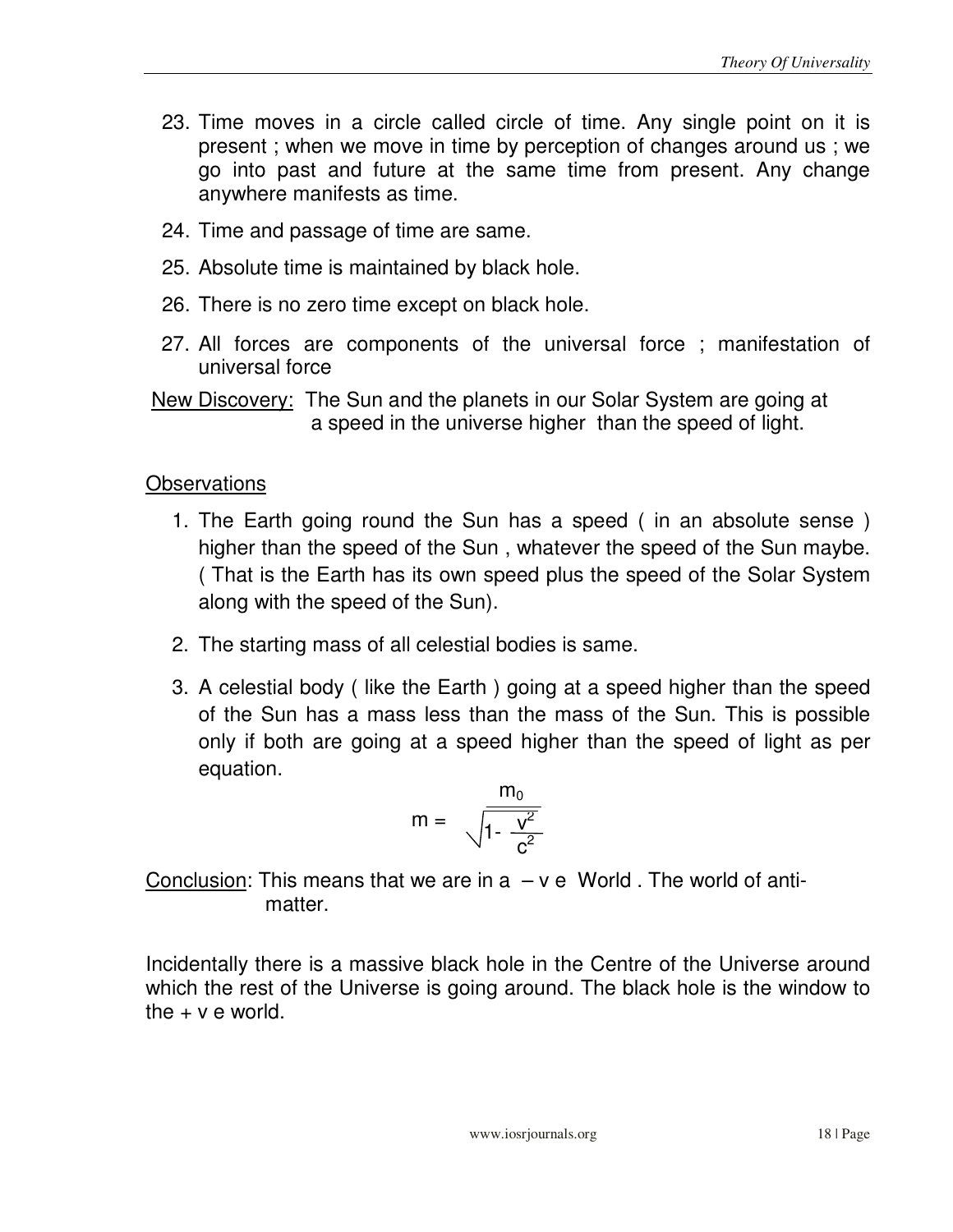#### Proof:

Assume:

 $M =$ Mass of the Sun c = Speed of light

 $M_2$  = Mass of mercury

 $M_1$  = Mass of Venus

- $T_2$  = Period of Rotation of Mercury Round the Sun
- $T_1$  = Period of rotation of Venus round the Sun
- $V_2$  = Speed of the planet mercury round the sun
- $V_1$  = Speed of the planet Venus round the sun
- $M_0$  = Starting mass of all the celestial bodies in the Solar system
- $R_2$  = Mean distance of mercury from the Sun
- $R_1$  = Mean distance of Venus from the sun

Then ,

$$
M = \sqrt{\frac{M_0}{1 - \frac{v^2}{c^2}}} \text{ and } M_1 = \sqrt{\frac{M_0}{1 - \frac{(v + v_1)}{c^2}}}
$$
 and  $M_2 = \sqrt{\frac{M_0}{1 - \frac{(v + v_2)}{c^2}}}$   
\n
$$
\Rightarrow M \sqrt{1 \cdot \frac{v^2}{c^2}} = M_1 \sqrt{1 - \frac{(v + v_1)^2}{c^2}} = M_2 \sqrt{1 - \frac{(v + v_2)^2}{c^2}}
$$
  
\n
$$
\Rightarrow (M^2 - M_1^2) v^2 - 2 v v_1 M_1^2 - M_1^2 v_1^2 - c^2 (M^2 - M_1^2) = 0 \text{ ; we know that}
$$
  
\n
$$
M^2 >> M_1^2
$$
 ie.,  $M^2 - M_1^2 = M^2$   
\n
$$
\Rightarrow M^2. v^2 - 2 v v_1 M_1^2 - (M_1^2 v_1^2 + c^2 M^2) = 0 \text{ ; Approx}
$$
  
\n
$$
\Rightarrow v = 2v_1 M_1^2 \pm \sqrt{4 v_1^2 M_1^4 + 4M^2 (c^2 M^2 + M_1^2 v_1^2)} \text{ ; } c^2 M^2 >> M_1^2 v_1^2
$$
  
\n
$$
2M^2
$$
  
\n
$$
\Rightarrow v = 2v_1 M_1^2 \pm \sqrt{4 v_1^2 M_1^4 + 4c^2 M_1^4}
$$
 Approx;  $c^2 M^4 >> v_1^2 M_1^4$   
\n
$$
2M^2
$$
  
\n
$$
\Rightarrow v = v_1 \frac{M_1^2}{M^2} \pm c = 2.0993 \times 10^{-7} \pm c \begin{cases} v_1 = 0.35032 \times 10^5 \text{ m/s} = \frac{2\pi R_1}{T_1} \\ M_1 = 4.869 \times 10^{30} \text{ kg} \\ M_1 = 4.869 \times 10^{24} \text{ kg} \end{cases}
$$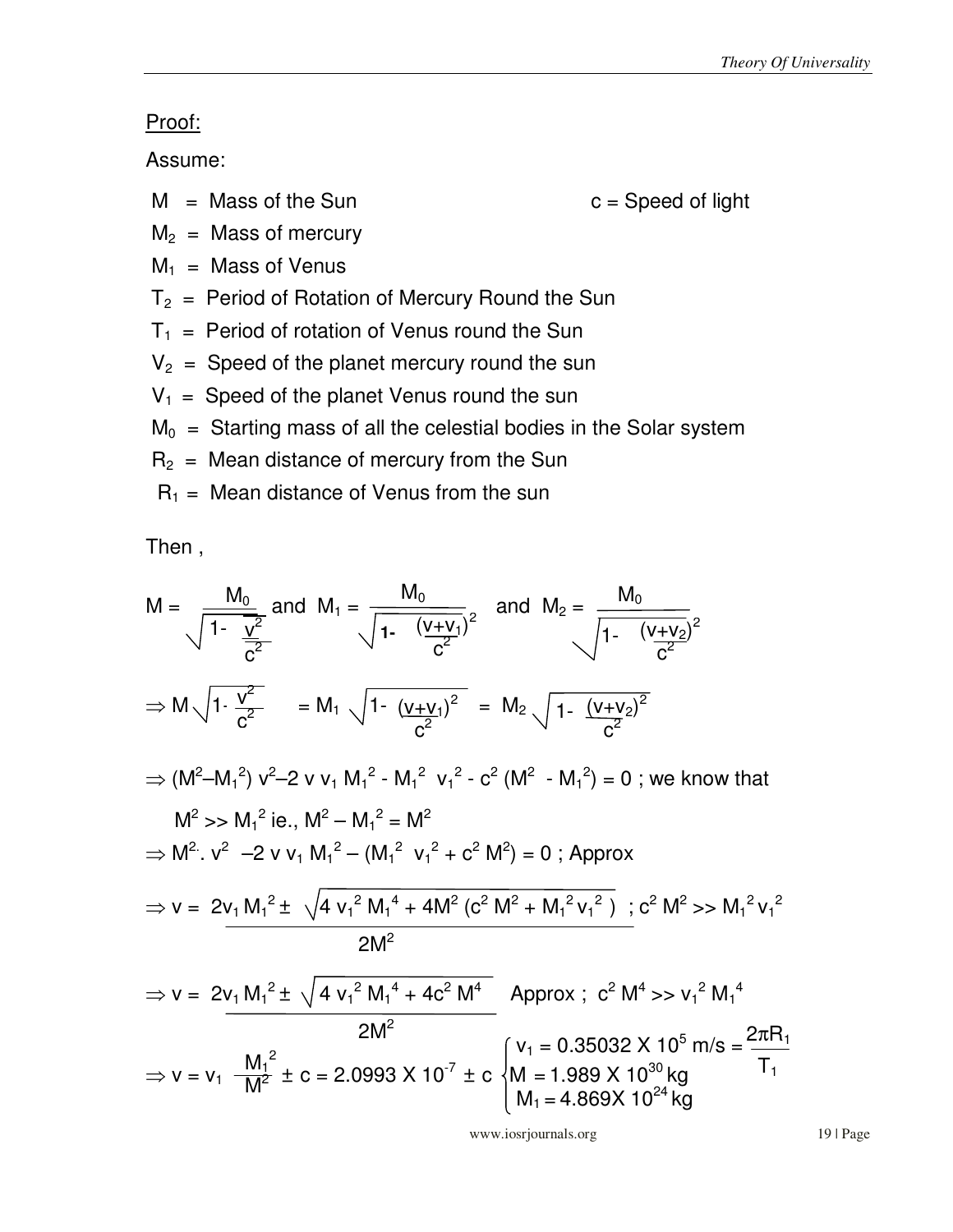Now, I will re-derive the Kepler's laws of planetary motion to prove that all the above assumptions

are correct.

$$
M_1 = \frac{M_0}{\sqrt{1 - \frac{(v + v_1)^2}{c^2}}} \; ; \; M_2 = \frac{M_0}{\sqrt{1 - \frac{(v + v_2)^2}{c^2}}}
$$

$$
\Rightarrow \ M_0^2 = \ M_1^2 \left( 1 - \frac{(v+v_1)^2}{c^2} \right) = M_2^2 \cdot (1 - \frac{(v+v_2)^2}{c^2})
$$



# **Kepler**

$$
\Rightarrow M_1^2 (2v v_1 + v_1^2) = M_2^2
$$
. (2 v v<sub>2</sub> + v<sub>2</sub><sup>2</sup>) ; v is very nearly equal to c  
as per above ie., v = c

$$
\Rightarrow M_1^2 (2c v_1 + v_1^2) = M_2^2 (2 c v_2 + v_2^2)
$$

Since c is very much greater than  $v_1$  and  $v_2$ 

$$
M_1^2 . 2 c v_1 = M_2^2 . 2 c v_2
$$
  
\n
$$
\Rightarrow M_1^2 v_1 = M_2^2 v_2
$$
  
\n
$$
\Rightarrow M_1^2 v_1 = M_2^2 v_2
$$
  
\n
$$
\Rightarrow \boxed{M_1^2 v_1 = M_2^2 v_2} \Rightarrow \boxed{M_i^2 v_i = \text{constant}}
$$

In the case of planets  $M_i^2 v_{i}=$  constant where  $M_i$  is the Mass of the planet and  $v_i$ is its rotational speed around the sun.

The energy of a planet due to rotation around the sun is  $\frac{1}{2}$  M<sub>1</sub>v<sub>1</sub><sup>2</sup>

The force is 
$$
\frac{M_1 v_1^2}{R_1}
$$

But , from my theory of Universality a force F is equal to an energy E given by E  $F.ch$ ; where  $h = Planck's constant$ 

 $M_1 v_1^2$  $R_1$  $4M_1v_1^2$  $R_1$ This implies that  $\frac{1}{2}$  M<sub>1</sub>v<sub>1</sub><sup>2</sup> =  $\frac{|M_1 \vee 1}{R_1}$  ch  $\Rightarrow M_1^2 V_1^4 = \frac{4|M_1 \vee 1}{R_1}$  ch  $\Rightarrow M_1 =$ Substituting in  $(A)$  i.e., M<sub>i</sub><sup>2</sup>  $v_i$  = constant, we get 4ch  $R_1v_1^2$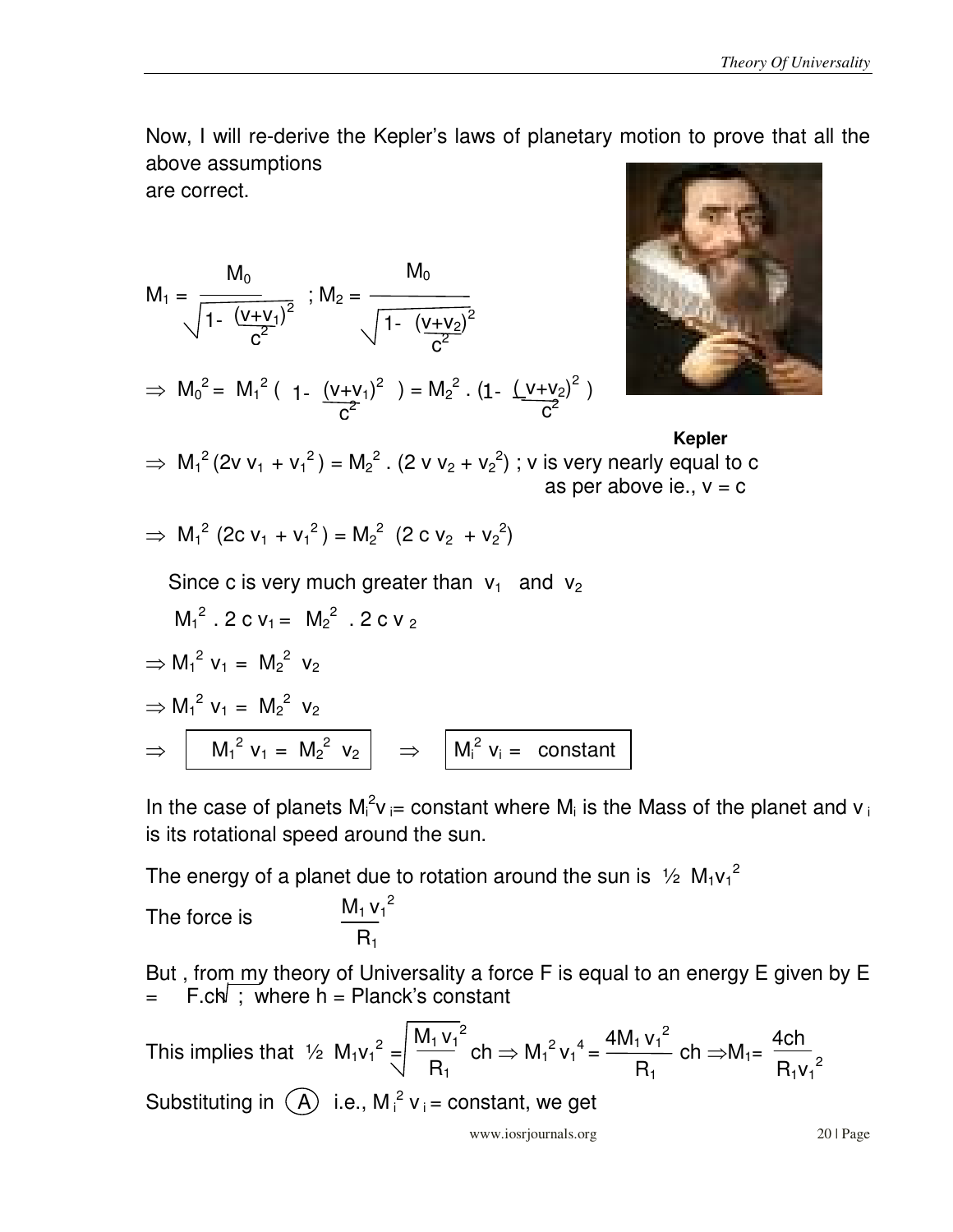$$
\frac{16 \ c^2 \ h^2}{R_1^2 \ v_1^4} \ v_1 = \text{constant} \ \Rightarrow \ \frac{16 \ c^2 \ h^2}{R_1^2 \ v_1^3} = \text{constant}
$$

But, we know that  $v_1 = \frac{v_1}{T}$ ; where  $T_1$  is the period of rotation around the sun, by the planet. 2π $\mathsf{R}_1$  $T_1$ 

$$
\Rightarrow \frac{16 \text{ c}^2 \text{ h}^2 \cdot \text{T}_1{}^3}{\text{R}_1{}^2 \cdot 8\pi^3 \text{ R}_1{}^3} = \text{constant} \Rightarrow \boxed{\frac{\text{T}_1{}^3}{\text{R}_1{}^5} \text{ constant}}
$$

By Kepler's laws of planetary motion:

- $\pi R_1{}^2$  $T_1$ 1. Planets sweep equal areas in equal times  $\frac{1}{1}$  = constant --- (1
- 2. The square of the periodic time is proportional to the cube of the mean distance of the planets from the Sun.

$$
\frac{R_1^3}{T_1^2} = \text{constant} \cdots (2)
$$

By equations  $(1)$  and  $(2)$ ; we get

$$
\frac{\pi R_1^5}{T_1^3} = \text{Constant} \Rightarrow \frac{R_1^5}{T_1^3} = \text{constant} \Rightarrow \frac{T_1^3}{R_1^5} = \text{constant}
$$

Now, Both  $(B)$  &  $(C)$  are the same.

Hence , Kepler's Laws are proved as per theory of Universality. This implies that the assumptions :

- 1. The planets and sun are traveling at a speed higher than the speed of light.
- 2. The starting mass of all celestial bodies is the same; are both correct and valid.

I have made a lot of approximations ( reasonable approximations ) in deriving the above. However, I believe the concept is more important than precision.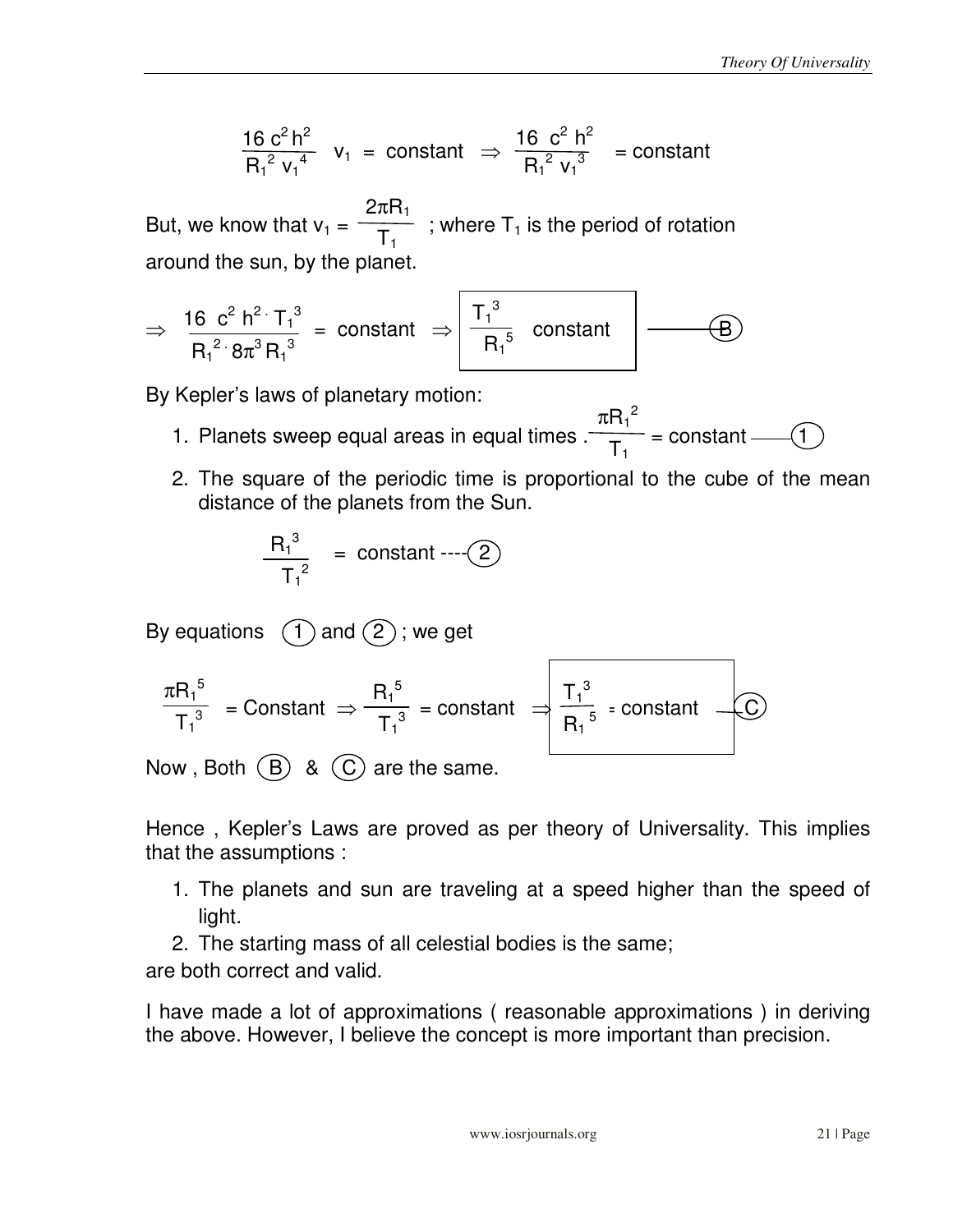# **THEORY OF UNIVERSALITY**

#### **Annexure - I**

#### **1.Boltzmann Constant (k) :**

As per kinetic theory of matter; the molecules of an ideal gas at temperature (T) have a mean thermal kinetic energy given by  $E = (3/2)$  kT; in 3-dimensions where k is Boltzmann constant. However, in uni-directional consideration; the same is  $E = \frac{1}{2}$  kT. The Sun's surface has mostly Hydrogen in atomic state. But, when hydrogen particles collide; they can fuse; the fusion dynamics being altogether different; let us take helium an inert gas; which does not fuse at the Sun's surface as reference. The layer below the Hydrogen layer is mostly Helium. Helium molecule has a mean free path given by

 $r = 6.6317 \times 10^{-8}$  X (6000/288) X (28.986/8)

Where. 6.6317x10<sup>-8</sup> = mean free path of air @ 288<sup>0</sup>K

 $6000^{\circ}$ K = Temperature of the Sun's photosphere  $288^{\circ}$ K = ICAO temperature of air.  $28.986 =$  Average molecular weight of air. 8 = molecular weight of Helium (two He monoatomic molecules)

Helium exists as molecules on Sun's surface;  $r = 0.5005897 \times 10^{-5}$ 

Now, suppose the Kinetic energy of Helium molecule is E; The Helium molecule travels in a linear path until collision. By my theory, E is equal to a force F given by  $F = E^2 / c$  h. So, the Helium molecule travels with this force until collision, which is assumed perfectly elastic.

This implies : F . r =  $(E^2 / c h)$ .r = E  $\Rightarrow$  E = h c / r.

Now, in one directional movement; which the Helium molecule does; till next collision:

$$
(\frac{1}{2}) k T = h c / r \Rightarrow k = (2/T). ( h c / r) = \frac{2}{6000} \cdot \frac{6.626 \times 10^{-34} \times 3 \times 10^8}{0.5005897 \times 10^{-5}}
$$

 $k = 1.3236389 \times 10^{-23}$ ; which agrees with experimental value of  $k = 1.38062 \times 10^{-23}$ 

www.iosrjournals.org 22 | Page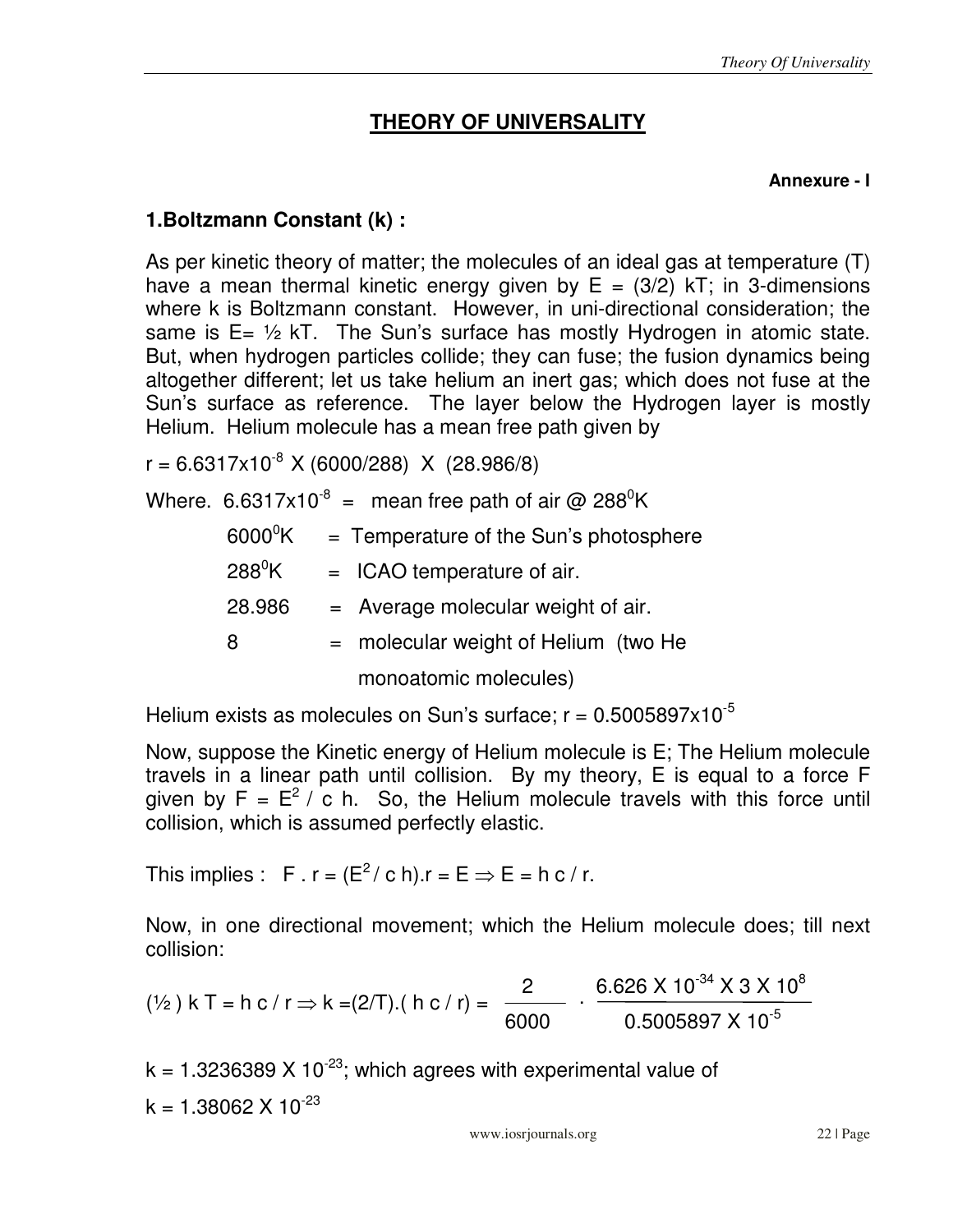## **2.Hubble's Constant Ho :**

Hubble's law is  $v = H_0 R$ .

The Sun as per my theory is traveling at a speed  $c + v$ ; where  $v = 2.0993x 10^{-7}$ ; light is the information carrier. With respect to the light (which is used to get information about the speed of separation of stars); the relative speed of separation of Sun is v. This is the speed of separation (v) at the solar corona edge i.e., 21.14 R<sub>s</sub>. (Approx). R<sub>s</sub> is the radius of Sun's photosphere. = 6.96 X 10<sup>8</sup> m

Actually  $R_{\text{s-corona}} = 21.14 R_{\text{s}} = 147.1344 \times 10^{8} \text{ m}$ 

Compton wavelength of Sun

 $= 2 \pi X R_{s\text{-corona}}$ 

The speed of Sun  $c + v$  is present over its Compton wavelength.

 $\rightarrow$  µ  $-$  2.0993 X 10<sup>-7</sup>  $\Rightarrow$  H<sub>0</sub> =  $\frac{2.0993 \times 10^{34} \times 10^{10}}{2 \pi X 1.471344 \times 10^{10}}$  = 2.2667 X10<sup>-18</sup> s<sup>-1</sup>

agrees with experimental value of

 $\Rightarrow$  H<sub>0</sub> = 2.5 X 10<sup>-18</sup> s<sup>-1</sup> ± 15% found in

the year 2006 A.D.

Note:  $R_{s\text{-corona}}$  is the radius of the Sun, till which atmosphere exists. (refer : Annexure – I : Age of Sun since its birth )

# **3.Strong Nuclear Force:**

Suppose, the Confinement radius is R

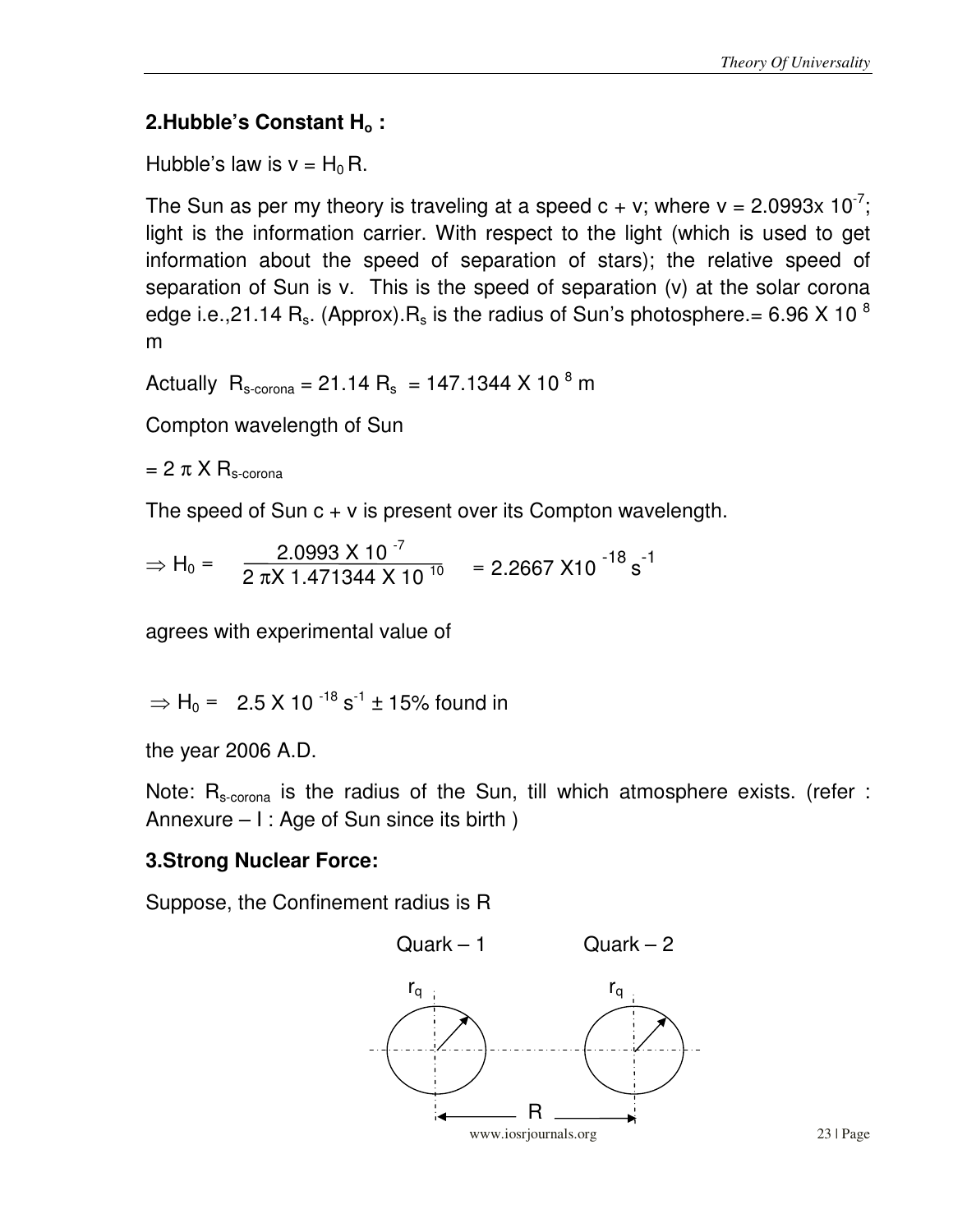Each, proton

Comprises of three quarks

Quark mass =  $m_p / 3 = m_q$ 

 $r_q = (r_p / 4) \times 1.732$ ;  $r_p = \lambda_p / 2 \pi$ ;  $\lambda_p =$  proton Compton wave length.

 $\epsilon_r \approx 1$  for free space.

Then, the force of repulsion between two protons (6 quarks) is matched by the universal force of attraction as :

$$
\frac{(6 \text{ m}_{p}/3)^{2}}{\text{h}} \frac{c^{3}}{\text{h}} = \frac{\frac{4 \pi}{3} \times (\frac{f_{p}}{4} \times 1.732)^{3}}{\frac{4 \pi}{3}} = \frac{e^{2}}{4 \pi \epsilon_{o} \epsilon_{r}} \frac{1}{R^{2}}
$$
  
\n
$$
R = \frac{36 \times m_{p}^{2} c^{3}}{9 h} \left(\frac{r_{p}}{4} \times 1.732\right)^{3} \frac{4 \pi \epsilon_{o} \epsilon_{r}}{e^{2}}
$$
  
\n
$$
R = \frac{36 \times 1.672^{2} \times 10^{-54} \times 27 \times 10^{24}}{9 \times 6.626 \times 10^{-34}} \frac{\left(1.3214 \times 1.732\right)^{3} \times 10^{-45} \times 4 \pi \times 8.854 \times 10^{-12}}{1.603^{2} \times 10^{-38}}
$$

 $= 1.4453 \times 10^{-15}$ 

which agrees with experimental result of  $10^{-15}$  m (Approximately).

#### **4.Weak Nuclear Force :**

Energy at speeds greater than the speed of light 'c', behaves like anti-matter. Within radioactive neutron the energy trapped within the neutron behaves like anti-matter and splits neutron into proton and electron. The resultant repulsion between matter and antimatter separates proton and electron.



www.iosrjournals.org 24 | Page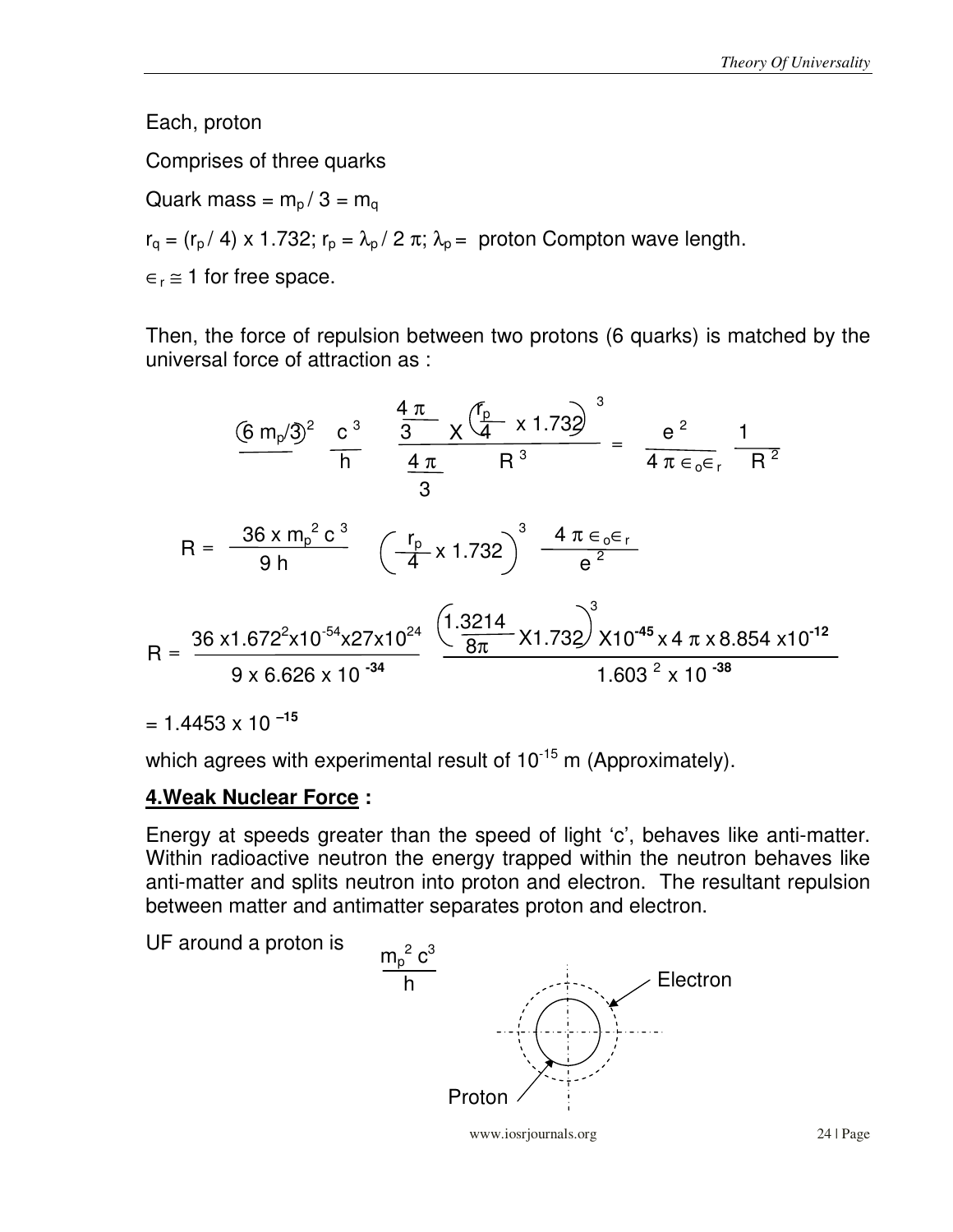Electrostatic force is

$$
\frac{e^2}{4 \pi \epsilon_0 \epsilon_r r^2}
$$

Where r is the distance of separation between the two nearly concentric spheres of proton (radius  $r_p$ ) and electron (radius  $r_e$ ). Force is inversely proportional to the square of distance r i.e.,  $r^2$ . Energy is work done; a product of force and distance (r). Therefore, energy is inversely proportional to the distance r i.e.

 $e^2$  r<sub>p</sub>  $\frac{1}{4 \pi \epsilon_0 r}$   $\frac{P}{r_e}$  is the energy in the creation of electron from a neutron

(against the attraction of proton on electron)and r is the distance of the weak nuclear force by which proton and electron separate. This is equal to

 $m_p^2 c^3$  h  $m_{\sf p}^{\;\;2}\,{\sf c}^3$  h  $e^2$  $4 \pi \in$   $_{\circ}$  r  $r_{\rm p}$  $\overline{\mathsf{r}_{\textsf{e}}}$  $e^2$  $4\pi\in$   $_{{\rm o}}$  r  $r_{\rm p}$  $\overline{r_{e}}$  $r_{\rm p}$  $r_{\rm e}$  h  $m_p^2 c^3$  $1.321x10^{-15}X$  $2.426 \times 10^{-12}$  X the repulsion between matter and anti-matter  $=$   $\frac{m_{\rm p}}{2}$  . Therefore,  $e^2$  h  $r_p$ ;  $r = \frac{e}{4 \pi \epsilon_0 r} \frac{r}{m_0^2 c^3} \frac{r}{r_e} \frac{r}{r_e} =$  $r^2$  = 1.1023 x10  $^{-36}$  $r = \frac{e}{4 \pi \epsilon r}$   $\frac{I_p}{r}$  ;  $\epsilon_r = 1$ r 1 2 π  $\overline{1}$ <u>2π</u>

 $r = 1.0499 \times 10^{-18}$  which agrees with the experimental value of  $10^{-18}$  m

## **5.Universal Gas Constant (R) :**

Take one mole of Hydrogen  $@$  273 $^{\circ}$  K. At this temperature Hydrogen is in molecular state. Therefore, mean free path of hydrogen is

$$
r_{H} = \frac{28.966}{1.00792 \times 2} \cdot \frac{6.6317 \times 10^{-8} \times 273}{288.15} = 0.90277 \times 10^{-6} \text{ m}
$$
  

$$
V = \frac{4\pi}{3} r_{H}^{3} \cdot N_{A} = 18.56725 \times 10^{-5}
$$
  
Where N<sub>A</sub> is Avogadro constant. A force of  $\frac{m^{2}c^{3}}{h}$  is present at the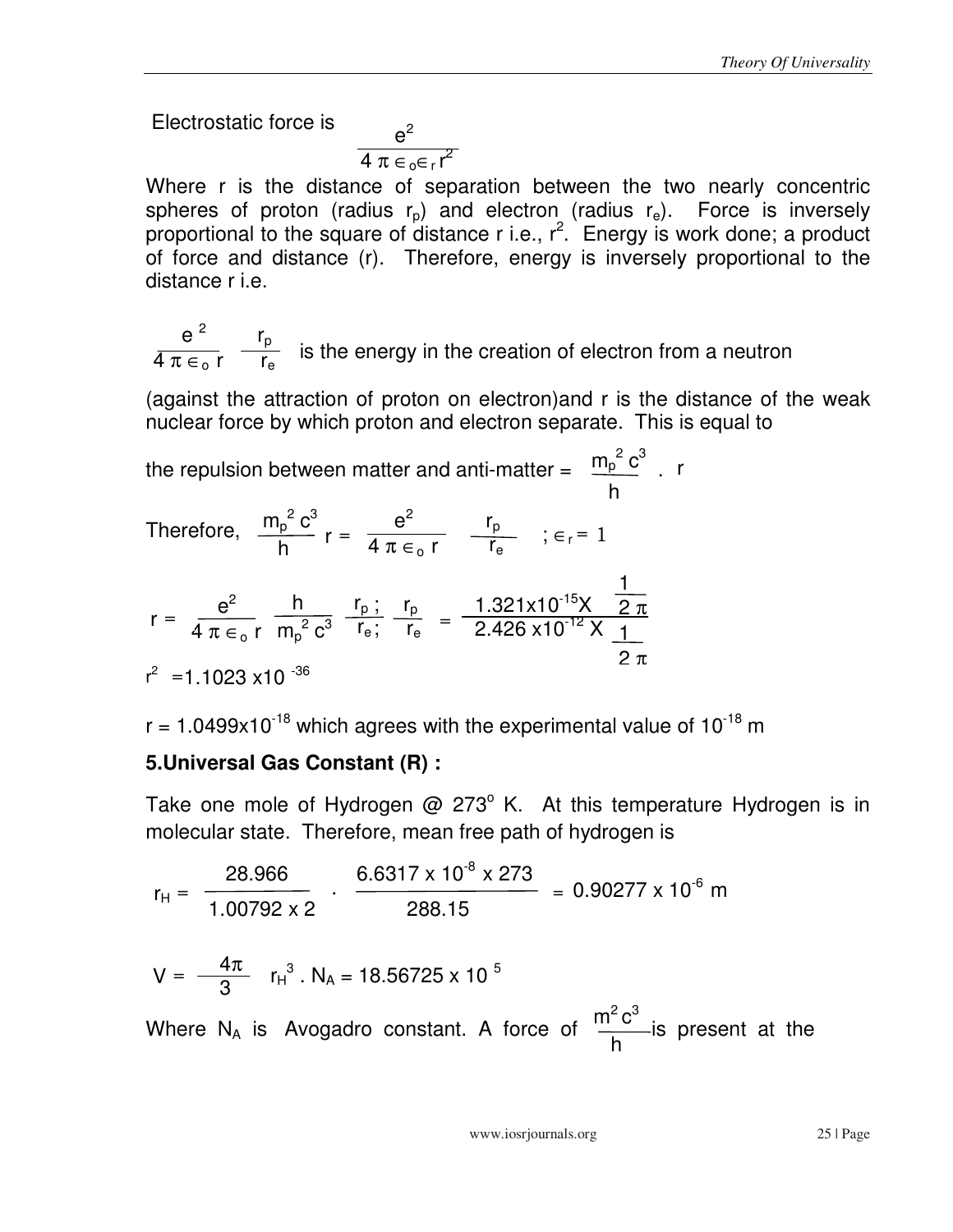surface of the object with mass m and this force is present over a Compton wave length of  $\lambda$  and a sphere of radius ( $\lambda/2\pi$ ). Assume R<sub>o</sub> is the radius of one mole hydrogen sphere; and  $\lambda$  is the Compton wavelength of Hydrogen Molecule.

Force 'F' present at  $R_0$  is given by :

$$
F = \frac{1}{2} \frac{m^2 c^3}{h} \frac{4 \pi R_0^2}{4 \pi r_H^2} \frac{4 \pi (\frac{\lambda}{2 \pi})^2}{4 \pi r_H^2}
$$

We know that pressure P is Force per unit area.

$$
P = \frac{1}{2} \frac{m^2 c^3}{h} \frac{4 \pi R_0^2}{4 \pi r_H^2} \frac{4 \pi (\frac{\lambda}{2 \pi})^2}{4 \pi r_H^2} \frac{1}{4 \pi R_0^2}
$$

Also,  $PV = nRT$ 

$$
\Rightarrow R = \frac{1}{2} \quad \frac{m^2 c^3}{h} \quad \frac{R_0^2}{r_H^2} \quad \frac{\lambda^2}{4 \pi^2 r_H^2} \quad \frac{1}{4 \pi R_0^2} \quad \frac{V}{nT}
$$
\n
$$
= \frac{1}{2} \quad \frac{4m_p^2 c^3}{h} \quad \frac{\lambda_p^2}{4 \pi^2 r_H^4} \quad \frac{1}{4 \pi} \quad \frac{V}{nT} \quad \frac{1}{nT} \quad \frac{V}{nT}
$$
\n
$$
= \frac{1}{2} \quad \frac{1.6726^2 \times 10^{-54} \times 27 \times 10^{-24}}{4 \pi^2 r_H^4} \quad \frac{1.3214^2 \times 10^{-30}}{10^{-30}} \quad \frac{18.56725}{18.56725}
$$

$$
= \frac{1}{2} \frac{1.6726^2 \times 10^{-54} \times 27 \times 10^{-24}}{6.6262 \times 10^{-34}} \times \frac{1.3214^2 \times 10^{-30}}{\pi^2 \times 0.90277^4 \times 10^{-24}} \times \frac{18.56725 \times 10^5}{4 \pi \times 273 \times 1}
$$

= 8.21179 which agrees with experimental value of 8.3143

#### **6.Free Space Impedance (Zo) :**

A wave of wavelength  $\lambda$  behaves like a spherical object of radius ( $\lambda$ /2π). e<sub>l</sub> is the charge of light when seen as a particle.

$$
E = I_p^2 \quad \text{. } R_0 \, t_\ell \;\; = \; \frac{hc}{\lambda} \;\; = \; \frac{e^2 \, \ell}{4 \pi \, \varepsilon_0 \, \frac{\lambda}{2 \pi}} \; \Rightarrow e \, \ell^2 \;\; = \; 2 \varepsilon_0 \, \text{. } hc \; \underline{\hspace{1.2cm}} \tag{1}
$$

www.iosrjournals.org 26 | Page But, we know  $I_p^2 = e_l^2$ ; where  $e_l$  is the charge of light when seen as a  $\frac{1}{2}$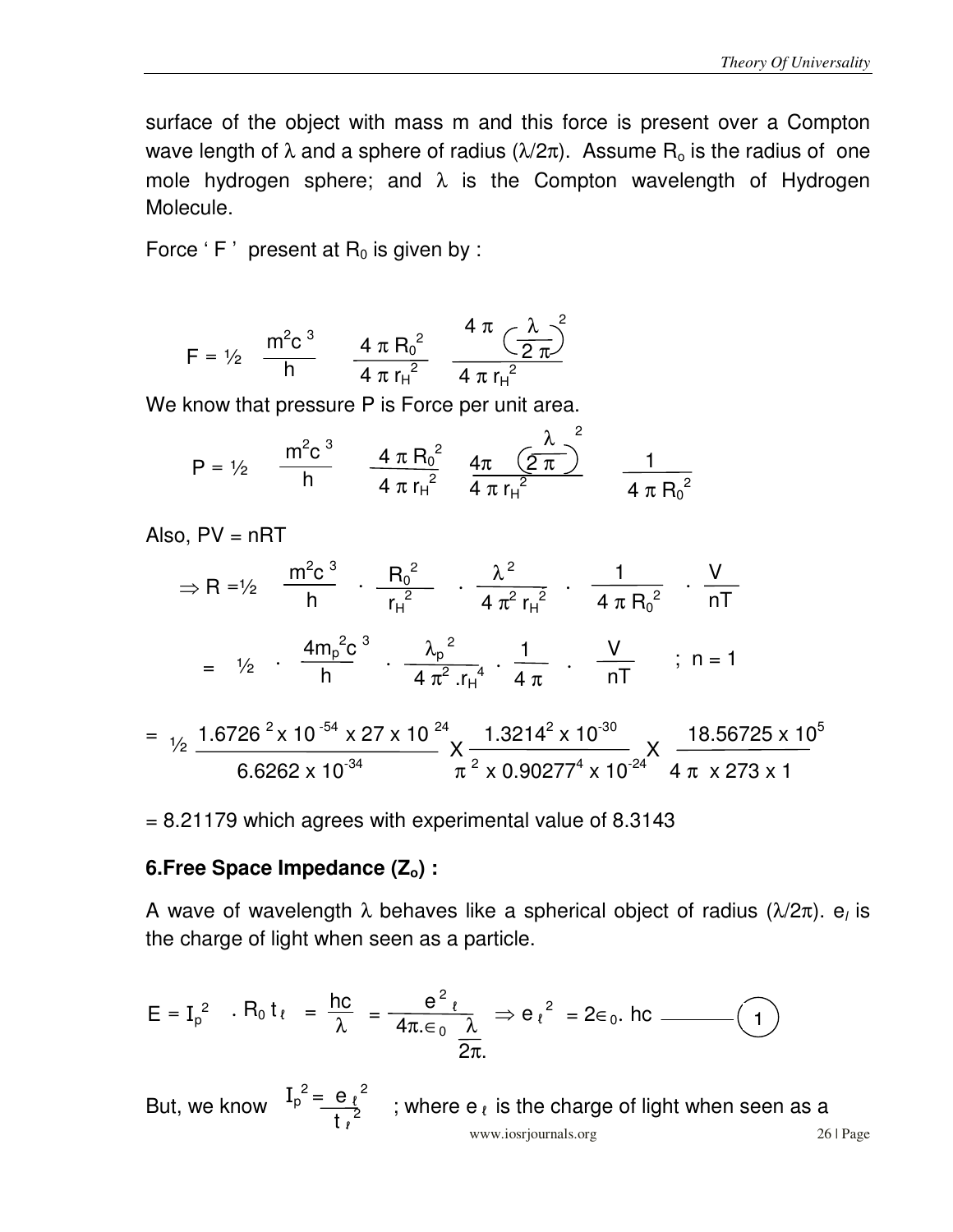particle and t  $_{\ell}$  is the time inertia of light as a wave particle; that is when seen as a charge particle.

Therefore,

$$
E = I_p^2 \cdot R_0 \, t_{\ell} = \frac{e_{\ell}^2}{t_{\ell}^2} \cdot R_0 \, t_{\ell} = \frac{e_{\ell}^2}{t_{\ell}} \cdot R_0 \quad \text{(2)}
$$

But as per Planck's hypothesis, light of wavelength  $\lambda$  and time inertia of t<sub>l</sub> behaves like an energy packet of energy h/t  $\ell$ . From ------ 2, we have

$$
\Rightarrow \frac{h}{t_+} = \frac{e^2 \ell}{t_\ell} \quad R_0
$$
  
\n
$$
R_0 = \frac{h}{e^2 \ell} = \frac{h}{2\epsilon_0 c h} = \frac{1}{2\epsilon_0 c} \quad \text{from } \underline{\hspace{1cm}}(1)
$$
  
\n
$$
R_0 \text{ due to resistance is } R_0 = \frac{1}{2\epsilon_0 c}
$$

I<sub>0</sub> due to inductance is I<sub>0</sub> = 
$$
\frac{\mu_0 C}{2}
$$
  
So, Z<sub>0</sub> due to impedance is = R<sub>0</sub> + I<sub>0</sub> = $\frac{1}{2}$  ( $\frac{1}{\epsilon_0 C}$  +  $\mu_0 C$ )

 $\overline{1}$ As per maxwell's equation  $\mu_0 \in_0 = \frac{1}{c^2}$ 

$$
\Rightarrow Z_0 = \frac{1}{2} \left( \frac{1}{\epsilon_0 c} + \mu_0 c \right) = \frac{1}{2} \cdot \left( \frac{1}{\epsilon_0 c} + \frac{1}{\epsilon_0 c} \right) = \frac{1}{\epsilon_0 c}
$$
  

$$
Z_0 = 1/\epsilon_0 c = 376.73021
$$

which agrees with experimental value of  $Z_0 = 376.7304$ Alternatively, since  $\mu_0 \in C_0 = (1/c^2)$ ;  $Z_0 = \mu_0 c$ .

## **7.Speed of Rotation of the Sun (**ω**s) :**

 $R_s$  = radius of sun,  $\omega_s$  = speed of rotation of sun,  $v_s$  = speed of sun in absolute sense,  $M_u$  = starting mass of sun  $R_s\omega_s = v_s; \ell_s = \frac{h}{\sqrt{2\pi}}$  ;  $\ell_s = \frac{h}{\sqrt{2\pi}}$  as per my theory  $M_s R_s \omega_s$  h  $M_u$  c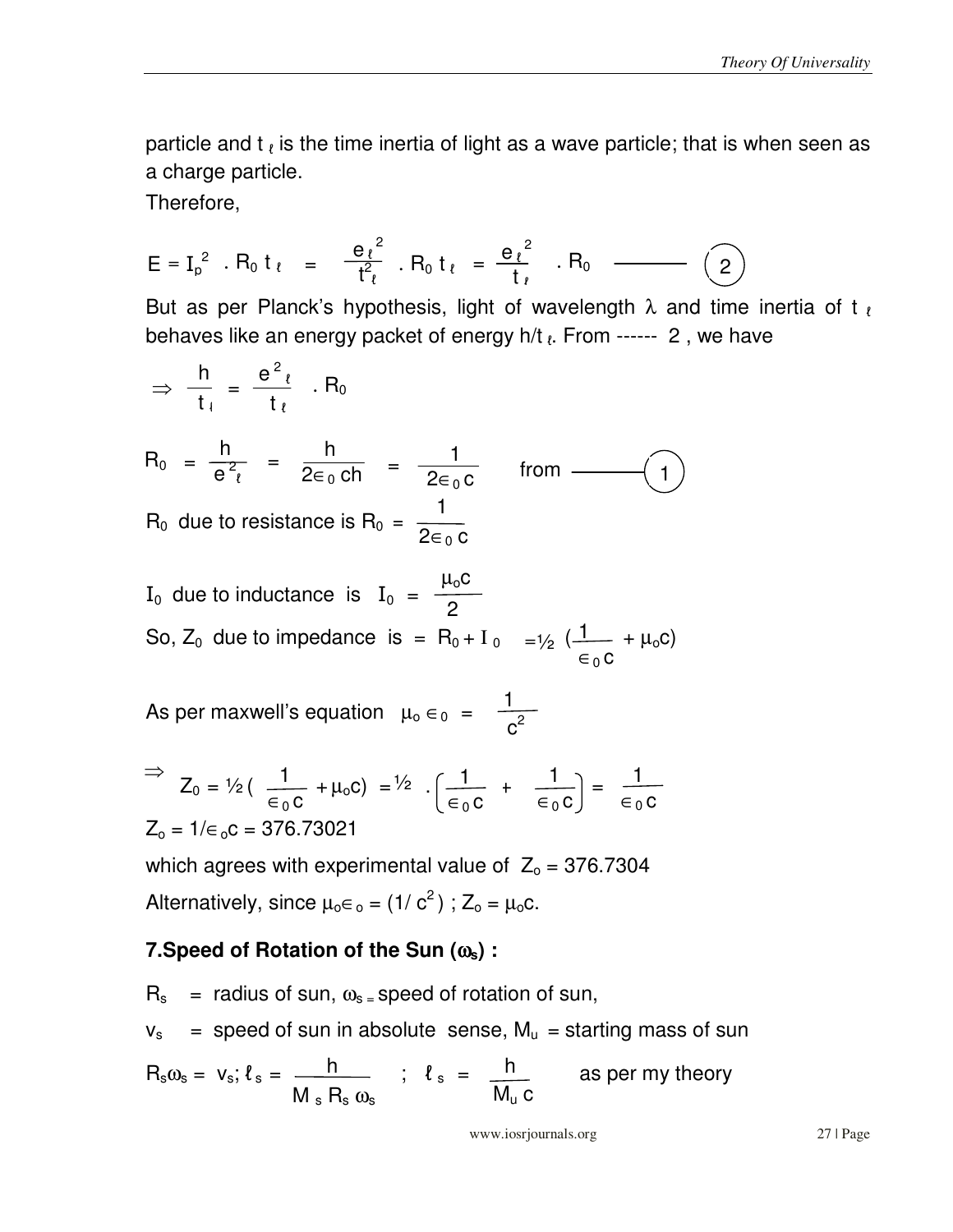$$
\Rightarrow \quad \frac{h}{M_u.c} \;\; = \;\; \frac{h}{M_s. \; R_s. \; \omega_s} \quad \Rightarrow \quad \omega_s = \;\; \frac{M_u}{M_s} \qquad \frac{c}{R_s} \qquad \quad \textcircled{\scriptsize{1}} \, \, \textcircled{\scriptsize{1}} \, \, \textcircled{\scriptsize{1}} \, \, \textcircled{\scriptsize{1}} \, \, \textcircled{\scriptsize{1}} \, \, \textcircled{\scriptsize{1}} \, \, \textcircled{\scriptsize{1}} \, \, \textcircled{\scriptsize{1}} \, \, \textcircled{\scriptsize{1}} \, \, \textcircled{\scriptsize{1}} \, \, \textcircled{\scriptsize{1}} \, \, \textcircled{\scriptsize{1}} \, \, \textcircled{\scriptsize{1}} \, \, \textcircled{\scriptsize{1}} \, \, \textcircled{\scriptsize{1}} \, \, \textcircled{\scriptsize{1}} \, \, \textcircled{\scriptsize{1}} \, \, \textcircled{\scriptsize{1}} \, \, \textcircled{\scriptsize{1}} \, \, \textcircled{\scriptsize{1}} \, \, \textcircled{\scriptsize{1}} \, \, \textcircled{\scriptsize{1}} \, \, \textcircled{\scriptsize{1}} \, \, \textcircled{\scriptsize{1}} \, \, \textcircled{\scriptsize{1}} \, \, \textcircled{\scriptsize{1}} \, \, \textcircled{\scriptsize{1}} \, \, \textcircled{\scriptsize{1}} \, \, \textcircled{\scriptsize{1}} \, \, \textcircled{\scriptsize{1}} \, \, \textcircled{\scriptsize{1}} \, \, \textcircled{\scriptsize{1}} \, \, \textcircled{\scriptsize{1}} \, \, \textcircled{\scriptsize{1}} \, \, \textcircled{\scriptsize{1}} \, \, \textcircled{\scriptsize{1}} \, \, \textcircled{\scriptsize{1}} \, \, \textcircled{\scriptsize{1}} \, \, \textcircled{\scriptsize{1}} \, \, \textcircled{\scriptsize{1}} \, \, \textcircled{\scriptsize{1}} \, \, \textcircled{\scriptsize{1}} \, \, \textcircled{\scriptsize{1}} \, \, \textcircled{\scriptsize{1}} \, \, \textcircled{\scriptsize{1}} \, \, \textcircled{\scriptsize{1}} \, \, \textcircled{\scriptsize{1}} \, \, \textcircled{\scriptsize{1}} \, \, \textcircled{\scriptsize{1}} \
$$

since momentum is conserved.

A We know that  $M_u$  for the Sun = 7.441 x 10<sup>22</sup> Hence,  $\omega_s = 7.441 \times 10^{22} \times 3 \times 10^8 = 1.61172 \times 10^{-8}$ .  $1.99 \times 10^{30} \times 6.96 \times 10^{8}$ 

Observed rotation is 11 years; actual rotation is 12 years for the sun spots

$$
\Rightarrow \omega_s = \frac{2\pi}{T_s} = \frac{2\pi}{12 \times 365 \times 24 \times 3600} = 1.66099 X10^{-8}. \quad \textcircled{B}
$$

Now, both (A) and (B) are the same.

Note :

The space - mass vibration within the particle (Sun) released from the central object is 'c' , and rotates at the speed of 'c'.

 $M_{u}$  = initial mass of the sun as released from the central object.

#### **8.Newton's Law :**



We know that as per my theory; E= ½ m<sub>1</sub>v<sup>2</sup> = $\sqrt{Fch}$ 

 $\frac{1}{2}$  m<sub>1</sub> $v^2 = (m_1/2)$  2a  $\ell = m_1a$   $\ell$  $\Rightarrow \sqrt{Fch} = m_1 a \ell \Rightarrow Fch = m_1^2 a^2 \ell^2$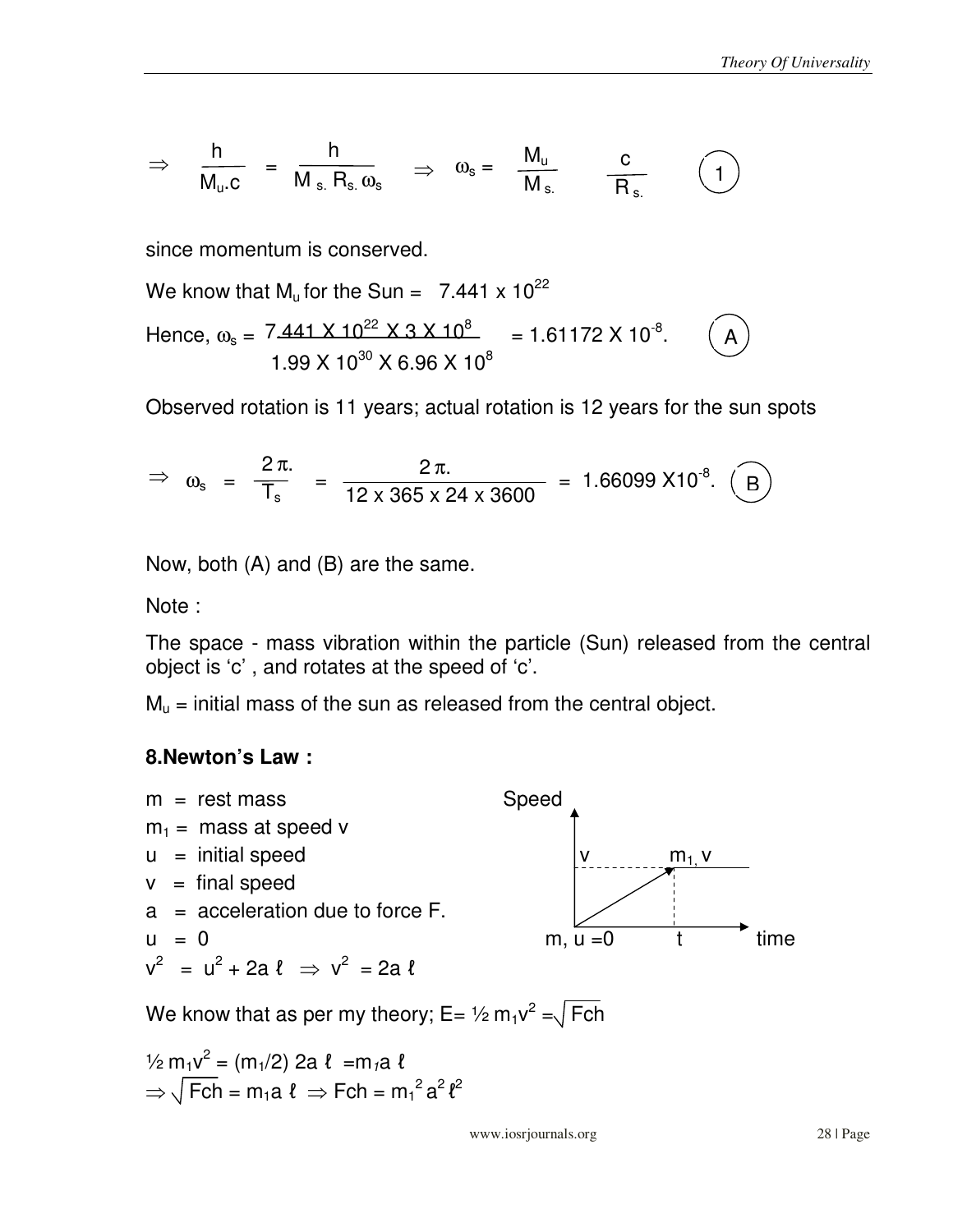But, according to my theory (hc/ $\ell^2$ ) = F. A force F acting over a distance  $\ell$  is equal to a force / energy wave of Compton wave length  $l$ .

Hence, Fch =  $m_1^2 a^2$ . (hc/F)  $\Rightarrow$  F<sup>2</sup> =  $m_1^2 a^2$  $\Rightarrow$  F = m<sub>1</sub> a. Since at lower speeds m<sub>1</sub> $\approx$  m.

we have  $F = ma$ 

l,  $m_1$ , v, F are all applicable to force F. A force F is equivalent to a Compton wave length of ' $\ell$ ' over which it is applicable. ' $\ell$ ' is here the distance over which the particle reaches speed  $V$  from zero.

## **9.CBMR – Cosmic Background Microwave Radiation :**

Assume CBMR is a radiation given out by the Earth.

 $m_{10}$  = rest mass of earth.

- $l_1$  = wave length of the CBMR
- $v_1$  = Speed of the earth around the Sun, which is going at the speed 'c + v' in absolute sense.
- $\ell_{\parallel}$  = wavelength of visible light.

 $m<sub>o</sub>$  = mass of light when treated as a particle.

By relativity ; 
$$
l_1 = l_{10} \times \sqrt{1 - \frac{(c+v_1)^2}{c^2}} = \sqrt{\frac{2v_1}{c}}
$$
.  $l_{10}$ 

$$
t_1 = t_{10}
$$
.  $\sqrt{1 - \frac{(c+v_1)^2}{c^2}} = \sqrt{\frac{c}{2v_1}}$ .  $t_{10}$ 

$$
\frac{\ell_1}{t_1} = \frac{2v_1}{c} \frac{\ell_{10}}{t_{10}} = 2 v_1; \text{ because } \frac{\ell_{10}}{t_{10}} : c \text{ as per theory}
$$

$$
Y_1 = \frac{2v_1}{\ell_1} = \frac{2v_1}{\ell_\ell} \text{ (in the visible light range } \frac{\ell_{10}}{t_{10}} = c
$$

and 
$$
\frac{\ell_1}{t_1} = \frac{\ell_\ell}{t_\ell}
$$

www.iosrjournals.org 29 | Page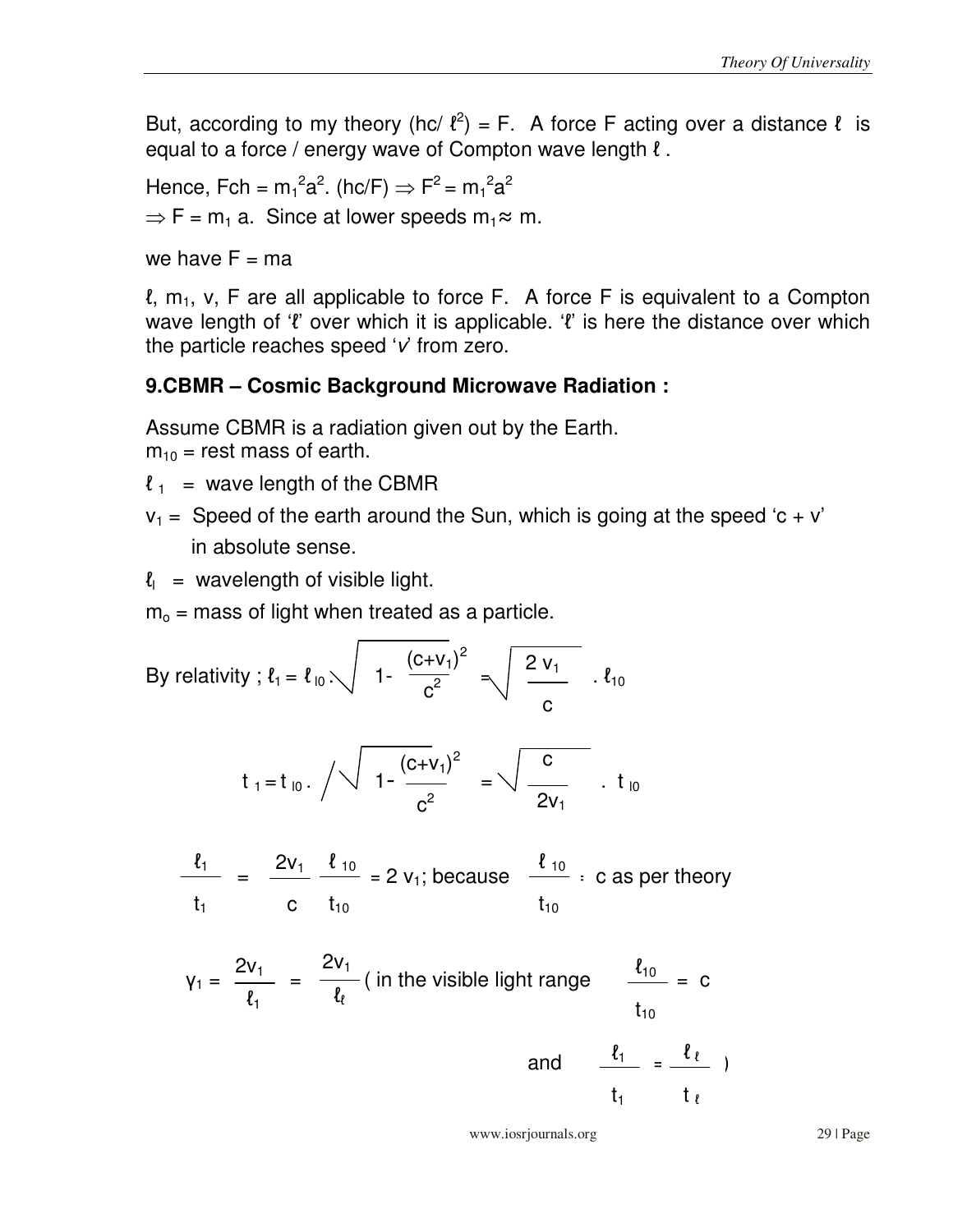$$
Y_1 = \frac{2 \times 2.9818 \times 10^{4}}{404.7 \times 10^{-9}}
$$

is the peak frequency for the lowest wavelength of visible light i.e., violet light.

= 147.36 GHz which agrees with experimental result of 160.4 GHz..

Note : c is the speed of light only; not that of microwave radiation nor that of ultra-violet radiation. Actually

$$
V_{\text{(IR)}} < C
$$
\n
$$
V_{\text{(UV)}} > C
$$

# **10.Age of the Sun (since its birth) :**

Assumption : All celestial bodies jet out like a stream of particles from the central Black hole as particles; with the same starting mass and speed. u is the external starting speed . c is the space – mass vibration speed within the particle.

For all celestial bodies M  $i^2$   $v_i$  = constant.

In the case of Sun M<sup>2</sup><sub>v</sub> (c+v)=M<sub>u</sub><sup>2</sup>.u; where M<sub>u</sub>=7.441x10<sup>22</sup>, M<sub>v</sub>=1.99 x 10<sup>30</sup>

$$
u = \left[\frac{1.99 \times 10^{30}}{7.441 \times 10^{22}}\right]^2
$$
. c = 2.1456 × 10<sup>23</sup>

Time inertia of the primordial particle of Sun w.r.t. the central black hole

 $h$  : and ovelo time is 2t  $\lambda$  with the surroundings space is  $h$  $M_{\sf u}$ c  $M<sub>10</sub>$  $C<sup>2</sup>$  $M_u$  u Is  $t_u = \frac{11}{100}$ ; one cycle time is  $2t_u$ .  $\lambda_u$  w.r.t. the surroundings space is ;the rate of expansion is  $v_{exp} = \frac{1}{2}$  =  $\frac{1}{2}$  The sun expands to its present stage i.e., diameter of the Sun is total upto the edge of the solar corona, in time  $\lambda_{\sf u}$ 2 t <sup>u</sup>  $c<sup>2</sup>$ 2 u

$$
T_{\text{tot}} = \frac{2 \times R_{\text{sCorona}} - \lambda_{\text{u}}}{v_{\text{exn}}} = T_{\text{to t}} = \frac{2 \times R_{\text{sCorona}} 2\text{u}}{c^2} \quad ; \text{ since } \lambda_{\text{u}} \approx 0
$$

www.iosrjournals.org 30 | Page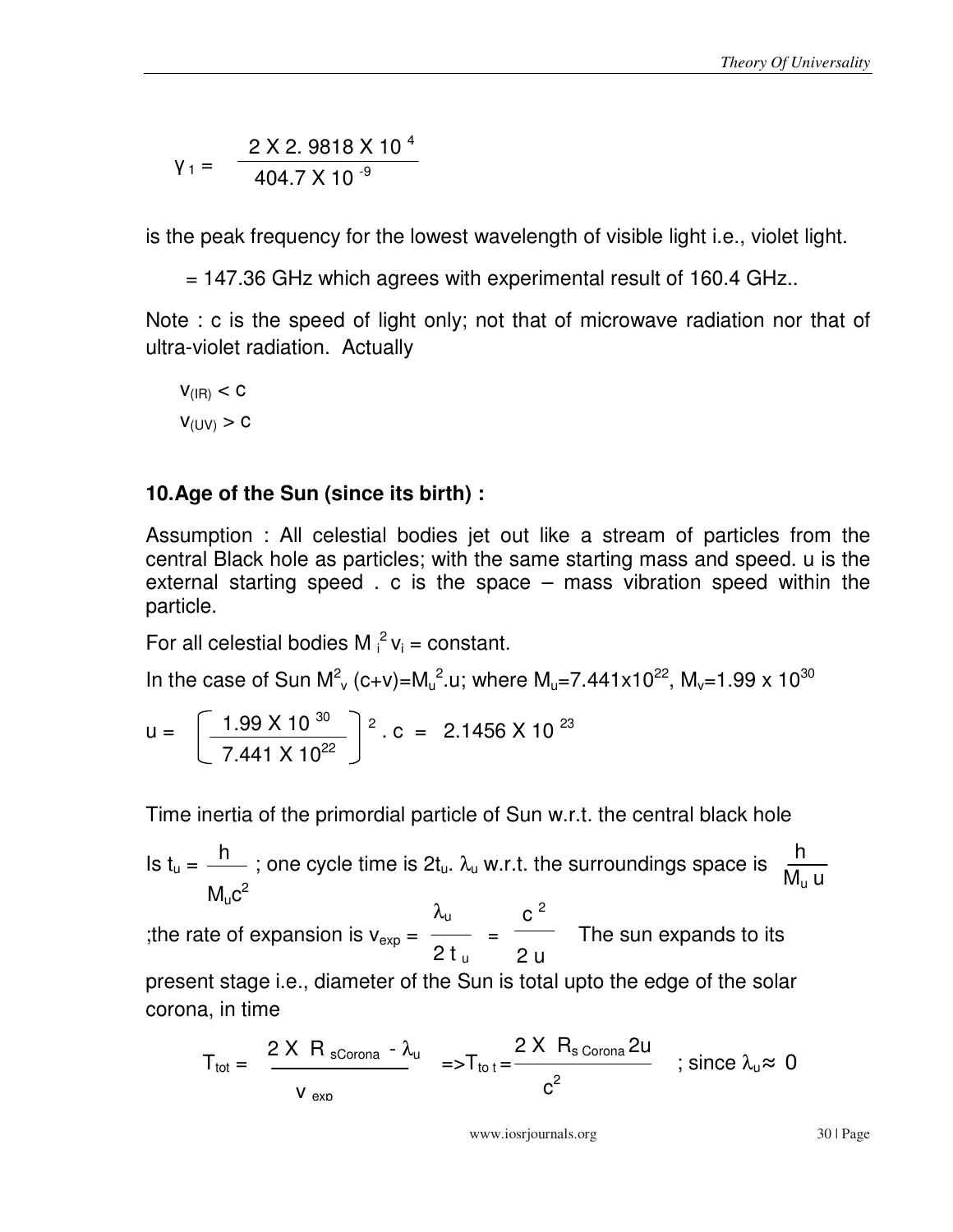$$
= \frac{2 \times 21.14 \times 6.96 \times 10^{8} \times 2 \times 2.1456 \times 10^{23}}{9 \times 10^{16}} = 140.31 \times 10^{15}
$$

 $= 4.4491x10<sup>9</sup>$  years or 4.4491 billion years.

Which agrees with observed / calculated value of 4.5 billion years.

Note : Cycle time = 2  $t_u$  is  $t_u + t_u$  ie., the period of expansion + period of rest. The sun expands in jerks with total period of  $2t<sub>u</sub>$ .

R <sub>Corona</sub> : Is the radius from the center of the Sun till the edge of the sphere till which Sun's atmosphere is present; and after which the Sun's atmosphere is negligible and ceases to exist.

The primordial particle of Sun slows down to the speed of

 $c + v = c + 2.0993x10^{-7}$  to become Sun.

DERIVATION OF R<sub>S-CORONA</sub>

R geo, corona = 4R∈ (R∈ is radius of earth)  
\ng, geo, corona = 9.81 X 
$$
\frac{Re^2}{(4Re)^2}
$$
 = 0.613125  
\n $\frac{274}{0.613125}$  Rs = 21.14 R<sub>s</sub>

PREDICTION - 2 : The celestial objects jet out like bubbles from the central black hole, at speeds greater than the speed of light ; with VOID inside them; which helps them to float through space. The void does not have space, time, matter and energy and is perfectly empty.

The Geocorona of the Earth is a distance of 4  $R_F$  ( $R_F$  is the radius of Earth) from the center of the Earth., ie., 4  $R_E$  is the space displaced by the Earth. This is equivalent to a space-mass of . h

 $4R<sub>F</sub>$ c

By Archimedes Principle for floating objects this is the mass destroyed in creating the void for the Earth. Therefore, the Compton wave length of the void

$$
= \frac{1}{\ell_v} = 2 \pi R_v = (h/c) / \left(\frac{h}{4R_{E.C}}\right) = 4R_{E.}
$$

Hence,  $R_V$  = radius of the void inside the Earth =  $= 4054$  Km.  $4 \mathsf{R}_{\mathsf{E}_\perp}$  2 π 2 x 6371 π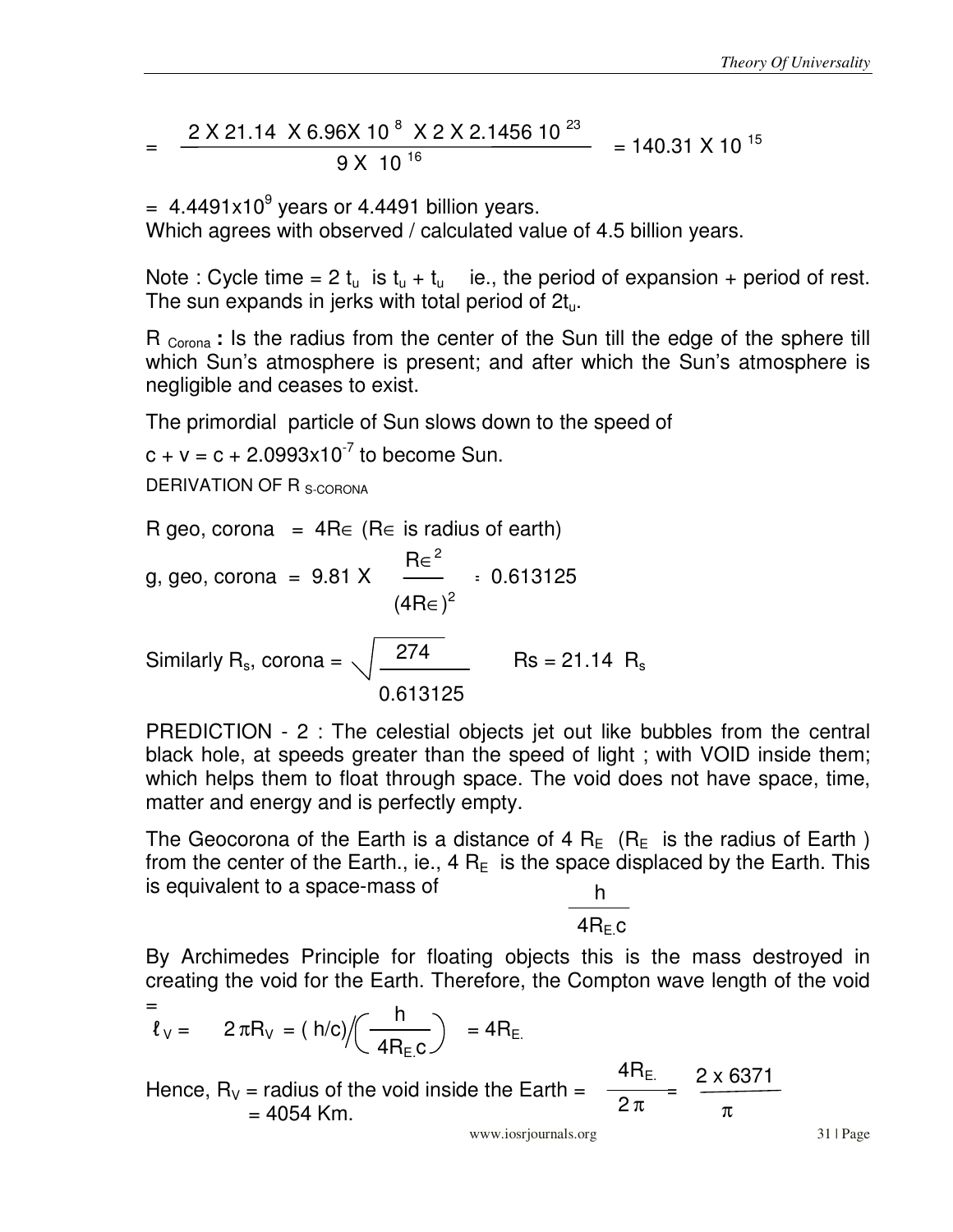This implies that the Earth's solid portion has a thickness of  $R_{E}$  –  $R_{V}$  = 6371 – 4054 = 2317 Km only. Except the top layer of crust and hydrosphere most of the solid material of the Earth consists of densest elements like OSMIUM or PLATINUM or IRIDIUM.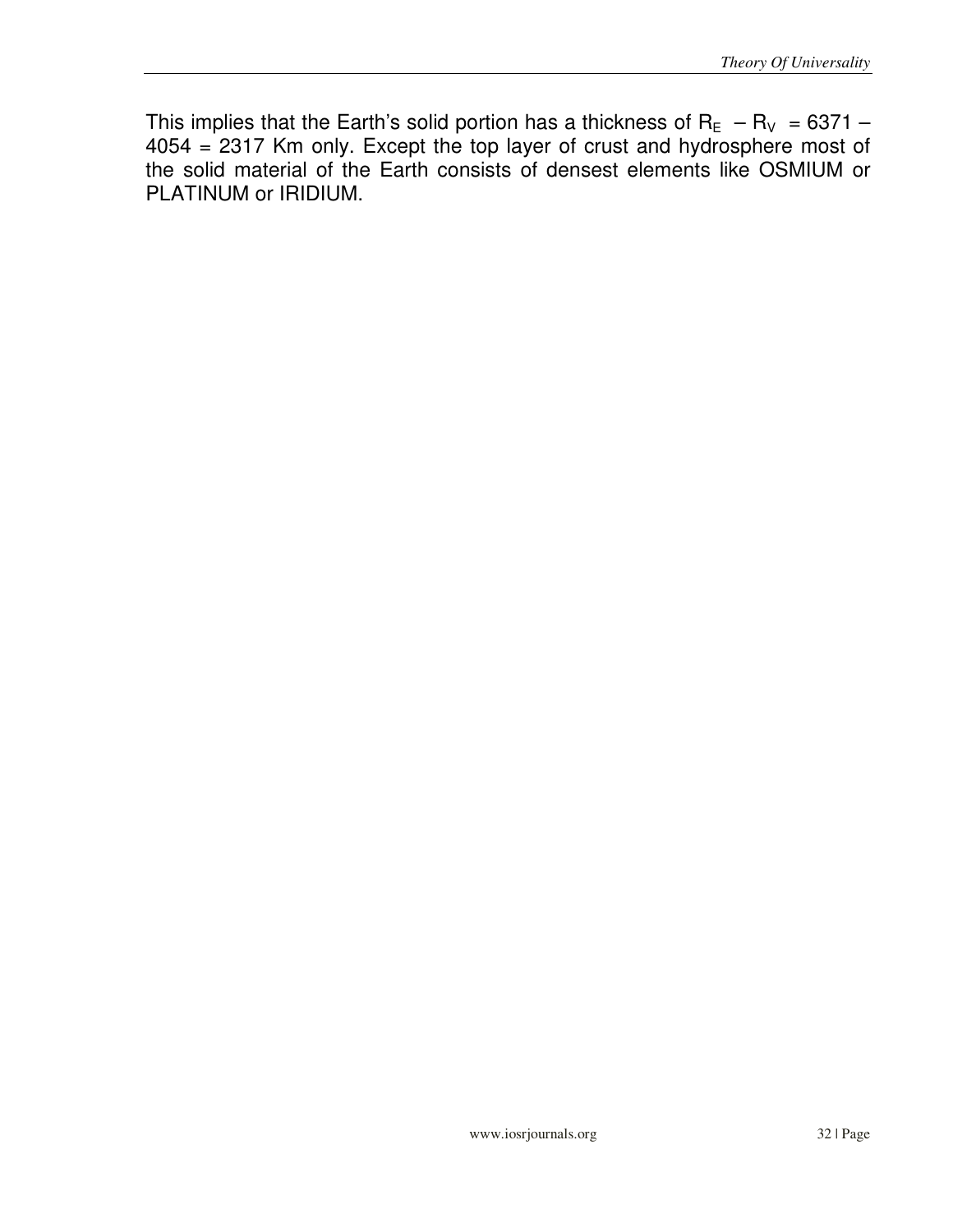#### **THEORY OF UNIVERSALITY**

Annexure - II

#### **1.Separation of Earth from Sun** :

The planet Earth is getting separated away from the Sun due to release of energy by the Sun (which in turn releases space which pushes the Earth away from the Sun)

The total force released by the Sun as per my theory is :

$$
F = \frac{1}{2} \cdot \frac{R_1^2}{r_1^2} \cdot \frac{m^2 c^3}{h}.
$$

Energy out pouring :  $E = \sqrt{Fch} = \sqrt{2}$ .  $\frac{R_1}{R_2}$ . m c<sup>2</sup>  $r_1$ 1 2

But, as per my theory this energy outpouring away from the sun releases space as given by

$$
\ell = \frac{hc}{E} = \frac{\sqrt{2}}{2} \cdot \frac{r_1}{R_1} \cdot \frac{h}{mc}
$$

This is the compton wave length of the space released :-

Therefore, the thickness of the space layer released is :

$$
r_s = \frac{\ell}{\pi} = \frac{\sqrt{2}}{\pi} \cdot \frac{r_1}{R_1} \cdot \frac{h}{mc}
$$

This increase in the space layer is felt at the solar corona  $R_{S-corona}$  radially. Increase in space linearly along the plane of the Sun – Earth is (at the surface of Sun)

$$
r_{\text{SE}} = \frac{\sqrt{2}}{\pi} \cdot \frac{r_1}{R_1} \cdot \frac{h}{mc} \cdot \frac{\pi R_1^2}{4\pi R_1^2}
$$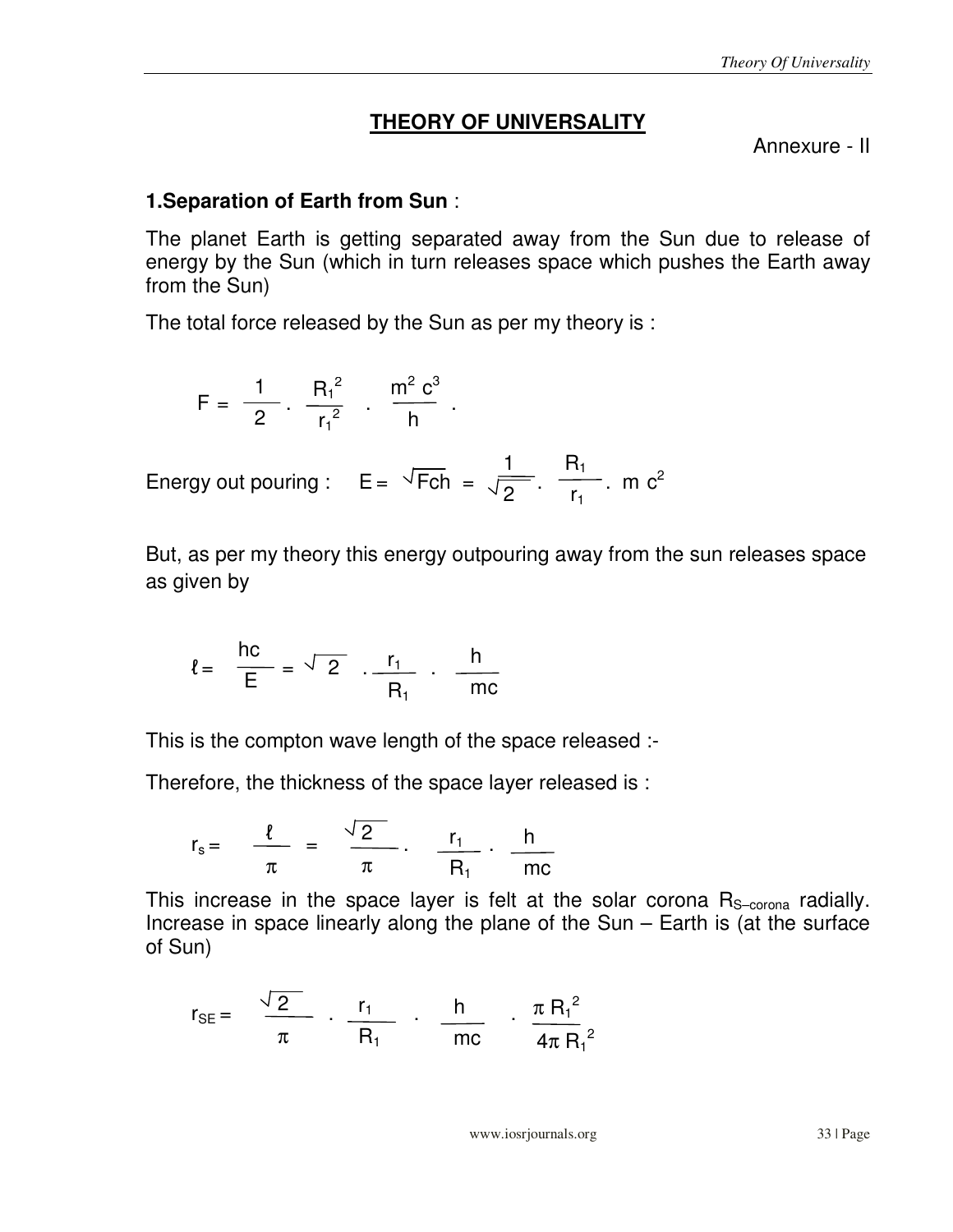Now the space – volume is conserved in the same way as mass- energy is conserved.

Increase in space linearly along the plane of the Sun – Earth @ the surface of **Earth** 

$$
r_{E} = \frac{\sqrt{2}}{4\pi} \qquad \frac{r_{1}}{R_{1}} \qquad \frac{h}{mc} \qquad \frac{\pi R_{2}^{2}}{4\pi R_{2}^{2}} \qquad \frac{4\pi R_{s}^{2} \text{.} \text{corona}}{4\pi R^{2}}
$$

Where  $R_{s-cona}$  = 21.14 x  $R_1$  = Radius of solar corona

 $R$  = Mean distance between the Sun and the Earth. The space is released at the least time period which is that of the time inertia of one

hydrogen atom on the Sun's surface  $t_p = \frac{-h}{h}$  $mc<sup>2</sup>$ 

$$
v_E = \frac{r_E}{t_p} = \frac{\sqrt{2}}{16\pi} \frac{r_1}{R_1} \cdot \frac{R_s^2_{\text{-corona}}}{R^2}
$$
.

This is the speed of the drift of the planet Earth away from the Sun Substituting the values we get  $v_E = 15.3318$  cm / yr which agrees with observed value of 15 cm / yr

| r                         |     | 4.14481 x 10 $^{-5}$      |
|---------------------------|-----|---------------------------|
| $\mathsf{R}_1$            | $=$ | 6.96 x 10 $^{8}$          |
| $R_{\rm s\text{-}corona}$ |     | $= 21.14 \times R_1$      |
| R                         |     | $= 149.597 \times 10^{9}$ |
| С                         | $=$ | $3 \times 10^{8}$         |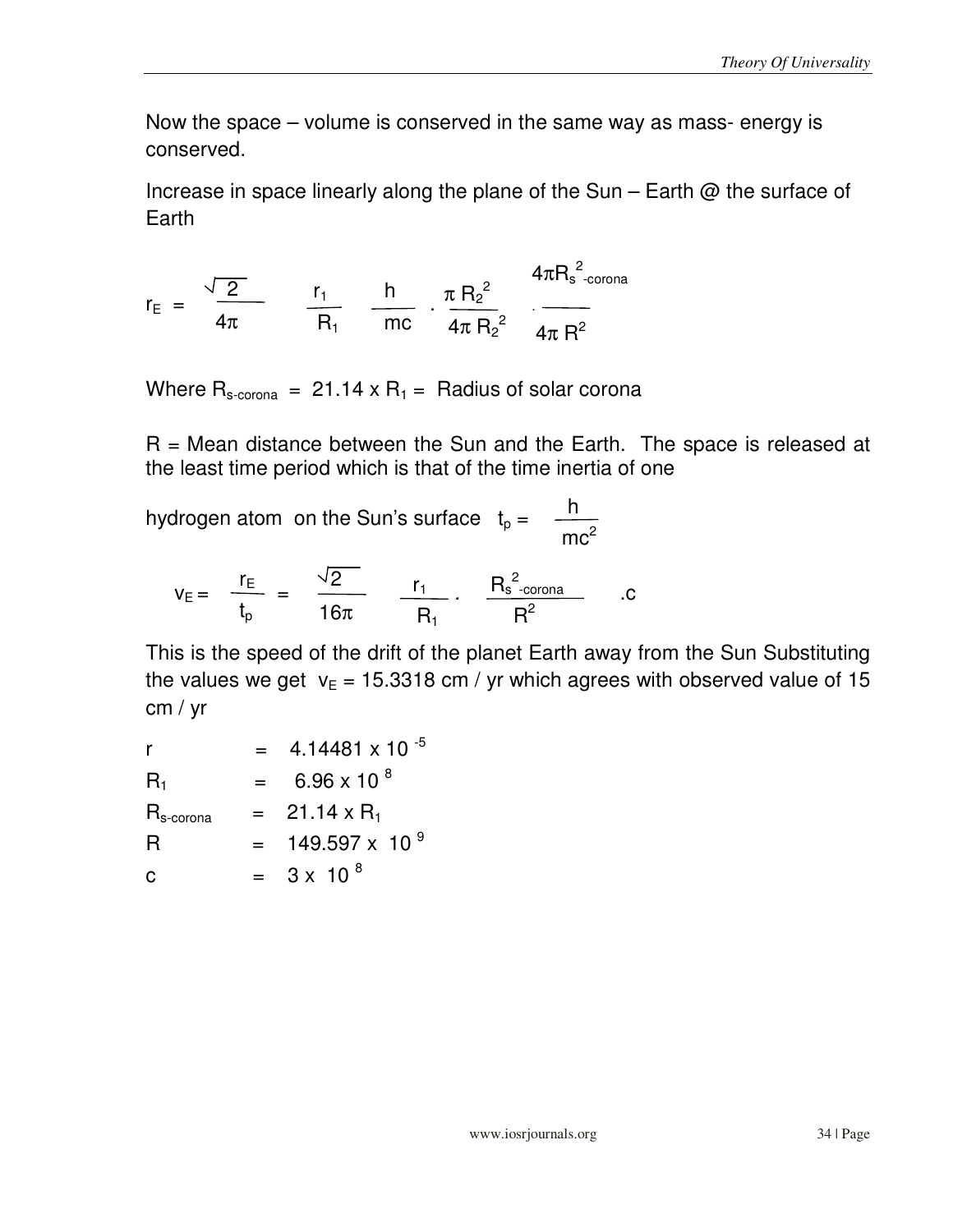# **THEORY OF UNIVERSALITY**

Annexure - III

## **1.Derivation of elementary charge, e:**

Assumptions:

- 1. Charge energy is caused by rotation of the object; and electric charge energy is equal to the rotational energy. 2R∈
- 2. The Earth is a hollow sphere of hollowness equal to a radius of where R∈ is the radius of the Earth from the centre to the surface.  $\overline{\pi}$

Suppose, the average mean free path of a molecule on the surface of Earth is equal to ' $\ell$ '; and the average molecular weight is m $\epsilon$ .. Then, the

number of free nucleons with elementary charge 'e' is :  $\frac{b}{2}$  ause  $m \in \ell$  is the mean free path of a free nucleon. Now,  $4\,\pi\,R\varepsilon^2$  $4 \pi \ell^2 m \epsilon^2$ ..

let us equate the charge energy on the surface of the Earth and the rotational energy of the Earth. Only, the surface charges contribute to the rotation of the Earth. The charges inside cancel out.

$$
\frac{1}{4 \pi \epsilon_{0}} \frac{Re^{4}}{me^{4} \cdot l^{4}} \frac{e^{2} \cdot m \epsilon^{2}}{Re}
$$
\n=  $\frac{1}{2}$  I w<sup>2</sup> of inertia of sphere =  $\frac{2}{5}$  M R<sup>2</sup>  
\nWhere,  
\n $1 - 2^{5}$   
\n $1 - 2^{5}$   
\n $1 - 2^{3}$   
\n $1 - 2^{3}$   
\n $1 - 2^{3}$   
\n $1 - 2^{3}$   
\n $1 - 2^{3}$   
\n $1 - 2^{3}$   
\n $1 - 2^{3}$   
\n $1 - 2^{3}$   
\n $1 - 2^{3}$   
\n $1 - 2^{3}$   
\n $1 - 2^{3}$   
\n $1 - 2^{3}$   
\n $1 - 2^{3}$   
\n $1 - 2^{3}$   
\n $1 - 2^{3}$   
\n $1 - 2^{3}$   
\n $1 - 2^{3}$   
\n $1 - 2^{3}$   
\n $1 - 2^{3}$   
\n $1 - 2^{3}$   
\n $1 - 2^{3}$   
\n $1 - 2^{3}$   
\n $1 - 2^{3}$   
\n $1 - 2^{3}$   
\n $1 - 2^{3}$   
\n $1 - 2^{3}$   
\n $1 - 2^{3}$   
\n $1 - 2^{3}$   
\n $1 - 2^{3}$   
\n $1 - 2^{3}$   
\n $1 - 2^{3}$   
\n $1 - 2^{3}$   
\n $1 - 2^{3}$   
\n $1 - 2^{3}$   
\n $1 - 2^{3}$   
\n $1 - 2^{3}$   
\n $1 - 2^{3}$   
\n $1 - 2^{3}$   
\n $1 - 2^{3}$   
\n $1 - 2^{3}$   
\n $1 - 2^{3}$   
\n $1 - 2^{3$ 

Where M∈ is the mass of Earth and T∈ is the period of rotation of Earth. Now, we shall derive m∈,  $\ell$  and estimate the valve of 'e ' theoretically. R∈,  $M \in$ ,  $T \in$  are already known.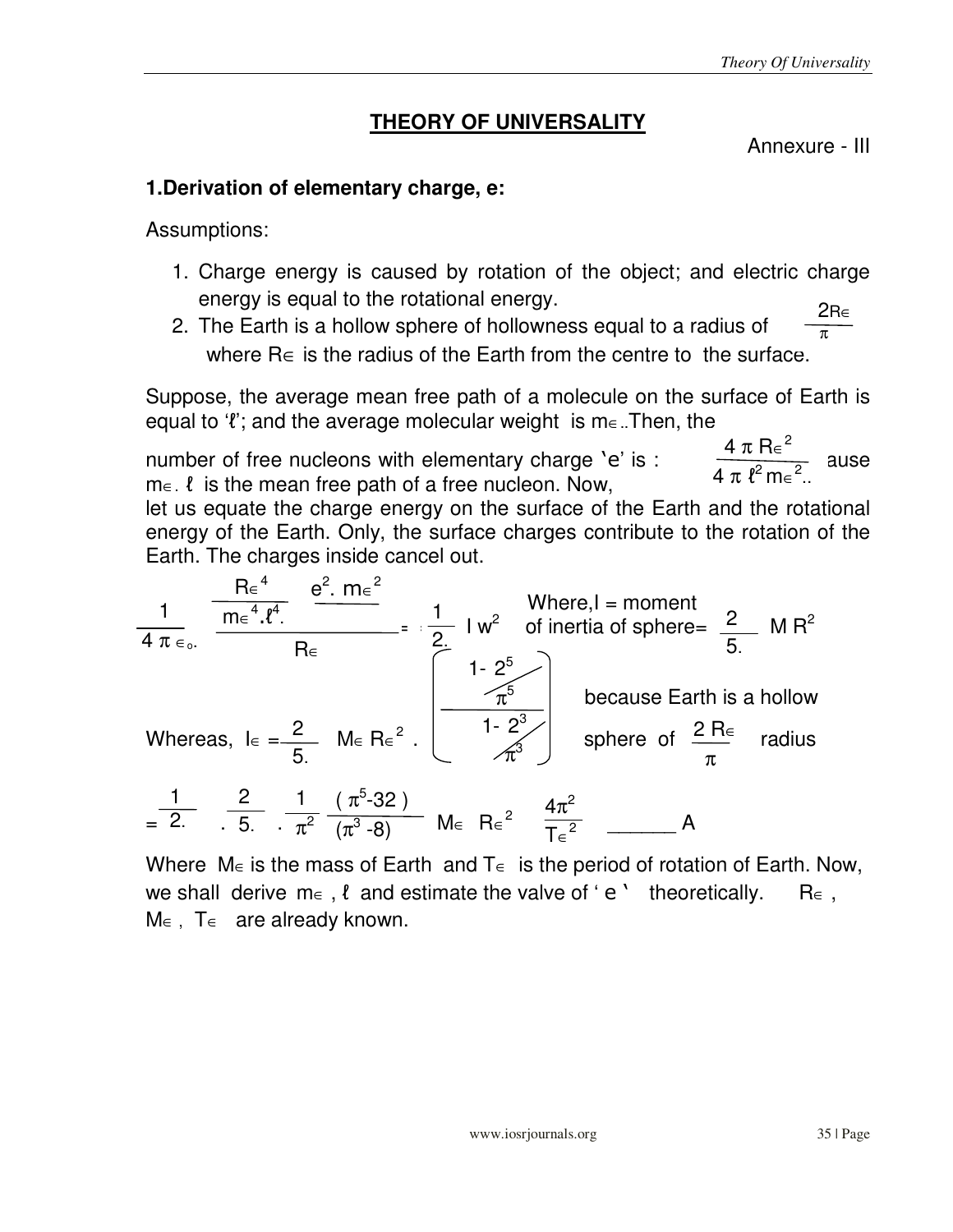The Earth's surface consists of crust (with an area of 0.292 fraction of total area) and hydrosphere (with an area of 0.708 fraction of total area). The constituents

| of crust are: | fraction |   | molecular<br>weight |     |        |
|---------------|----------|---|---------------------|-----|--------|
| Oxygen        | 0.4913   | X | 16                  | $=$ | 7.8608 |
| Silicon       | 0.26     | X | 28                  | $=$ | 7.28   |
| Aluminium     | 0.0745   | X | 26                  | $=$ | 1.937  |
| Ferrous       | 0.042    | X | 52                  | $=$ | 2.184  |
| Calcium       | 0.0325   | X | 40                  | $=$ | 1.3    |
| Sodium        | 0.024    | X | 22                  | $=$ | 0.528  |
| Potassium     | 0.235    | X | 38                  | $=$ | 0.893  |
| Magnesium     | 0.235    | X | 24                  | $=$ | 0.564  |
| Hydrogen      | 0.01     | X | 1                   | $=$ | 0.01   |
| <b>Others</b> | 0.187    | X | 20                  | $=$ | 0.374  |
|               |          |   |                     |     |        |

m∈1 : Total : 22.9308

The average molecular weight of the crust is  $m_{\epsilon_1}$  = 22.9308 over area  $a_1$  $= 0.292$  of total area.

Similarly, Hydrosphere :

|               | fraction |   | molecular<br>weight |     |         |  |
|---------------|----------|---|---------------------|-----|---------|--|
| Oxygen        | 0.8589   | x | 16                  | $=$ | 13.7424 |  |
| Hydrogen      | 0.1082   | Χ |                     |     | 0.1082  |  |
| Chlorine      | 0.019    | Χ | 34                  | $=$ | 0.646   |  |
| Sodium        | 0.0106   | Χ | 22                  |     | 0.2332  |  |
| <b>Others</b> | 0.033    | Χ | 20                  | $=$ | 0.66    |  |
|               |          |   |                     |     |         |  |

m∈2 : Total : 15.3898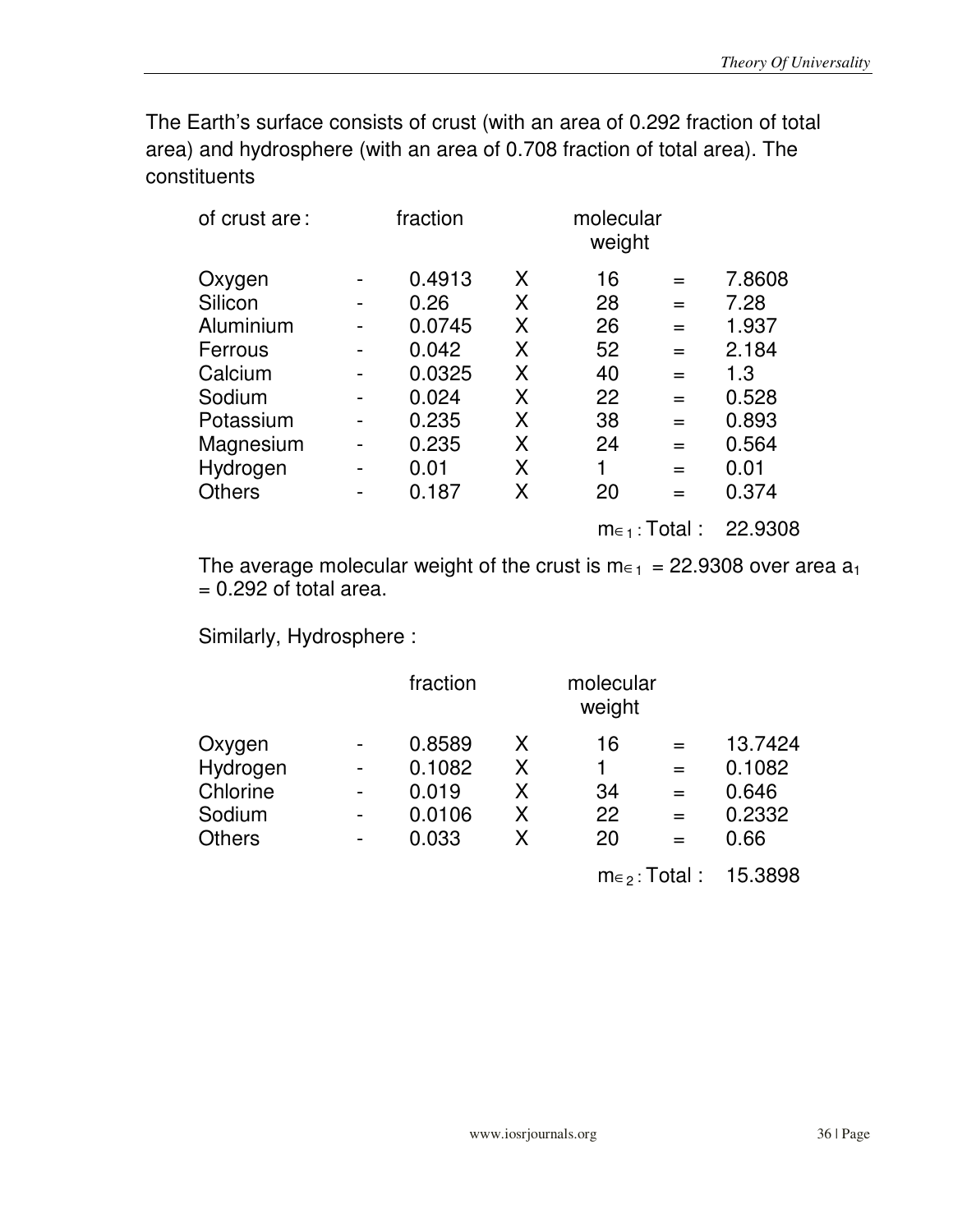The average molecular weight ( $m \in 2$ ) of Hydrosphere is 15.3898 over area 0.708 of the total area.

m∈ = a<sub>1</sub> m∈<sub>1</sub> + a<sub>2</sub> · m∈<sub>2</sub> = 17.592  
\nMoreover, (a<sub>1</sub> · l · d<sub>1</sub> ) / (a<sub>2</sub> · l · d<sub>2</sub>) = 
$$
\frac{m_{\epsilon_1}}{m_{\epsilon_2}}
$$
  
\nd<sub>2</sub> = surface water density = 1025  
\nd<sub>1</sub> =  $\frac{22.9308}{15.3898}$  ×  $\frac{0.708}{0.292}$  = 3703  
\na . l · d = a<sub>1</sub> · l · d<sub>1</sub> + a<sub>2</sub> · l · d<sub>2</sub>  
\nThe average surface density d = a<sub>1</sub>d<sub>1</sub> + a<sub>2</sub>d<sub>2</sub>  
\n⇒ d = 1806.97 ; and  $\frac{4}{3} \pi t^3 = \frac{m ∈ x m_p}{d}$  m<sub>p</sub> = proton (or nucleon)  
\nmass  
\nNow,  $\frac{4}{3} \pi t^3 = \frac{17.592 \times 1.673 \times 10^{27}}{1806.97}$   
\n⇒ l = 1.5724 × 10<sup>-10</sup>  
\nFrom equation (A) :  
\n $\frac{1}{4\pi \epsilon_0} \frac{Re^3 e^2}{me^2 t^4} = \frac{1}{2} \times 0.48263 \times Me Re^2 \times \frac{4\pi^2}{Te^2}$   
\n⇒ e<sup>2</sup> = 8π<sup>3</sup>ε<sub>0</sub>  $\frac{Me}{Re} = \frac{me^2}{Re}$  ×  $\frac{t^4}{Te^2}$  × 0.48263  
\nSubstituting the values :  
\nε<sub>0</sub> = 8.85 × 10<sup>-12</sup>  
\nMe = 5.977 × 10<sup>24</sup> T∈ 2.393 ×3.6 ×10<sup>4</sup>  
\nmε = 17.592 r = 1.5724 ×10<sup>-10</sup>  
\nWe get  
\ne<sup>2</sup> = 2.5368603 × 10<sup>-38</sup>  
\n⇒ e = 1.592752 ×10<

The slight discrepancy i.e., 0.925% is due to approximation in  $m \in \text{and } \ell$ . Hence, the assumptions are correct and valid.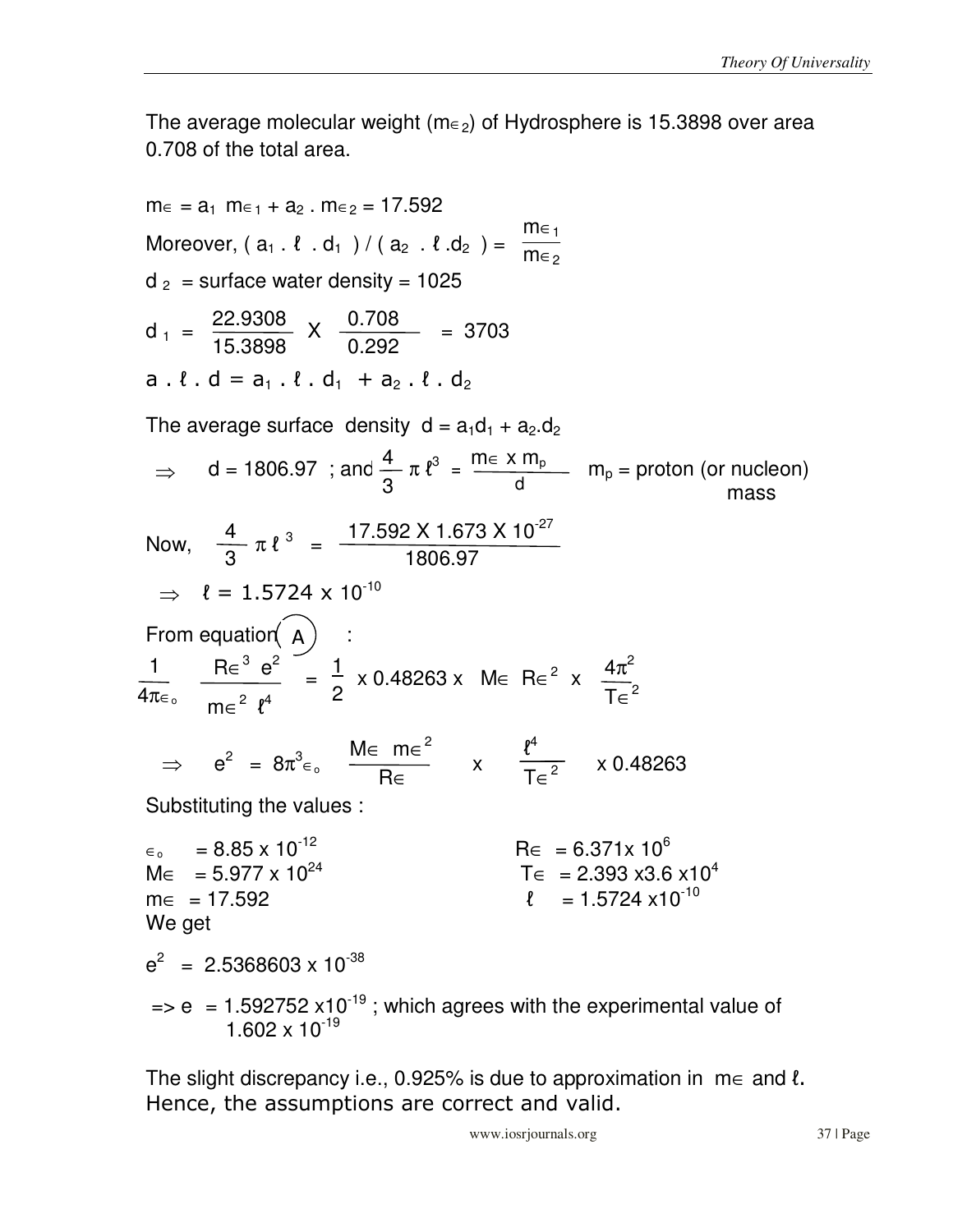# PREDICTION – 3 :

In the Solar System, the ratio of the mass of Sun to the mass of Saturn is nearly same as the ratio of the mass of one neutron plus one proton to the mass of an electron. We can predict that the Solar System follows Deuterium atomic model with the Sun as the nucleus and Saturn as the electron. Moreover, we can also predict that Saturn is the only planet which has come out of Sun and all other planets of the Solar System are like sub-atomic particles of the Deuterium atomic model.

## PREDICTION – 4 :

We have seen in PREDICTION – 1 that the force of Sun on Earth is nearly 20,000 billion times less than the force of Earth on the Sun. We can predict that the Solar System is a whirlpool of space in which all the planets and the Sun are floating and the planets are kept in motion by the space in motion and the Sun happens to be at the centre and the Sun's hold on the planets is feeble; compared to the planets' force on the Sun. Moreover, we can also predict that the planets like Earth can become stars after it slows down to a speed of 'c' from its present speed of  $c + v_1$ 

## PREDICTION – 5 :

The central black hole is matter with a highest speed of 'c'; and all the protons in the universe rotate at nearly the speed of light 'c' in the direction of the central black hole; and all the electrons in the universe rotate in the opposite direction at nearly the speed 'c'.

#### PREDICTION – 6 :

A freely moving sphere in space will have a rotational motion also, if it has a linear motion, and the corresponding relationship between the rotational speed and the linear speed can be derived.

#### PREDICTION – 7 :

The central body of the universe is rotating in one direction; and all the protons of the universe are rotating at nearly the speed of light 'c' in that direction; electrons in the opposite direction at nearly the speed of light 'c'.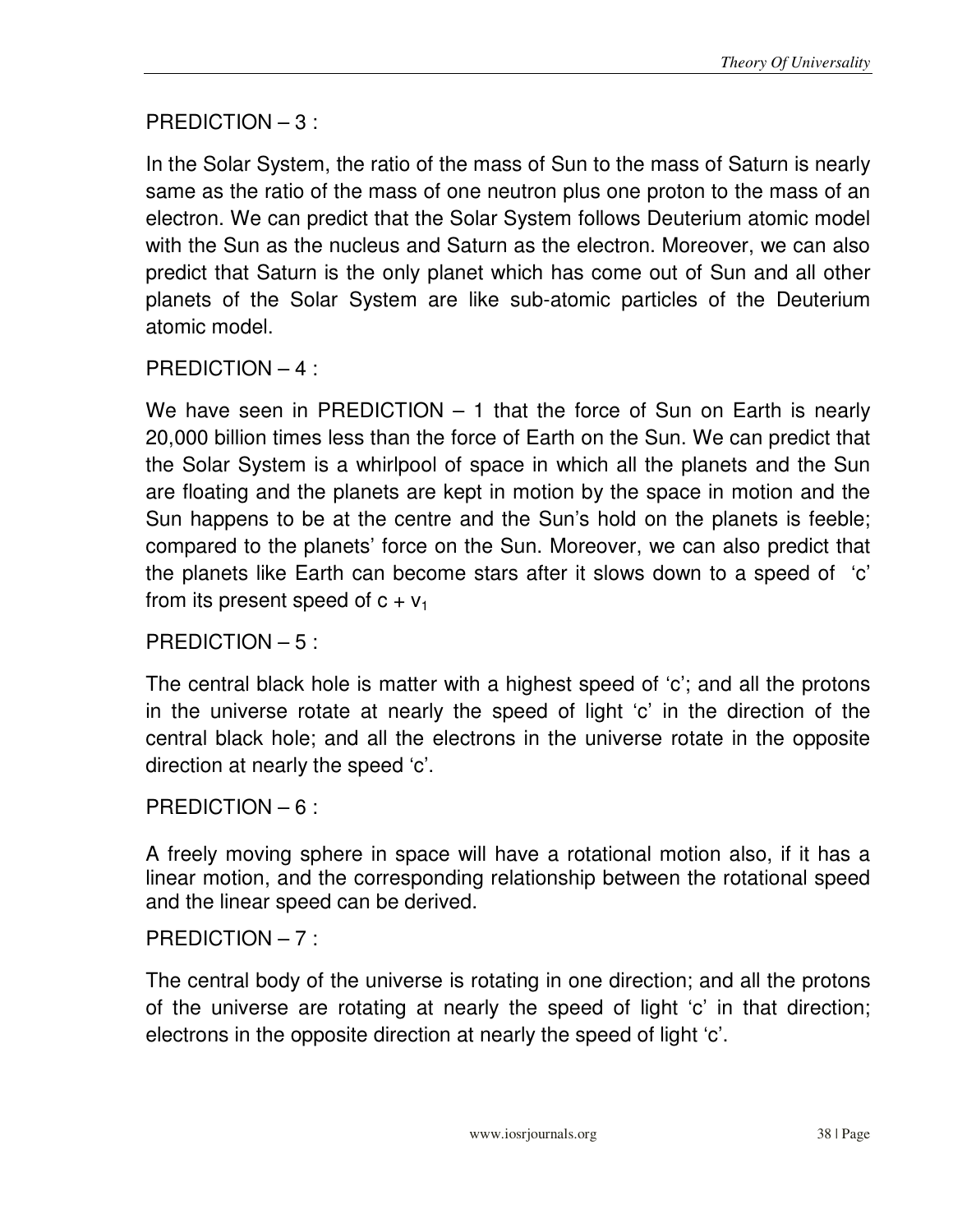PREDICTION – 8 :

The elementary particles neutron, proton and electron are stable because the universe is vibrating at the speed of light 'c' along with the particles which also vibrate at the speed of light 'c'.

PREDICTION – 9 :

The least speed of any celestial body in absolute sense; outside the central body is 'c'; the highest speed within the central body is 'c'.

PREDICTION – 10 :

The celestial objects jet out like stream of particles from the central body. The central body and the celestial objects rotate in the same direction and the celestial objects go around the central body in the same direction.

PREDICTION – 11 :

Positive and Negative electrical charges are because of rotation of protons and electrons at nearly the speed 'c' in opposite directions.

PREDICTION – 12 :

In reflection, refraction and diffraction of light; light is attracted by the nucleus of protons and neutrons ( which behave as matter ) and repelled by electrons ( which behave as anti-matter ); because light behaves like matter particles.

PREDICTION – 13 :

The universe is a finite sphere with space, celestial objects, energy and expanding. It appears to be infinite and every point of the universe appears to be a centre ; because, of multiple reflections of light and energy by the surface ( or boundary or edge which is actually expanding ) back into the universe.

PREDICTION – 14 :

The universe is expanding into void and will fall back into the central black hole; because of all anti-matter getting exploded into matter or space which will then be attracted by the matter in the central black hole.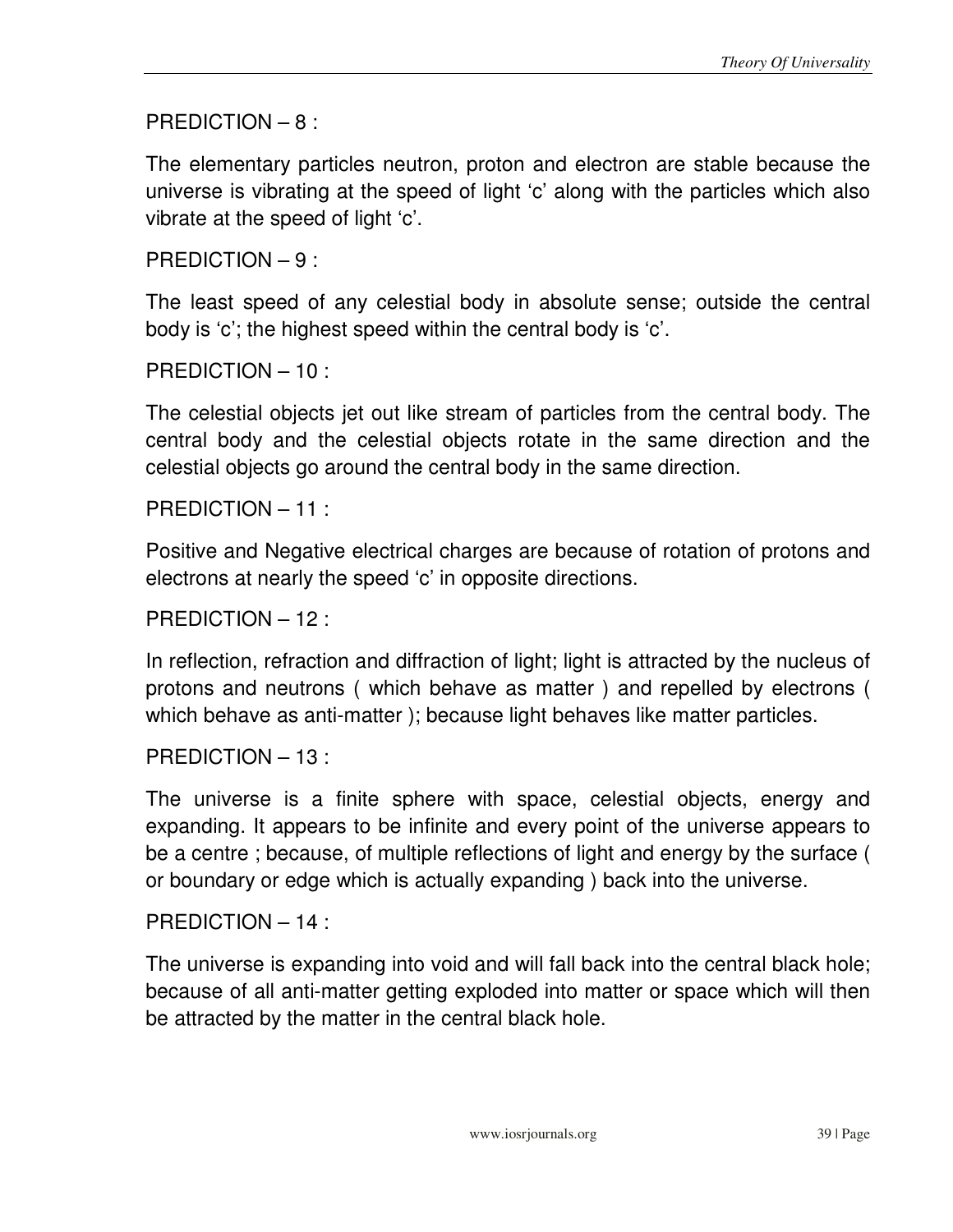## PREDICTION – 15 :

The plane of the planetary orbits around the sun is inclined in the direction of movement of the solar system in Milky way galaxy and the planets are partly dragging the Sun in its motion around the galaxy; along with space. This is so because; something has to energize the movement of sun against spatial friction. Space in motion also causes partly the movement of the solar system in the galaxy.

# **2.SNELL's Law** :

The coefficient of refractive indices: Light behaves as matter waves; and is  $\sim$  Refraction of light repelled by electrons in medium which behave as anti-matter; and attracted by  $\qquad \qquad \downarrow i$  i medium 1 neutrons / protons which are matter  $\forall$  i m<sub>1</sub> c<sub>1</sub> which causes refraction. Suppose, light has a mass  $m_1$  and  $m_2$ ; and medium 2 speeds  $c_1$  and  $c_2$  in the two media.  $r_1$  and  $r_2$  m<sub>2</sub> c<sub>2</sub> The horizontal component of the force



of light from medium 1 to medium 2 does not change; as there is no force in this direction.

Therefore,

 $m^2$   $\sim^3$   $m^2$   $\sim^3$  $\frac{m_1^2 C_1^3}{b}$  sin i =  $\frac{m_2^2 C_2^3}{b}$  sin r as per my theory of universality. h  $m_1^2$   $c_1^3$ h

$$
\Rightarrow \frac{\sin i}{\sin r} = n = \frac{m_2^2}{m_1^2} \frac{c_2^3}{c_1^3} = \frac{m_2^2}{m_1^2} \frac{c_2^4}{c_1^4} = \frac{c_1}{c_2}
$$

Now energy is conserved  $\Rightarrow$  m<sub>1</sub>  $c_1^2 = m_2 c_2^2$ 

$$
n = \frac{\sin i}{\sin r} = \frac{c_1}{c_2} = \text{coefficient of refraction}
$$

Hence, Snell's law is derived as per theory.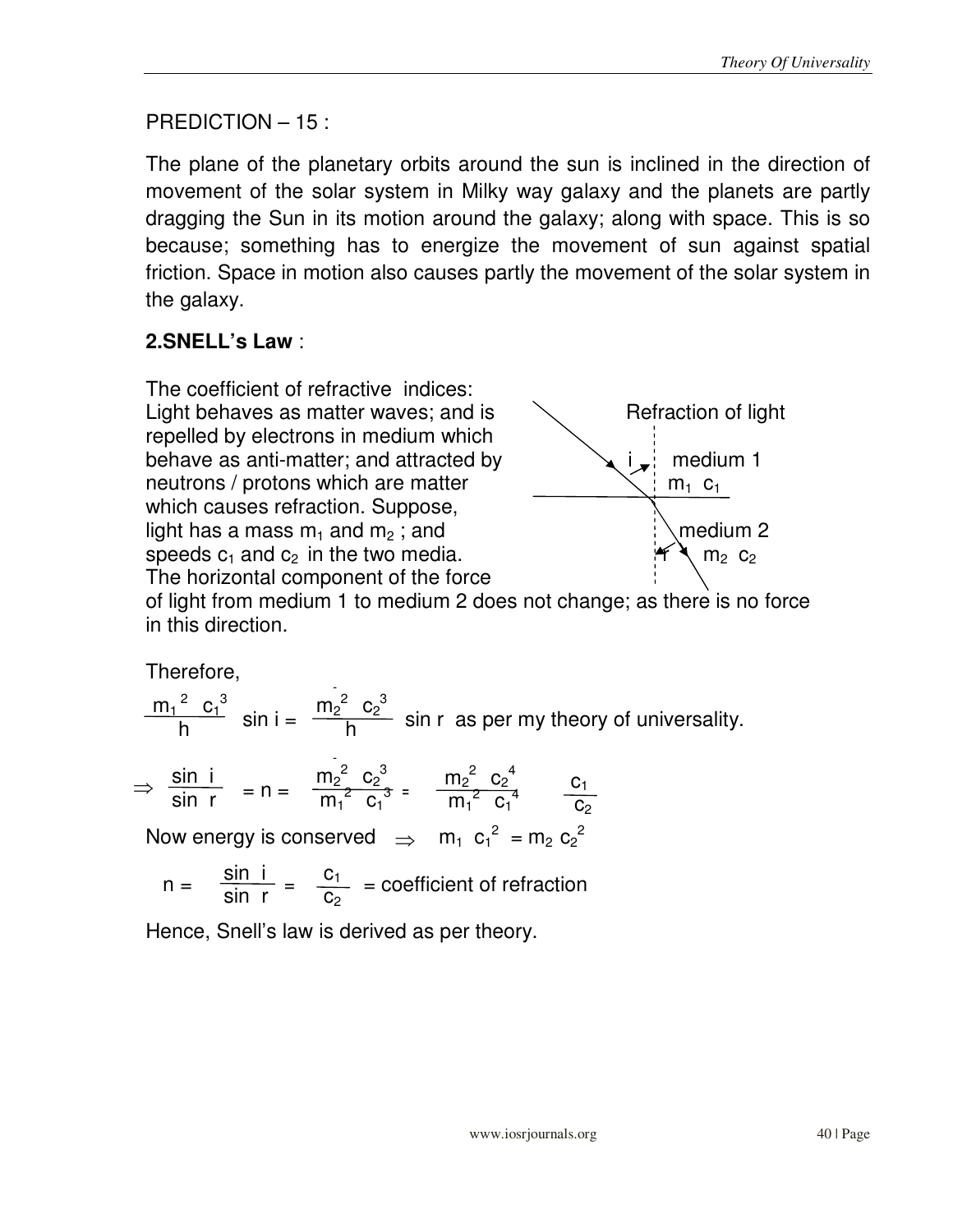3.GRAVITATIONAL LAW: 
$$
F=G
$$
  $\frac{M_1 \ M_2}{R^2}$ 



Take two bodies of mass  $M_1, M_2$ ; radii  $R_1, R_2$ ; mean free path of molecules  $r_1, r_2$ molecular weight  $z_1$ ,  $z_2$ ; and having  $A_1$ ,  $A_2$  moles of weight. Consider one mole of each with radii  $R_{11}$ ,  $R_{22}$ .

As per my theory, the force due to one mole of  $M_1$  at a distance of

R is:  $\frac{1}{2}$   $\frac{4\pi R^2_{11}}{12}$   $\frac{z_1 m^2 C^3}{B}$   $\frac{R^2_{22}}{B^2}$  on one mole of M<sub>2</sub> 2  $4\pi R^2_{11}$  $4\pi r_1^2$  $z_1$  m<sup>2</sup>  $c^3$  h  $R_{22}^2$  $R^2$ 

The force will act on one proton along the line joining the centers of mass. Hence, the force on one mole of  $M_2$  along the line joining

centers of mass is :  $\frac{1}{2}$   $\frac{z_1 R_{11}^2}{2}$   $\frac{m_1^2 C_1^2 R_{22}^2}{2R_1 R_2^2}$   $\frac{m_p}{2R_1 R_2^2}$  where  $N_a$  is Avogadro constant and  $N_a$ .m = 1.  $\overline{2}$  $z_1 R_{11}^2$  $r_1^2$  $m^2c^3R^2_{22}$  $hR^2$  $m_p$ z<sub>2</sub>N<sub>a</sub>m

The force due to  $A_1$  moles of  $M_1$  on  $A_2$  moles of  $M_2$  along or parallel to the lines joining the centers of mass on the nearest protons would be;

$$
F_{12} = \frac{1}{2} \frac{R_{11}^2}{r_1^2} \frac{z_1 A_1 m^2 c^3}{h} \frac{R_{22}^2}{r_2^2} \frac{r_2^2}{R^2} \frac{A_2 m_p}{z_2 1}
$$

we know that  $r_2 = z_2$ . (2  $\lambda_p$ )  $\qquad \{$ mean free path of proton=2  $\lambda_p$ } Also,  $A_1$   $z_1$   $m = \frac{m_1}{N_1}$ ; and  $A_2$   $z_2$   $m =$ Therefore ,  $M_1$  $\mathsf{N}_\mathsf{a}$  $M_2$  $\mathsf{N}_\mathsf{a}$ 

$$
F_{12}=\ \frac{1}{2} \quad \frac{R_{11}^2}{r_1^2} \qquad \frac{M_1 \ M_2}{N_a^2} \qquad \frac{c^3}{h} \quad \frac{R_{22}^2}{r_2^2} \qquad \frac{z_2{}^2 \ 4 \lambda_p{}^2}{z_2} \qquad m_p \quad \_ \_ (A)
$$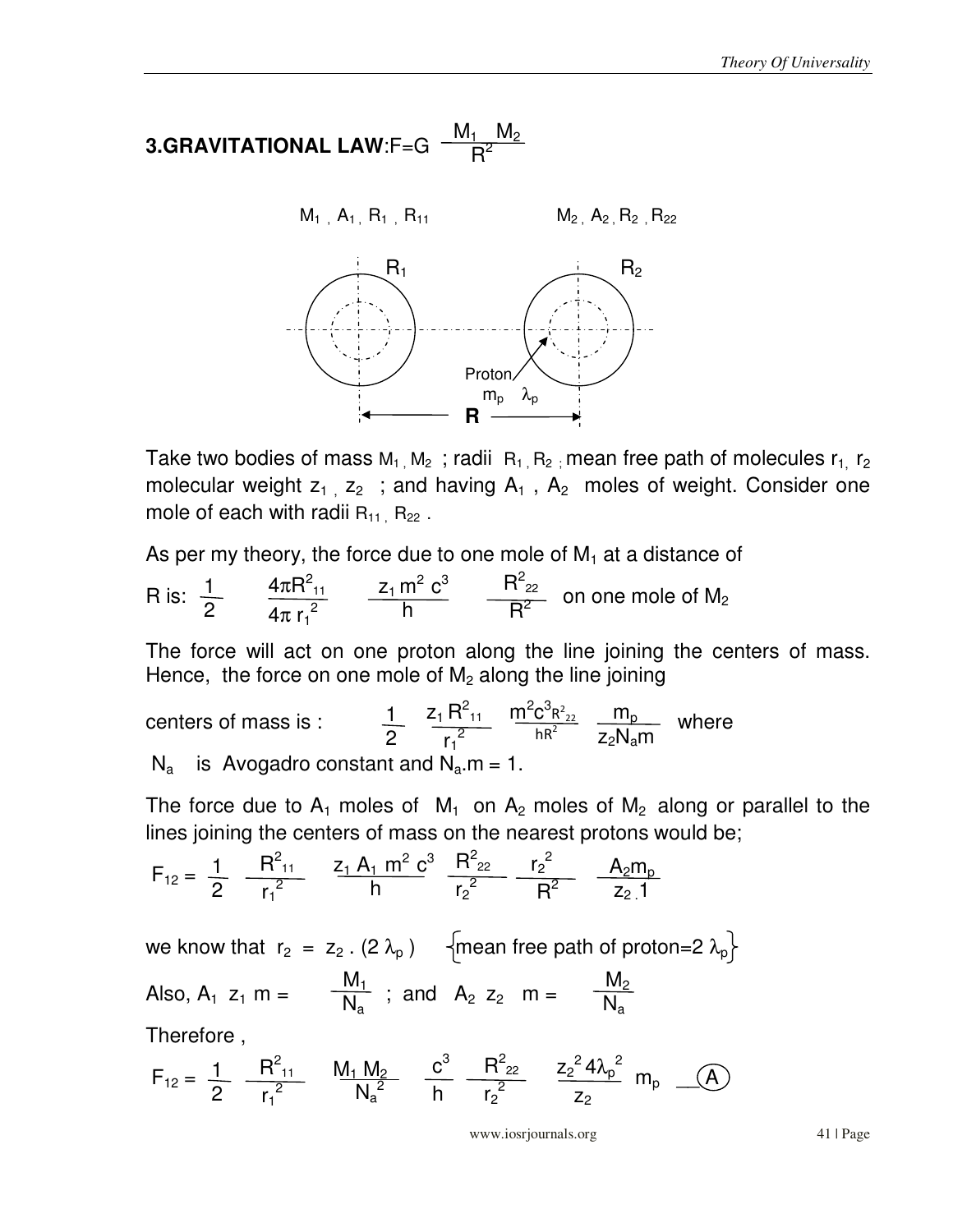Moreover, for one mole of a body  
\n
$$
\frac{z_1 \text{ m } N_a}{4 \pi R_{11}^3} = \frac{z_1 \text{ m}}{\frac{4}{3} \pi r_1^3}
$$
\n
$$
\Rightarrow \frac{R_{11}^3}{r_1^3} = N_a \Rightarrow \frac{R_{22}^3}{r_2^3} = N_a \longrightarrow \text{(B)}
$$

from A and B , we have

$$
F_{12} = \frac{1}{2}, \quad \frac{{N_a}^{2/3} \cdot {N_a}^{2/3}}{{N_a}^2} \quad 4 \quad \frac{M_1 M_2}{R^2} \quad \frac{c^3 \cdot {\lambda_p}^2 \cdot m_p}{h}
$$

Similarly, the force of  $M_2$  on  $M_1$  will be an equal amount. The total force of gravitation between two bodies of mass  $M_1$  and  $M_2$  along the line joining the centers of mass at a distance R is :

$$
F = F_{21} + F_{12} = \frac{4c^{3} \cdot \lambda_{p}^{2} \cdot m_{p}}{N_{a}^{2/3} \cdot h} \qquad \frac{M_{1} M_{2}}{R^{2}}
$$
  
Hence, we can conclude that  $G = \frac{4c^{3} \cdot \lambda_{p}^{2} \cdot m_{p}}{N_{a}^{2/3} h}$ 

works out to be  $G = 6.66889 \times 10^{-11}$  and agrees with experimental

value of  $G = 6.67384 \times 10^{-11}$ 

Hence Newton's law of gravitation for large distances is derived as per my theory of universality

PREDICTION – 16 :

**4.The surface speed of a charged fundamental particle** : In the case of charged fundamental particles like, proton and electron charge energy is equal to the mass energy as per observation and also equal to the rotational energy.

That is 
$$
m_0 c^2 = \frac{1}{2} \cdot \frac{2}{5}
$$
.  $mr^2 w^2 = \frac{1}{2} m v^2$ .  $\frac{2}{5} = \frac{1}{5} m v^2$ 

where v is the surface speed of the particle of rotation

$$
\Rightarrow \frac{1}{5} \frac{m_0}{\sqrt{1 - \frac{v^2}{c^2}}} \quad . \quad v^2 = m_0 \ c^2
$$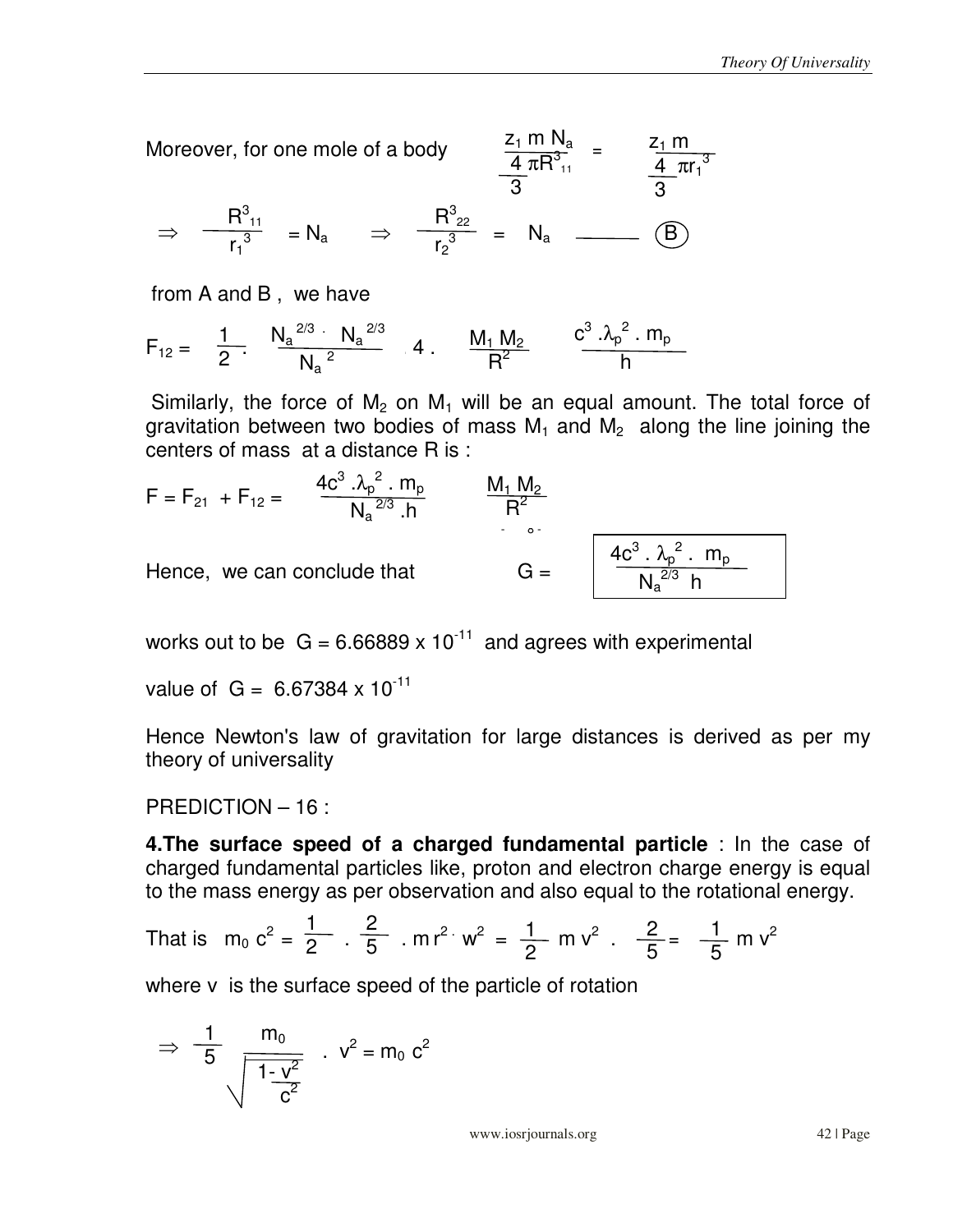$$
\Rightarrow v4 + 25 c2 v2 - 25 c4 = 0
$$
  
\n
$$
\Rightarrow v2 = (-25 \pm 26.926) c2
$$
  
\n
$$
\Rightarrow v = 0.98133 . c , or \sqrt{25.963 . c}
$$

That is to say the charged positive matter particle i.e,. proton, moves with a surface speed of rotation 0.98133c in the direction of the central black hole which gives it the positive charge; and since, the speed is less than 'c' it is matter particle.

The charged negative anti-matter particle, i.e,. electron, moves with a surface speed of rotation of  $\sqrt{-25.963}$  c in the direction opposite that of the central black hole which gives it the negative charge; and since, the speed is more than 'c' it is anti-matter particle.

**5.Surface density of central black hole (**ρ**BH) :** Compton wave length of Sun =  $2\pi$ . R<sub>sc</sub> where R<sub>sc</sub> is the solar corona radius; and Sun is anti-matter The central black hole keeps a matter equivalent mass of every anti-matter particle / object jetting out of it ; whose mass and size keep changing as per the antimatter object which came out. However, the surface density of the central black hole remains constant.

The mass of the matter particle equivalent of this Compton wave length of Sun (on the central black hole)= $\frac{1}{2\pi R}$  and the Compton wave length of the matter particle equivalent of the Sun (on the central black hole is  $\frac{h}{M}$ Therefore, the surface density of the central black hole is h 2π. $R_\mathrm{sc}$  $\mathsf{M}_\mathsf{s}$  c

$$
\rho BH = \left[\frac{h}{2\pi.R_{sc}}\right] / \frac{4\pi}{3} \left[\frac{h}{2\pi.M_{s}c}\right]^{3}
$$
  

$$
\rho BH = 3\pi. \frac{M_{s}^{3} c^{2}}{R_{sc}h^{2}}
$$

Under normal circumstances, the surface density of the central black hole is constant in equilibrium with the universe. Hence,  $\mathsf{M_s}^3$   $\,$   $\alpha$   $\,$   $\mathsf{R_{sc.}}$ 

That is, the cube of mass of a star is directly proportional to the star's corona radius.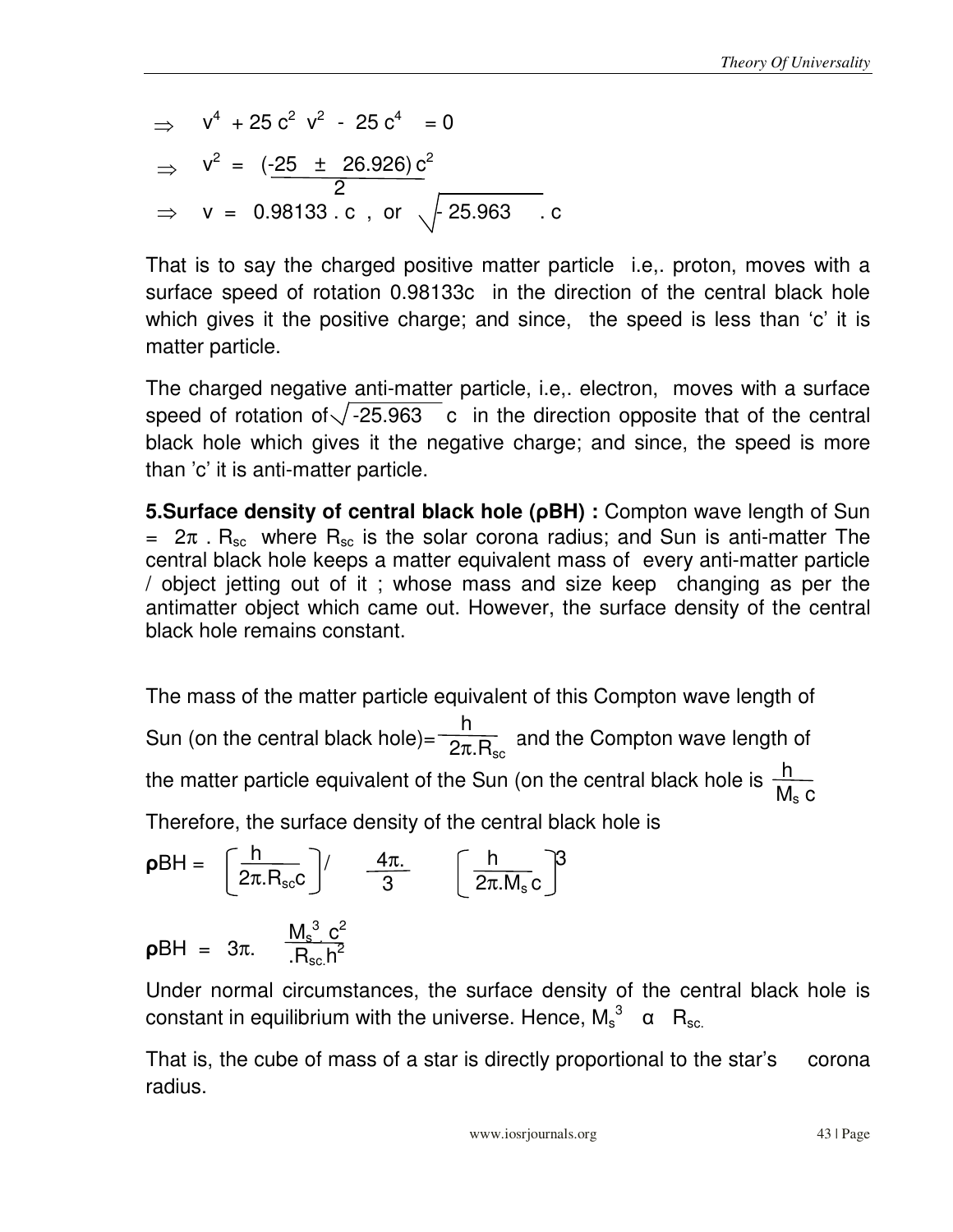# **THEORY OF UNIVERSALITY**

This theory is an attempt to describe the universal phenomena like space, time, matter and energy as an inter-relationship bound by a newly discovered force named as the universal force. The universal force is shown to be the force of gravitation, electricity, magnetism, strong nuclear and weak nuclear forces. I believe any other force, hitherto fore not discovered; also, can be explained in terms of this universal force.

Liberal use of wave-particle duality, relativity, quantum concepts is made to achieve a harmonious and comprehensive synthesis of all the existing beliefs in physics into a new theory with some new concepts added here and there. While adding new concepts, enormous care has been taken to ensure that the existing beliefs are not contradicted. Moreover, the new concepts are proved to be correct theoretically by deriving the constants like  $G, \sigma$ , etc.,

I believe, we are still at the beginning of civilization. The number of exciting possibilities in the progress of humankind and survival of the planet seem to be amazing. I have laid the foundation for the modern physics with this theory of universality. Further development in understanding the concepts and the phenomena of the universe seems to be unlimited.

(Kasibhatla Surya Narayana)

Address :

## **K.S. Narayana**

E-002, E-Block Terrace Garden Apartments Itamadu Main Road, BSK – III stage Bangalore – 560085, INDIA Ph : +91-080-26421544(R) +91-080-66626963(O) E : ksuraxn@yahoo.co.in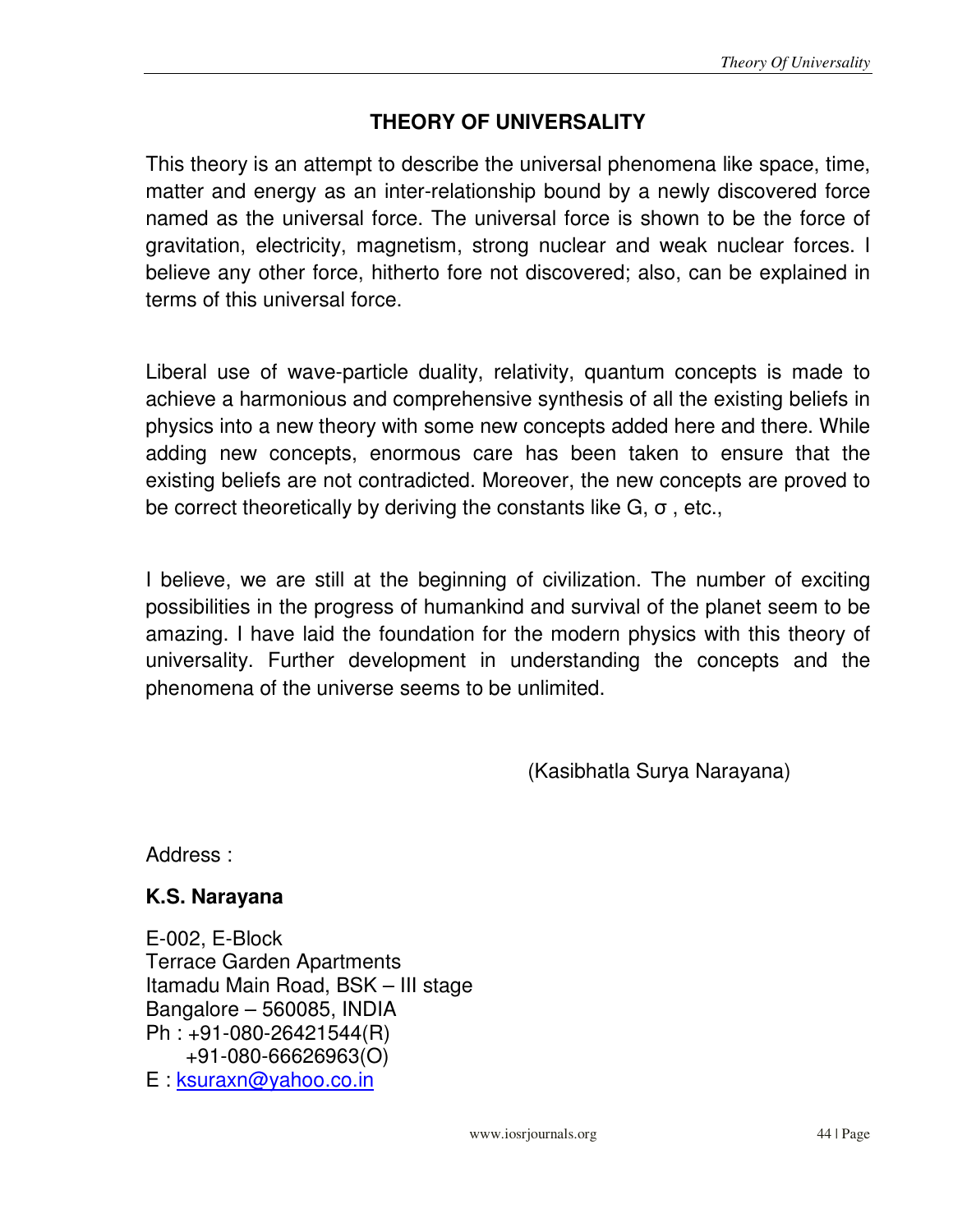

K.S. Narayana

(KASIBHATLA SURYA NARAYANA )(1959-)

Author : Theory of Universality(1982 - )

The author is a graduate in Electronics from Indian Institute of

Technology (1977-82);

and has passed the Civil Services (Main) Exam , 1983.

He learned Physics during his graduate studies in the institute. He has worked in Computer Application Software since 1982, and is presently working for the Progress Department of HMT Machine Tools Ltd., Bangalore Complex, BANGALORE, India.

With an interest in developing a fundamental theory in Physics; which will encompass the existing beliefs; and solve some of the paradoxes already existing since 1960s, he has taken up this Theory of Universality as a project out of personal interest and hobby. He is not basically a physicist by career, however, with whatever knowledge picked up during the graduate studies, and after consulting some periodicals; he went on to develop this theory.

This theory will serve to be the basic foundation for the future development of Modern Physics; and also be the GUT ( Grand Unified Theory ) in Physics ; unifying the four fundamental quantities space, time, matter and energy; and the four fundamental forces gravitation, electromagnetism, strong and weak nuclear forces.

It is sincerely hoped that this theory will generate interest in the reading public and become useful in further understanding of universe and universality.

 **K.S. Narayana**